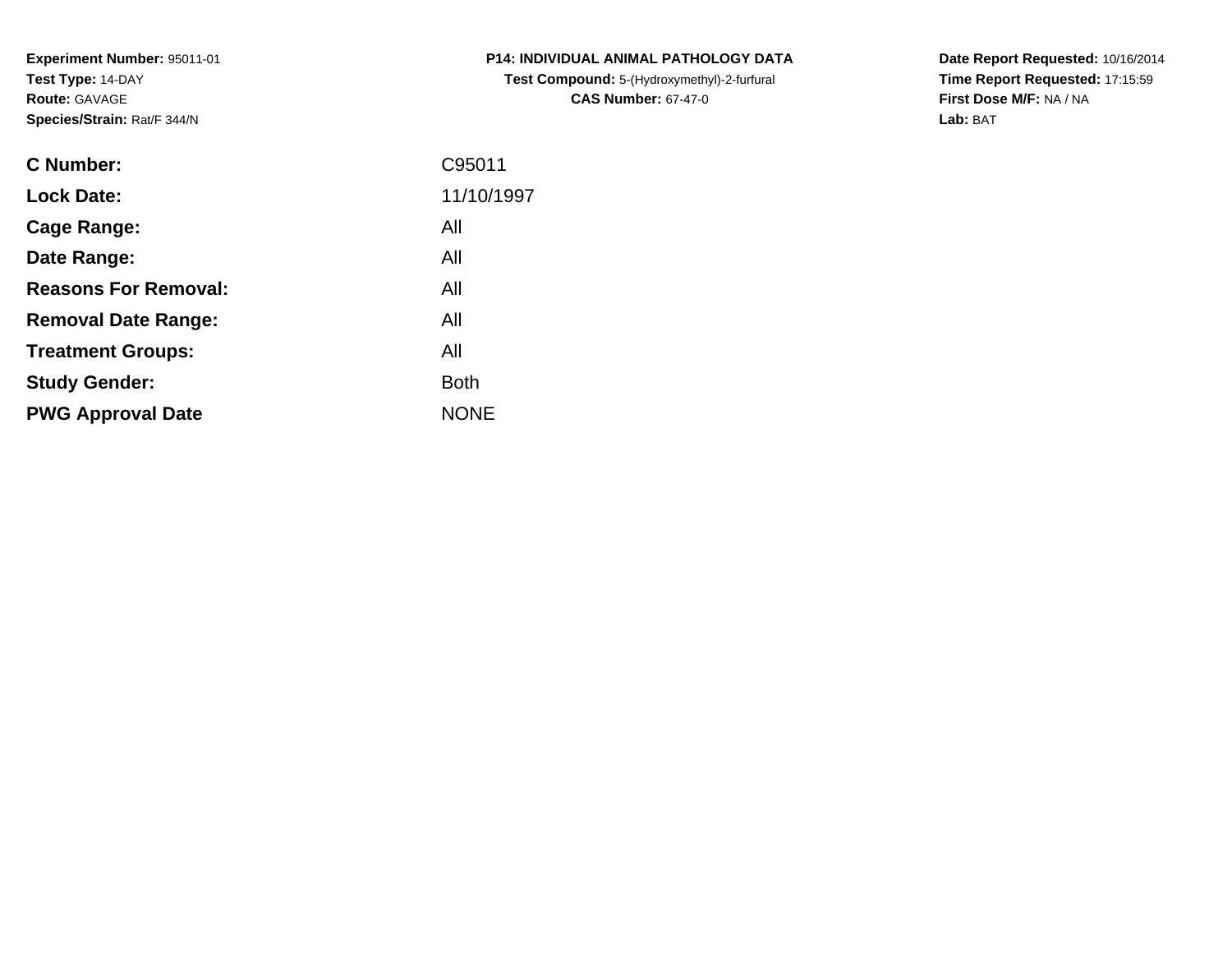| <b>Experiment Number: 95011-01</b><br>Test Type: 14-DAY |                      | <b>P14: INDIVIDUAL ANIMAL PATHOLOGY DATA</b> | Date Report Requested: 10/16/2014 |
|---------------------------------------------------------|----------------------|----------------------------------------------|-----------------------------------|
|                                                         |                      | Test Compound: 5-(Hydroxymethyl)-2-furfural  | Time Report Requested: 17:15:59   |
| <b>Route: GAVAGE</b>                                    |                      | <b>CAS Number: 67-47-0</b>                   | First Dose M/F: NA / NA           |
| Species/Strain: Rat/F 344/N                             |                      |                                              | Lab: BAT                          |
| <b>ANIMAL ID: 1</b>                                     | <b>TRT#: 1</b>       | <b>SEX: Male</b>                             | DAY ON TEST: 22                   |
|                                                         | <b>DOSE: 0 MG/KG</b> | <b>DISP: Terminal Sacrifice</b>              | <b>HISTO: 9702651</b>             |
|                                                         |                      | ORGAN AND ACCOUNTABLE SITE STATUS            |                                   |
| <b>NORMAL</b>                                           |                      |                                              |                                   |
| * Intestine Large, Colon                                | * Liver              | * Stomach. Forestomach                       | * Stomach, Glandular              |
| PRIMARY CAUSE OF DEATH                                  |                      |                                              |                                   |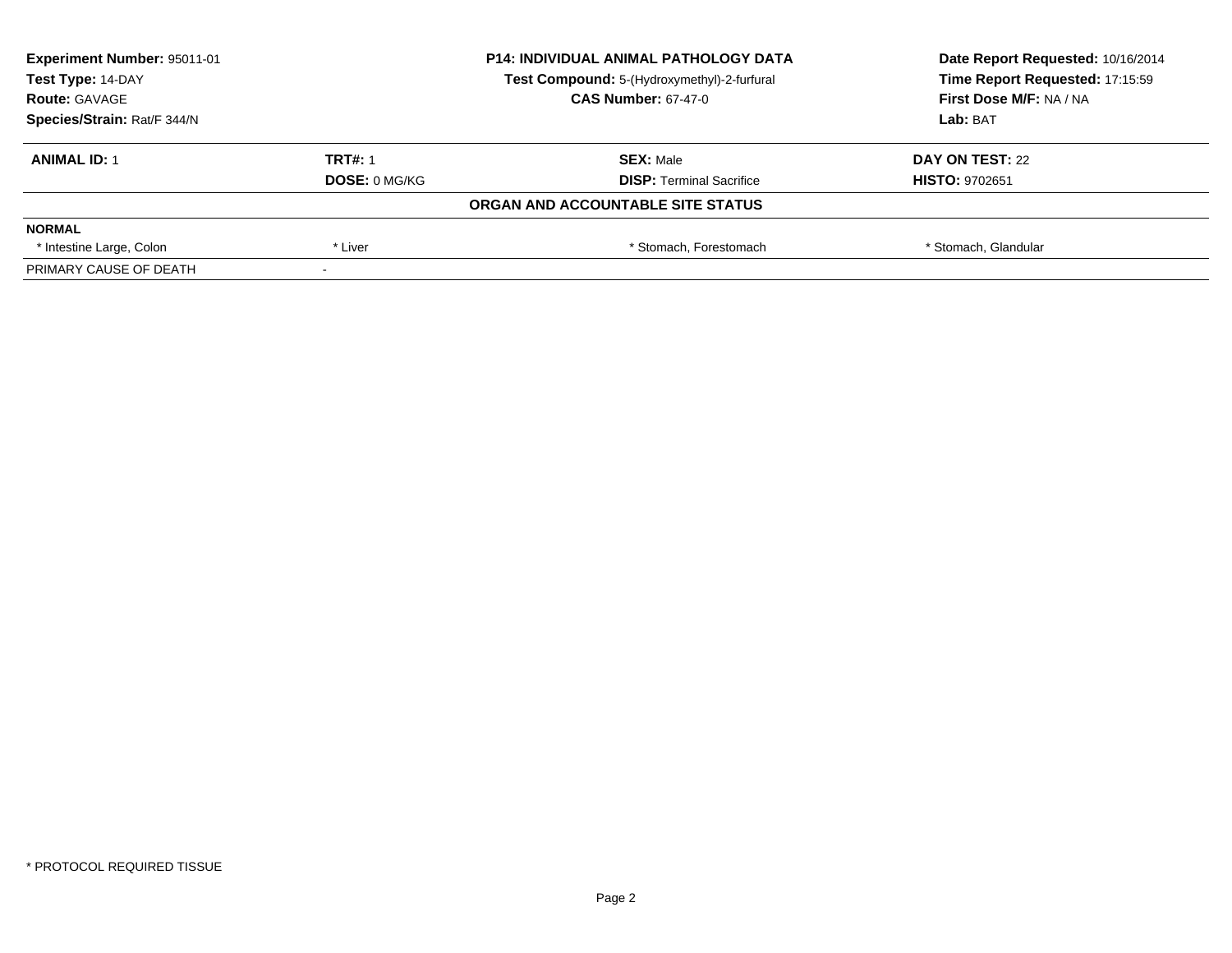| <b>Experiment Number: 95011-01</b><br>Test Type: 14-DAY |                      | <b>P14: INDIVIDUAL ANIMAL PATHOLOGY DATA</b> | Date Report Requested: 10/16/2014<br>Time Report Requested: 17:15:59 |
|---------------------------------------------------------|----------------------|----------------------------------------------|----------------------------------------------------------------------|
|                                                         |                      | Test Compound: 5-(Hydroxymethyl)-2-furfural  |                                                                      |
| <b>Route: GAVAGE</b>                                    |                      | <b>CAS Number: 67-47-0</b>                   | First Dose M/F: NA / NA                                              |
| Species/Strain: Rat/F 344/N                             |                      |                                              | Lab: BAT                                                             |
| <b>ANIMAL ID: 2</b>                                     | <b>TRT#: 1</b>       | <b>SEX: Male</b>                             | DAY ON TEST: 22                                                      |
|                                                         | <b>DOSE: 0 MG/KG</b> | <b>DISP: Terminal Sacrifice</b>              | <b>HISTO: 9602652</b>                                                |
|                                                         |                      | ORGAN AND ACCOUNTABLE SITE STATUS            |                                                                      |
| <b>NORMAL</b>                                           |                      |                                              |                                                                      |
| * Intestine Large, Colon                                | * Liver              | * Stomach. Forestomach                       | * Stomach, Glandular                                                 |
| PRIMARY CAUSE OF DEATH                                  |                      |                                              |                                                                      |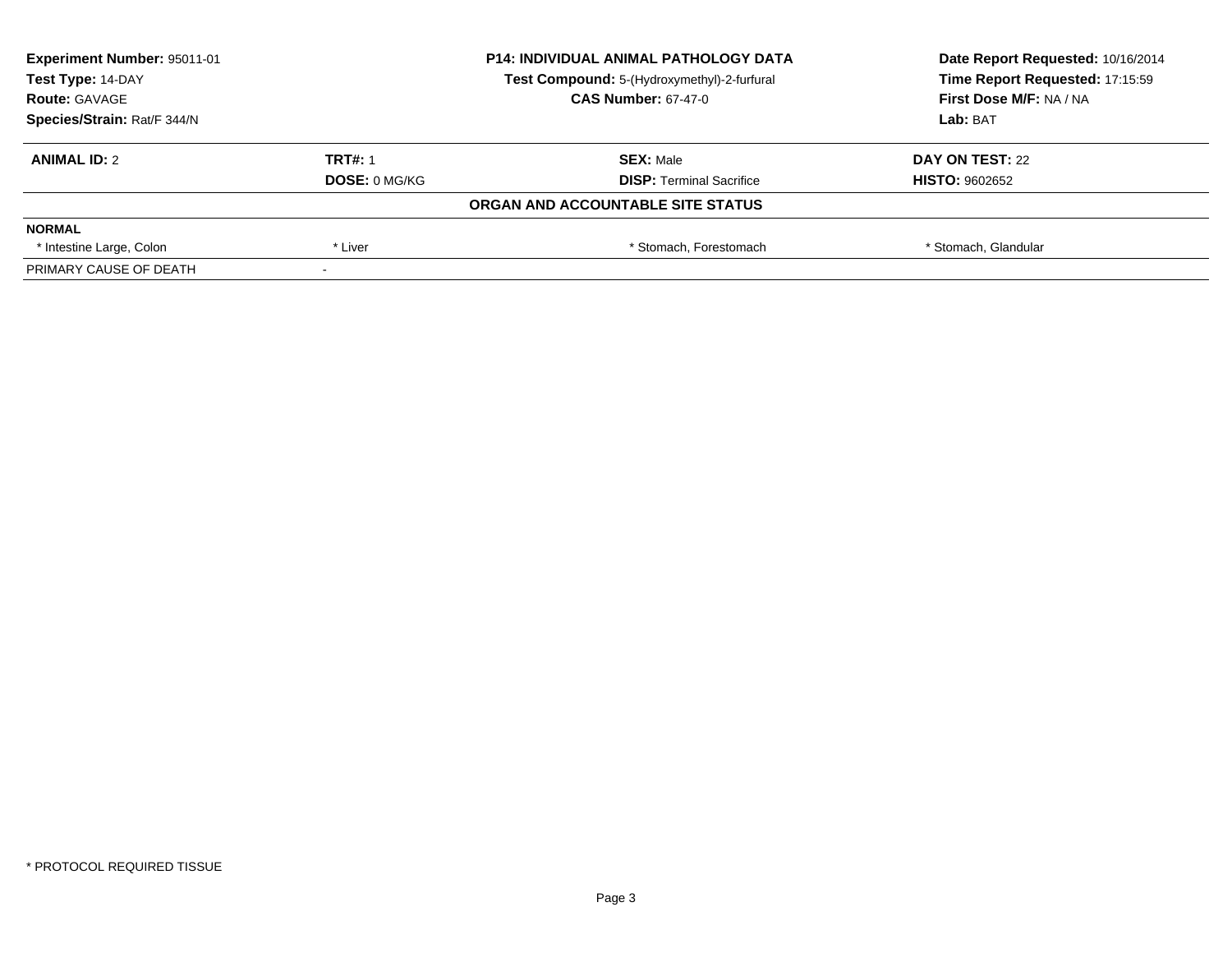| Experiment Number: 95011-01<br>Test Type: 14-DAY |                      | <b>P14: INDIVIDUAL ANIMAL PATHOLOGY DATA</b> | Date Report Requested: 10/16/2014<br>Time Report Requested: 17:15:59 |
|--------------------------------------------------|----------------------|----------------------------------------------|----------------------------------------------------------------------|
|                                                  |                      | Test Compound: 5-(Hydroxymethyl)-2-furfural  |                                                                      |
| <b>Route: GAVAGE</b>                             |                      | <b>CAS Number: 67-47-0</b>                   | First Dose M/F: NA / NA                                              |
| Species/Strain: Rat/F 344/N                      |                      |                                              | Lab: BAT                                                             |
| <b>ANIMAL ID: 3</b>                              | <b>TRT#: 1</b>       | <b>SEX: Male</b>                             | DAY ON TEST: 22                                                      |
|                                                  | <b>DOSE: 0 MG/KG</b> | <b>DISP:</b> Terminal Sacrifice              | <b>HISTO: 9602653</b>                                                |
|                                                  |                      | ORGAN AND ACCOUNTABLE SITE STATUS            |                                                                      |
| <b>NORMAL</b>                                    |                      |                                              |                                                                      |
| * Intestine Large, Colon                         | * Liver              | * Stomach. Forestomach                       | * Stomach, Glandular                                                 |
| PRIMARY CAUSE OF DEATH                           |                      |                                              |                                                                      |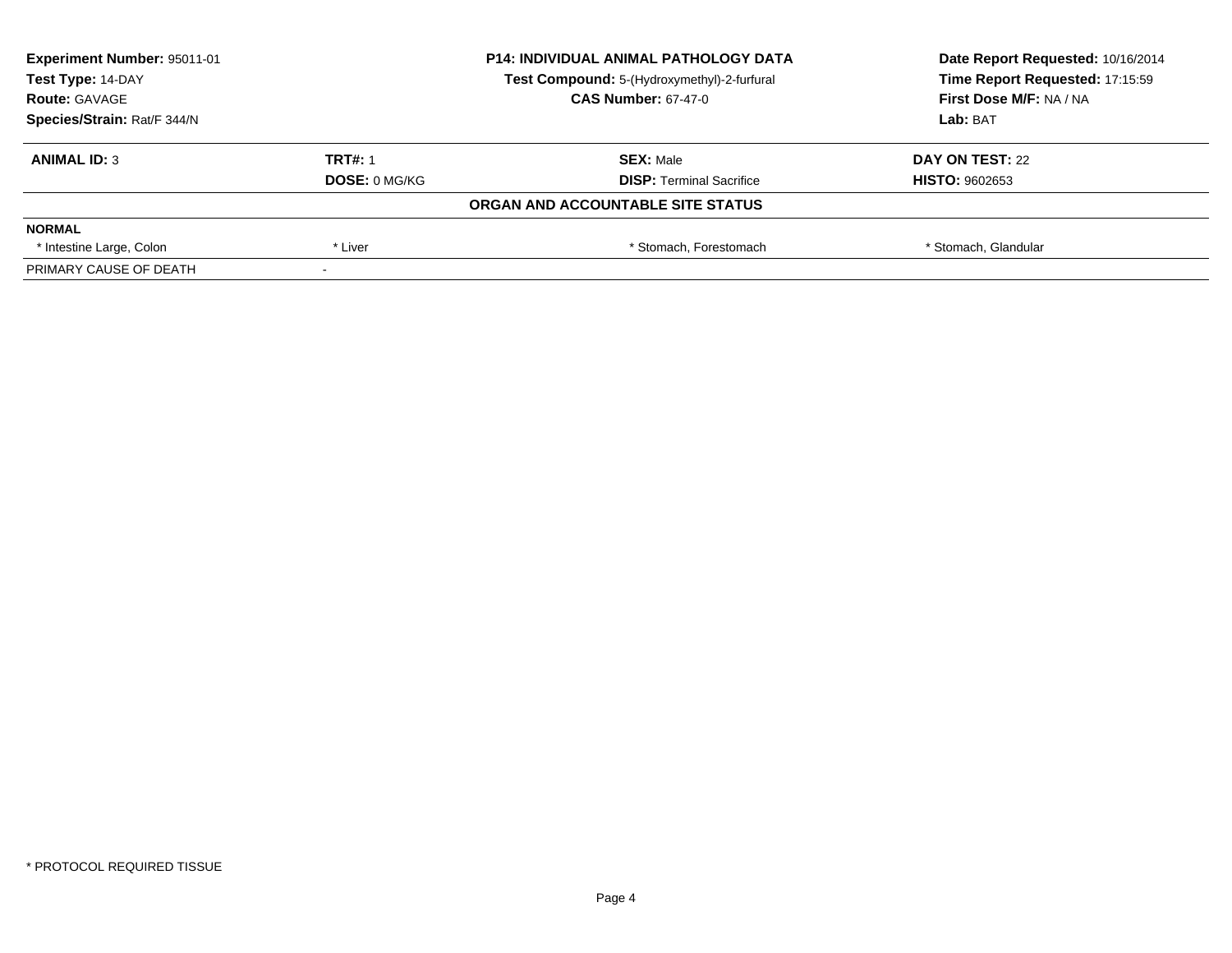| <b>Experiment Number: 95011-01</b><br>Test Type: 14-DAY |                      | <b>P14: INDIVIDUAL ANIMAL PATHOLOGY DATA</b> | Date Report Requested: 10/16/2014 |
|---------------------------------------------------------|----------------------|----------------------------------------------|-----------------------------------|
|                                                         |                      | Test Compound: 5-(Hydroxymethyl)-2-furfural  | Time Report Requested: 17:15:59   |
| <b>Route: GAVAGE</b>                                    |                      | <b>CAS Number: 67-47-0</b>                   | First Dose M/F: NA / NA           |
| Species/Strain: Rat/F 344/N                             |                      |                                              | Lab: BAT                          |
| <b>ANIMAL ID: 4</b>                                     | <b>TRT#: 1</b>       | <b>SEX: Male</b>                             | DAY ON TEST: 22                   |
|                                                         | <b>DOSE: 0 MG/KG</b> | <b>DISP: Terminal Sacrifice</b>              | <b>HISTO: 9702654</b>             |
|                                                         |                      | ORGAN AND ACCOUNTABLE SITE STATUS            |                                   |
| <b>NORMAL</b>                                           |                      |                                              |                                   |
| * Intestine Large, Colon                                | * Liver              | * Stomach. Forestomach                       | * Stomach, Glandular              |
| PRIMARY CAUSE OF DEATH                                  |                      |                                              |                                   |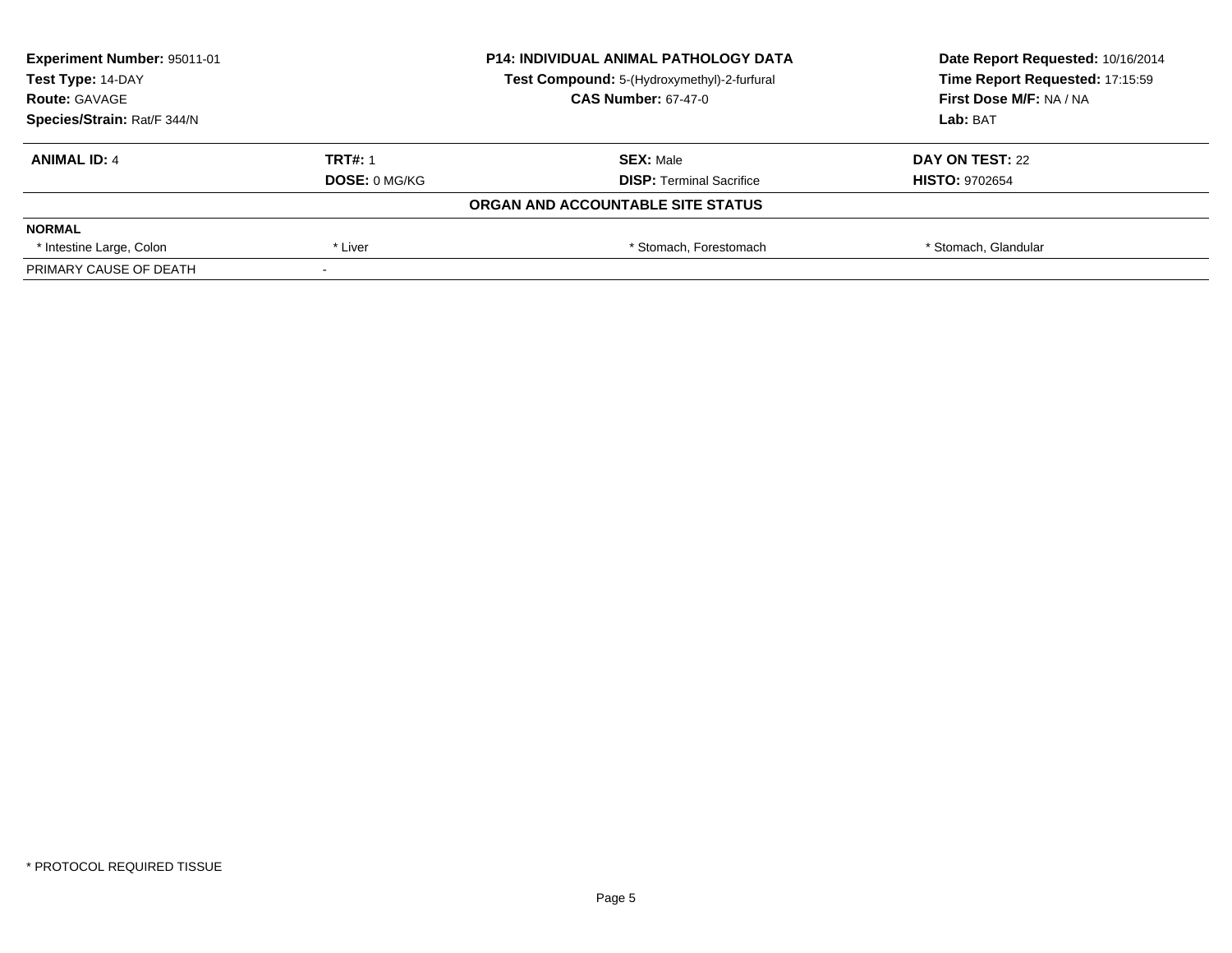| <b>Experiment Number: 95011-01</b><br>Test Type: 14-DAY |                      | <b>P14: INDIVIDUAL ANIMAL PATHOLOGY DATA</b> | Date Report Requested: 10/16/2014<br>Time Report Requested: 17:15:59 |
|---------------------------------------------------------|----------------------|----------------------------------------------|----------------------------------------------------------------------|
|                                                         |                      | Test Compound: 5-(Hydroxymethyl)-2-furfural  |                                                                      |
| <b>Route: GAVAGE</b>                                    |                      | <b>CAS Number: 67-47-0</b>                   | First Dose M/F: NA / NA                                              |
| Species/Strain: Rat/F 344/N                             |                      |                                              | Lab: BAT                                                             |
| <b>ANIMAL ID: 5</b>                                     | <b>TRT#: 1</b>       | <b>SEX: Male</b>                             | DAY ON TEST: 22                                                      |
|                                                         | <b>DOSE: 0 MG/KG</b> | <b>DISP: Terminal Sacrifice</b>              | <b>HISTO: 9702655</b>                                                |
|                                                         |                      | ORGAN AND ACCOUNTABLE SITE STATUS            |                                                                      |
| <b>NORMAL</b>                                           |                      |                                              |                                                                      |
| * Intestine Large, Colon                                | * Liver              | * Stomach. Forestomach                       | * Stomach, Glandular                                                 |
| PRIMARY CAUSE OF DEATH                                  |                      |                                              |                                                                      |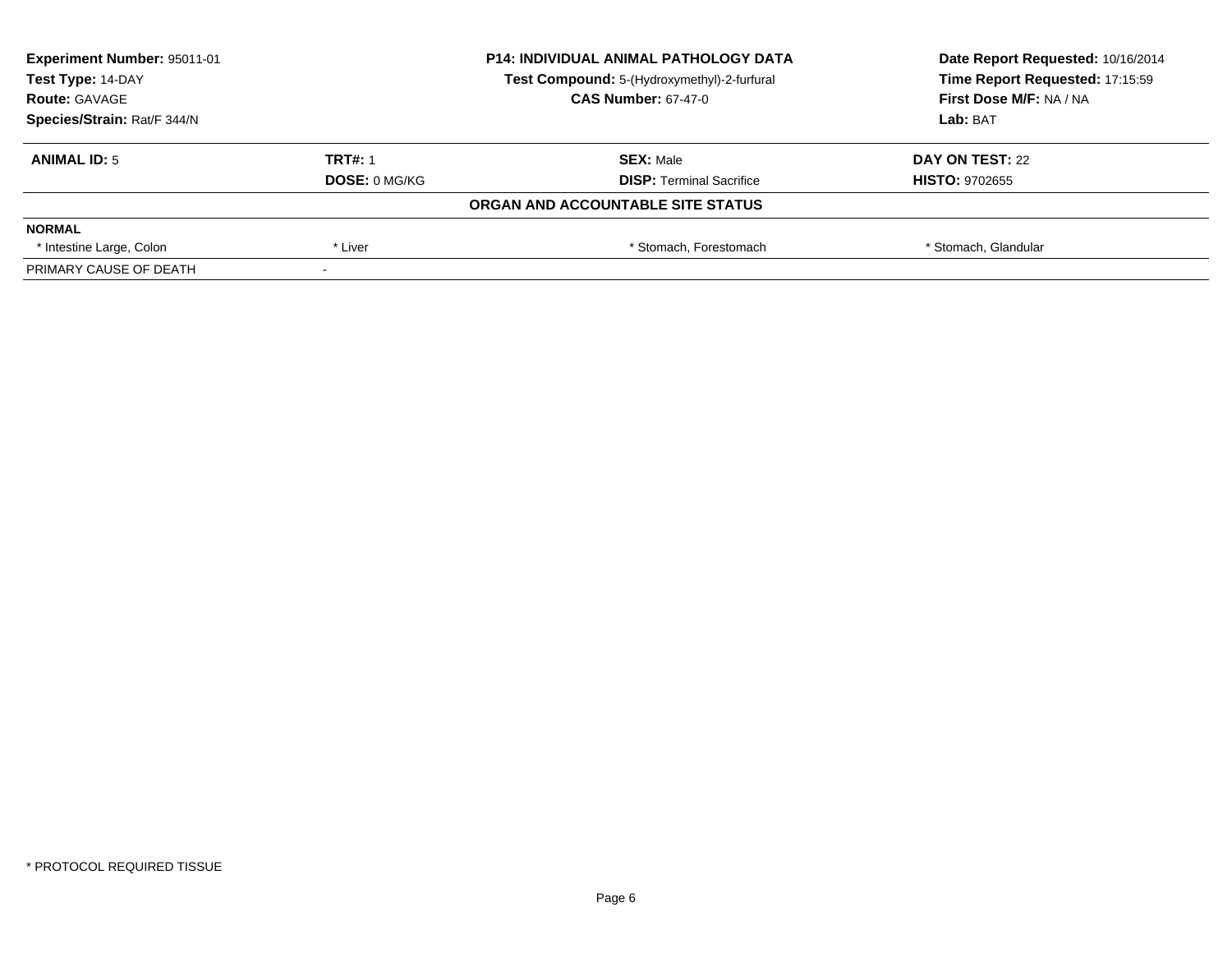| Experiment Number: 95011-01<br>Test Type: 14-DAY |                       | <b>P14: INDIVIDUAL ANIMAL PATHOLOGY DATA</b> | Date Report Requested: 10/16/2014 |
|--------------------------------------------------|-----------------------|----------------------------------------------|-----------------------------------|
|                                                  |                       | Test Compound: 5-(Hydroxymethyl)-2-furfural  | Time Report Requested: 17:15:59   |
| <b>Route: GAVAGE</b>                             |                       | <b>CAS Number: 67-47-0</b>                   | First Dose M/F: NA / NA           |
| Species/Strain: Rat/F 344/N                      |                       |                                              | Lab: BAT                          |
| <b>ANIMAL ID: 6</b>                              | TRT#: 3               | <b>SEX: Male</b>                             | DAY ON TEST: 22                   |
|                                                  | <b>DOSE: 94 MG/KG</b> | <b>DISP:</b> Terminal Sacrifice              | <b>HISTO: 9702656</b>             |
|                                                  |                       | ORGAN AND ACCOUNTABLE SITE STATUS            |                                   |
| <b>NORMAL</b>                                    |                       |                                              |                                   |
| * Intestine Large, Colon                         | * Liver               | * Stomach. Forestomach                       | * Stomach, Glandular              |
| PRIMARY CAUSE OF DEATH                           |                       |                                              |                                   |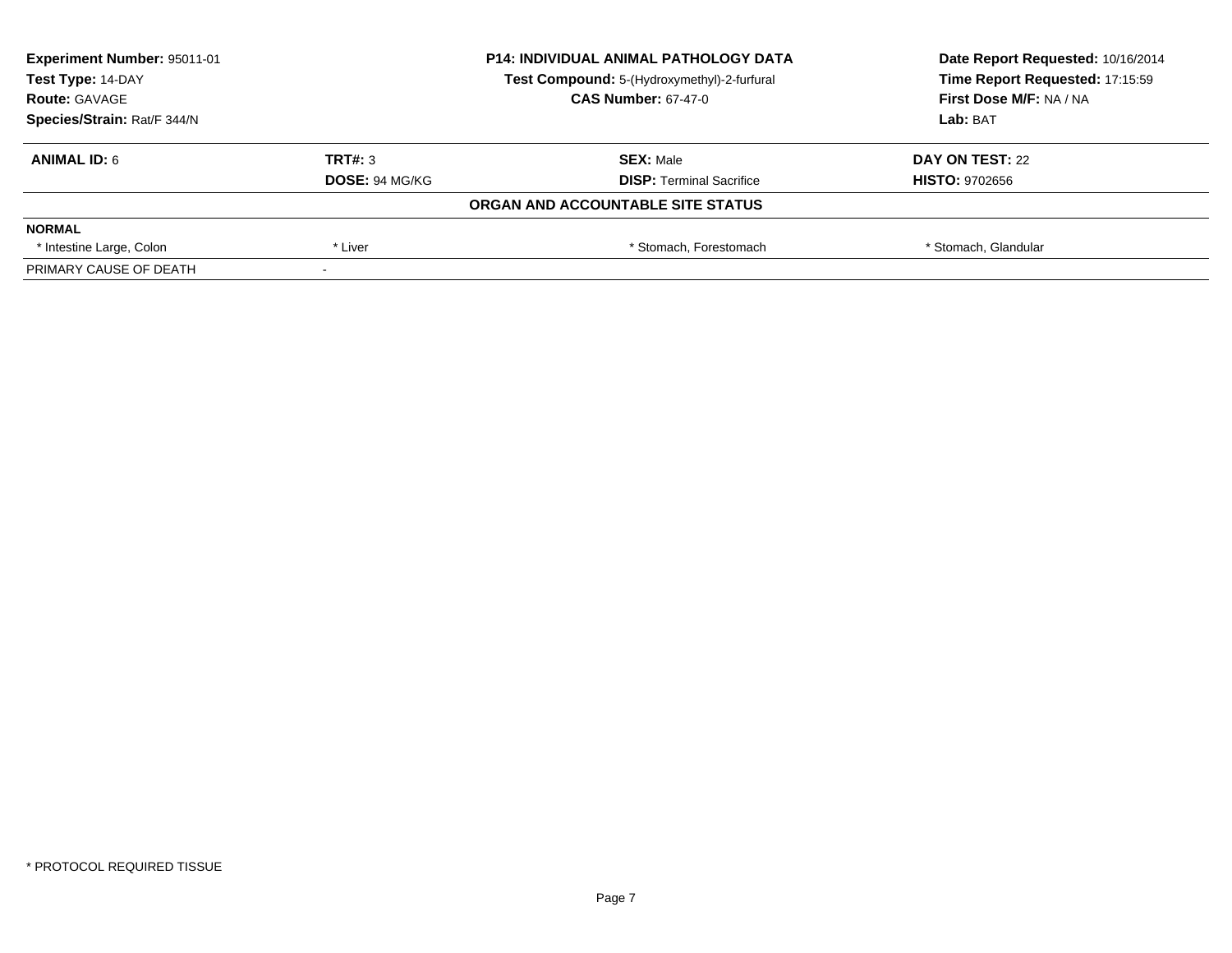| Experiment Number: 95011-01             |                        | <b>P14: INDIVIDUAL ANIMAL PATHOLOGY DATA</b> | Date Report Requested: 10/16/2014 |
|-----------------------------------------|------------------------|----------------------------------------------|-----------------------------------|
| Test Type: 14-DAY                       |                        | Test Compound: 5-(Hydroxymethyl)-2-furfural  | Time Report Requested: 17:15:59   |
| <b>Route: GAVAGE</b>                    |                        | <b>CAS Number: 67-47-0</b>                   | First Dose M/F: NA / NA           |
| Species/Strain: Rat/F 344/N             |                        |                                              | Lab: BAT                          |
| <b>ANIMAL ID: 7</b>                     | TRT#: 3                | <b>SEX: Male</b>                             | DAY ON TEST: 22                   |
|                                         | <b>DOSE: 94 MG/KG</b>  | <b>DISP:</b> Terminal Sacrifice              | <b>HISTO: 9702657</b>             |
|                                         |                        | ORGAN AND ACCOUNTABLE SITE STATUS            |                                   |
| <b>NORMAL</b>                           |                        |                                              |                                   |
| * Intestine Large, Colon                | * Stomach, Forestomach | * Stomach, Glandular                         |                                   |
| <b>OBSERVATIONS</b>                     |                        |                                              |                                   |
| * Liver                                 |                        | Hepatodiaphragmatic Nodule                   |                                   |
| [Hepatodiaphragmatic Nodule TGLS = 1-4] |                        |                                              |                                   |
| PRIMARY CAUSE OF DEATH                  |                        |                                              |                                   |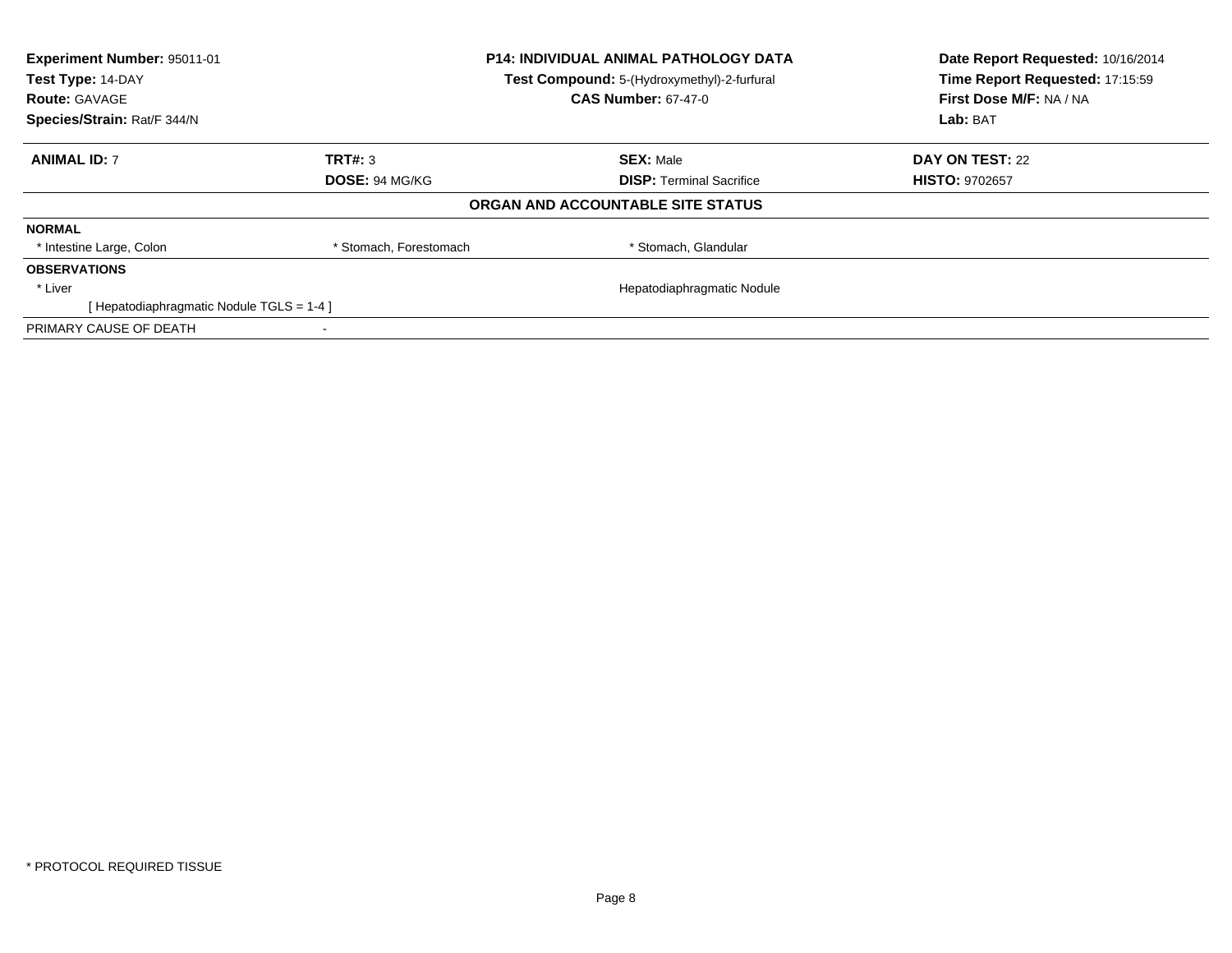| Experiment Number: 95011-01<br>Test Type: 14-DAY |                       | <b>P14: INDIVIDUAL ANIMAL PATHOLOGY DATA</b> | Date Report Requested: 10/16/2014<br>Time Report Requested: 17:15:59 |
|--------------------------------------------------|-----------------------|----------------------------------------------|----------------------------------------------------------------------|
|                                                  |                       | Test Compound: 5-(Hydroxymethyl)-2-furfural  |                                                                      |
| <b>Route: GAVAGE</b>                             |                       | <b>CAS Number: 67-47-0</b>                   | First Dose M/F: NA / NA                                              |
| Species/Strain: Rat/F 344/N                      |                       |                                              | Lab: BAT                                                             |
| <b>ANIMAL ID: 8</b>                              | TRT#: 3               | <b>SEX: Male</b>                             | DAY ON TEST: 22                                                      |
|                                                  | <b>DOSE: 94 MG/KG</b> | <b>DISP:</b> Terminal Sacrifice              | <b>HISTO: 9702658</b>                                                |
|                                                  |                       | ORGAN AND ACCOUNTABLE SITE STATUS            |                                                                      |
| <b>NORMAL</b>                                    |                       |                                              |                                                                      |
| * Intestine Large, Colon                         | * Liver               | * Stomach. Forestomach                       | * Stomach, Glandular                                                 |
| PRIMARY CAUSE OF DEATH                           |                       |                                              |                                                                      |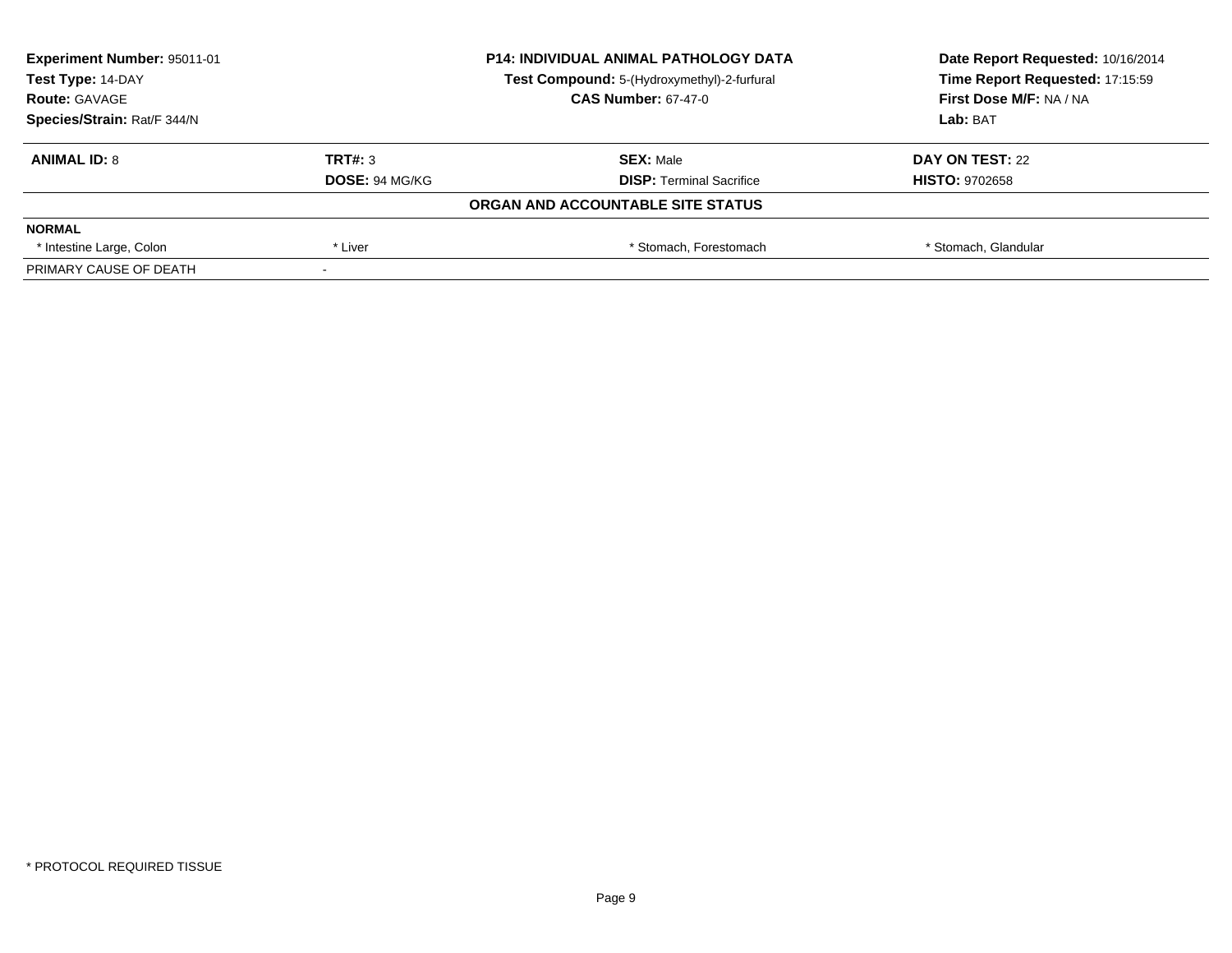| Experiment Number: 95011-01<br>Test Type: 14-DAY |                       | <b>P14: INDIVIDUAL ANIMAL PATHOLOGY DATA</b> | Date Report Requested: 10/16/2014<br>Time Report Requested: 17:15:59 |
|--------------------------------------------------|-----------------------|----------------------------------------------|----------------------------------------------------------------------|
|                                                  |                       | Test Compound: 5-(Hydroxymethyl)-2-furfural  |                                                                      |
| <b>Route: GAVAGE</b>                             |                       | <b>CAS Number: 67-47-0</b>                   | First Dose M/F: NA / NA                                              |
| Species/Strain: Rat/F 344/N                      |                       |                                              | Lab: BAT                                                             |
| <b>ANIMAL ID: 9</b>                              | TRT#: 3               | <b>SEX: Male</b>                             | DAY ON TEST: 22                                                      |
|                                                  | <b>DOSE: 94 MG/KG</b> | <b>DISP:</b> Terminal Sacrifice              | <b>HISTO: 9702659</b>                                                |
|                                                  |                       | ORGAN AND ACCOUNTABLE SITE STATUS            |                                                                      |
| <b>NORMAL</b>                                    |                       |                                              |                                                                      |
| * Intestine Large, Colon                         | * Liver               | * Stomach. Forestomach                       | * Stomach, Glandular                                                 |
| PRIMARY CAUSE OF DEATH                           |                       |                                              |                                                                      |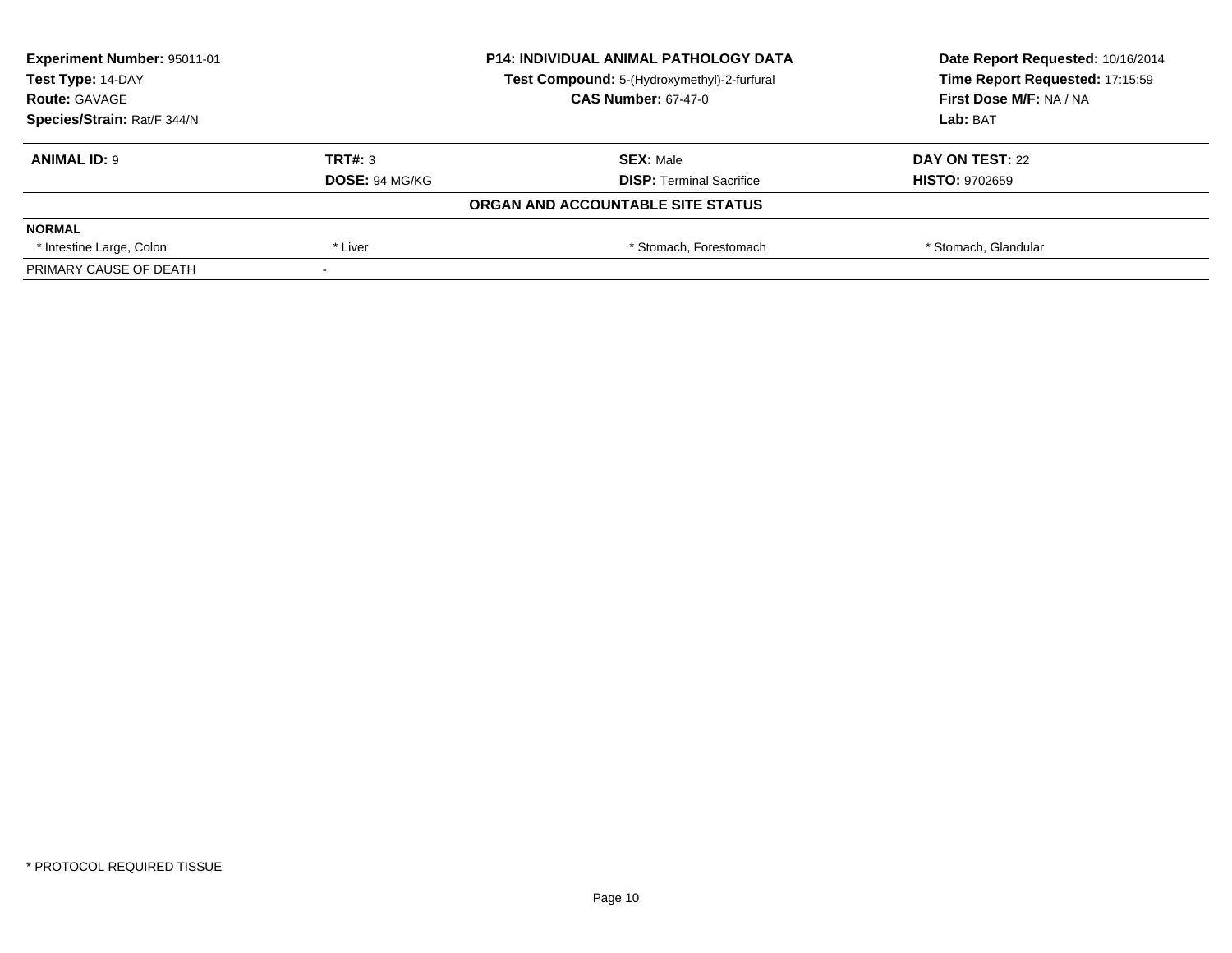| Experiment Number: 95011-01<br>Test Type: 14-DAY |                       | <b>P14: INDIVIDUAL ANIMAL PATHOLOGY DATA</b> | Date Report Requested: 10/16/2014<br>Time Report Requested: 17:15:59 |
|--------------------------------------------------|-----------------------|----------------------------------------------|----------------------------------------------------------------------|
|                                                  |                       | Test Compound: 5-(Hydroxymethyl)-2-furfural  |                                                                      |
| <b>Route: GAVAGE</b>                             |                       | <b>CAS Number: 67-47-0</b>                   | First Dose M/F: NA / NA                                              |
| Species/Strain: Rat/F 344/N                      |                       |                                              | Lab: BAT                                                             |
| <b>ANIMAL ID: 10</b>                             | TRT#: 3               | <b>SEX: Male</b>                             | DAY ON TEST: 22                                                      |
|                                                  | <b>DOSE: 94 MG/KG</b> | <b>DISP:</b> Terminal Sacrifice              | <b>HISTO: 9702660</b>                                                |
|                                                  |                       | ORGAN AND ACCOUNTABLE SITE STATUS            |                                                                      |
| <b>NORMAL</b>                                    |                       |                                              |                                                                      |
| * Intestine Large, Colon                         | * Liver               | * Stomach, Forestomach                       | * Stomach, Glandular                                                 |
| PRIMARY CAUSE OF DEATH                           |                       |                                              |                                                                      |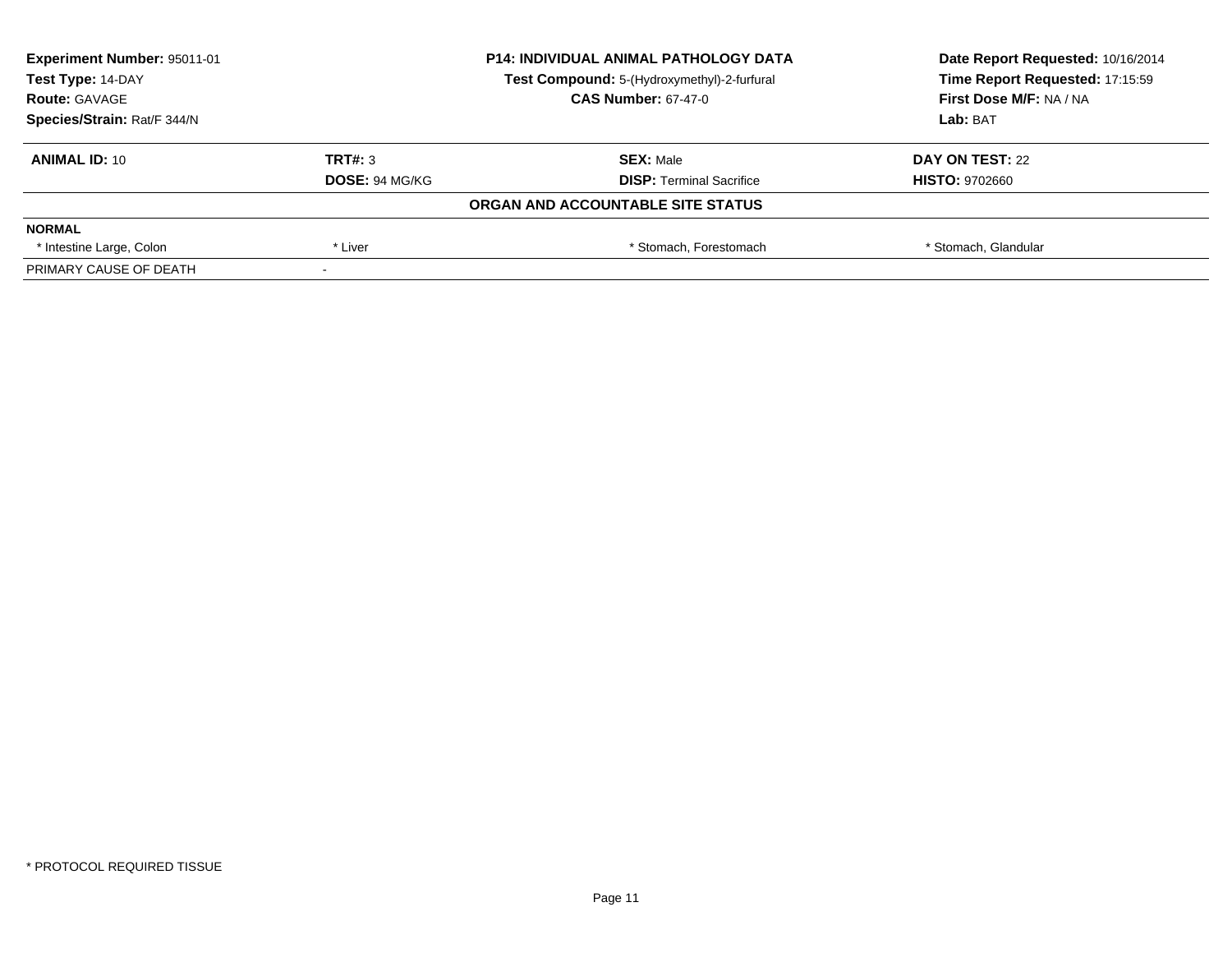| <b>Experiment Number: 95011-01</b> | <b>P14: INDIVIDUAL ANIMAL PATHOLOGY DATA</b> |                                             | Date Report Requested: 10/16/2014 |  |
|------------------------------------|----------------------------------------------|---------------------------------------------|-----------------------------------|--|
| Test Type: 14-DAY                  |                                              | Test Compound: 5-(Hydroxymethyl)-2-furfural | Time Report Requested: 17:15:59   |  |
| <b>Route: GAVAGE</b>               |                                              | <b>CAS Number: 67-47-0</b>                  | First Dose M/F: NA / NA           |  |
| Species/Strain: Rat/F 344/N        |                                              |                                             | Lab: BAT                          |  |
| <b>ANIMAL ID: 11</b>               | TRT#: 5                                      | <b>SEX: Male</b>                            | DAY ON TEST: 22                   |  |
|                                    | <b>DOSE: 188</b><br>MG/KG                    | <b>DISP: Terminal Sacrifice</b>             | <b>HISTO: 9702661</b>             |  |
|                                    |                                              | ORGAN AND ACCOUNTABLE SITE STATUS           |                                   |  |
| <b>NORMAL</b>                      |                                              |                                             |                                   |  |
| * Intestine Large, Colon           | * Liver                                      | * Stomach. Forestomach                      | * Stomach, Glandular              |  |
| PRIMARY CAUSE OF DEATH             |                                              |                                             |                                   |  |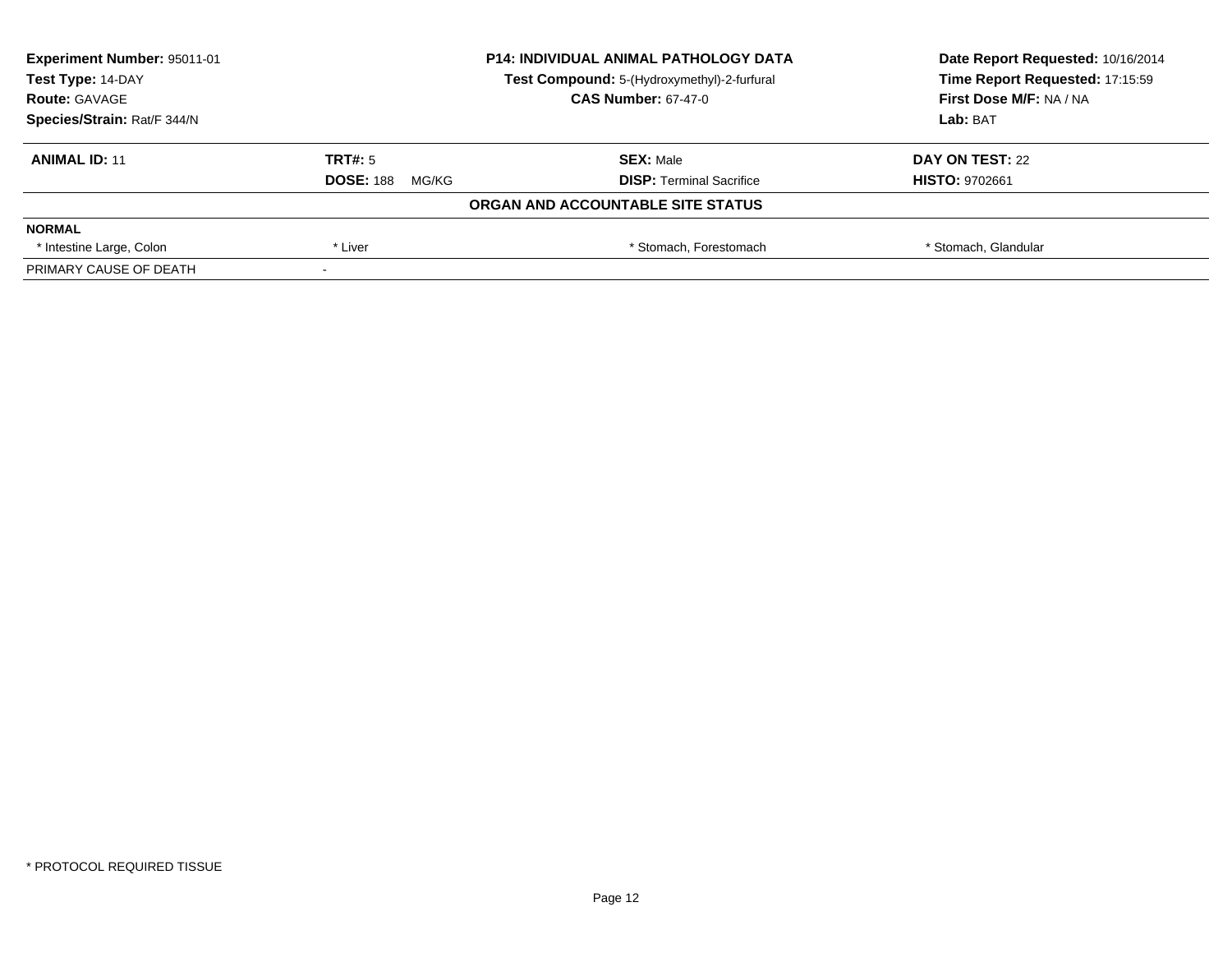| <b>Experiment Number: 95011-01</b> | <b>P14: INDIVIDUAL ANIMAL PATHOLOGY DATA</b> |                                             | Date Report Requested: 10/16/2014 |
|------------------------------------|----------------------------------------------|---------------------------------------------|-----------------------------------|
| Test Type: 14-DAY                  |                                              | Test Compound: 5-(Hydroxymethyl)-2-furfural | Time Report Requested: 17:15:59   |
| <b>Route: GAVAGE</b>               |                                              | <b>CAS Number: 67-47-0</b>                  | First Dose M/F: NA / NA           |
| Species/Strain: Rat/F 344/N        |                                              | Lab: BAT                                    |                                   |
| <b>ANIMAL ID: 12</b>               | TRT#: 5                                      | <b>SEX: Male</b>                            | DAY ON TEST: 22                   |
|                                    | <b>DOSE: 188</b><br>MG/KG                    | <b>DISP: Terminal Sacrifice</b>             | <b>HISTO: 9702662</b>             |
|                                    |                                              | ORGAN AND ACCOUNTABLE SITE STATUS           |                                   |
| <b>NORMAL</b>                      |                                              |                                             |                                   |
| * Intestine Large, Colon           | * Liver                                      | * Stomach. Forestomach                      | * Stomach, Glandular              |
| PRIMARY CAUSE OF DEATH             |                                              |                                             |                                   |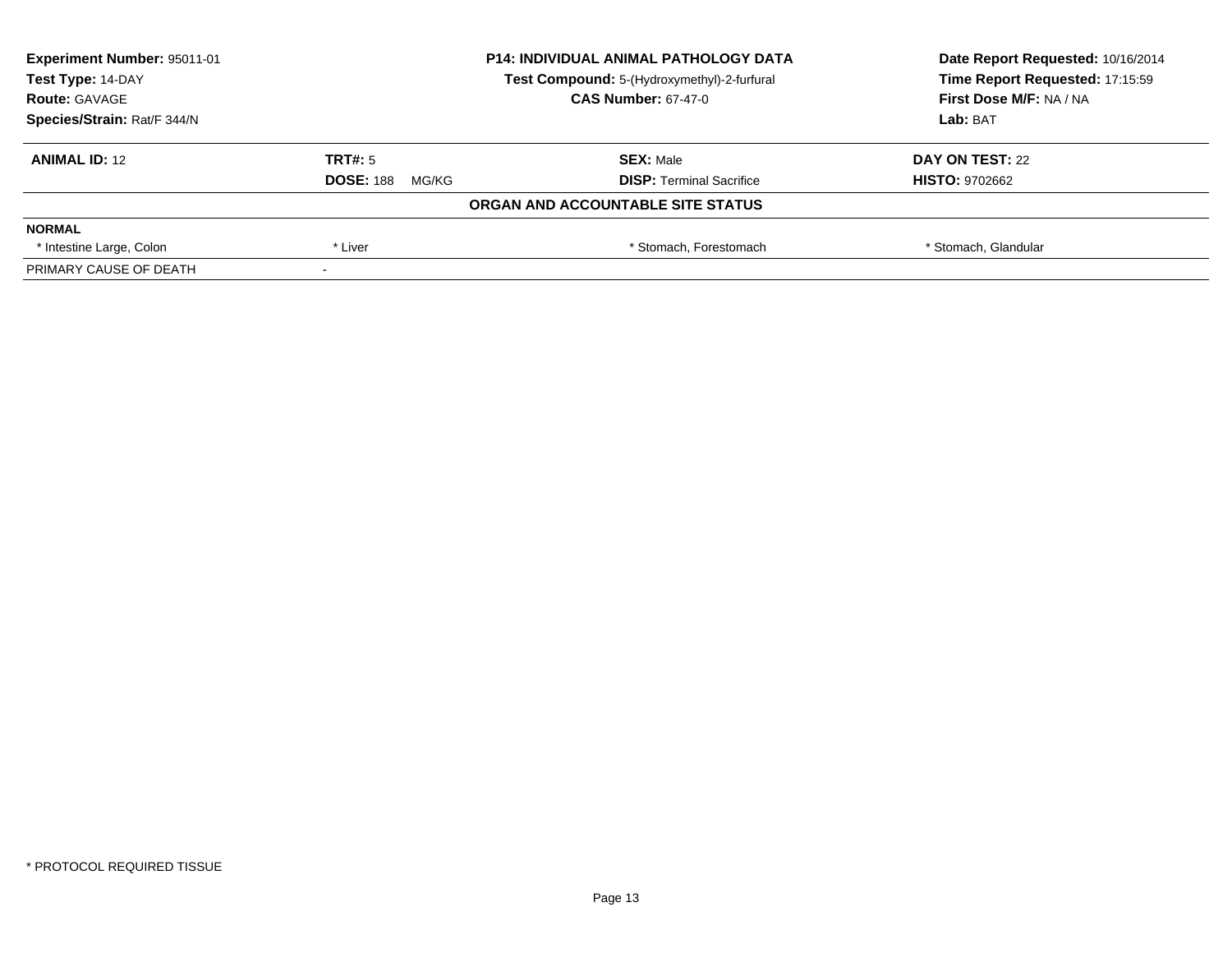| <b>Experiment Number: 95011-01</b> |                           | <b>P14: INDIVIDUAL ANIMAL PATHOLOGY DATA</b> | Date Report Requested: 10/16/2014<br>Time Report Requested: 17:15:59 |
|------------------------------------|---------------------------|----------------------------------------------|----------------------------------------------------------------------|
| Test Type: 14-DAY                  |                           | Test Compound: 5-(Hydroxymethyl)-2-furfural  |                                                                      |
| <b>Route: GAVAGE</b>               |                           | <b>CAS Number: 67-47-0</b>                   | <b>First Dose M/F: NA / NA</b>                                       |
| Species/Strain: Rat/F 344/N        |                           | Lab: BAT                                     |                                                                      |
| <b>ANIMAL ID: 13</b>               | TRT#: 5                   | <b>SEX: Male</b>                             | DAY ON TEST: 22                                                      |
|                                    | <b>DOSE: 188</b><br>MG/KG | <b>DISP: Terminal Sacrifice</b>              | <b>HISTO: 9702663</b>                                                |
|                                    |                           | ORGAN AND ACCOUNTABLE SITE STATUS            |                                                                      |
| <b>NORMAL</b>                      |                           |                                              |                                                                      |
| * Intestine Large, Colon           | * Liver                   | * Stomach. Forestomach                       | * Stomach, Glandular                                                 |
| PRIMARY CAUSE OF DEATH             |                           |                                              |                                                                      |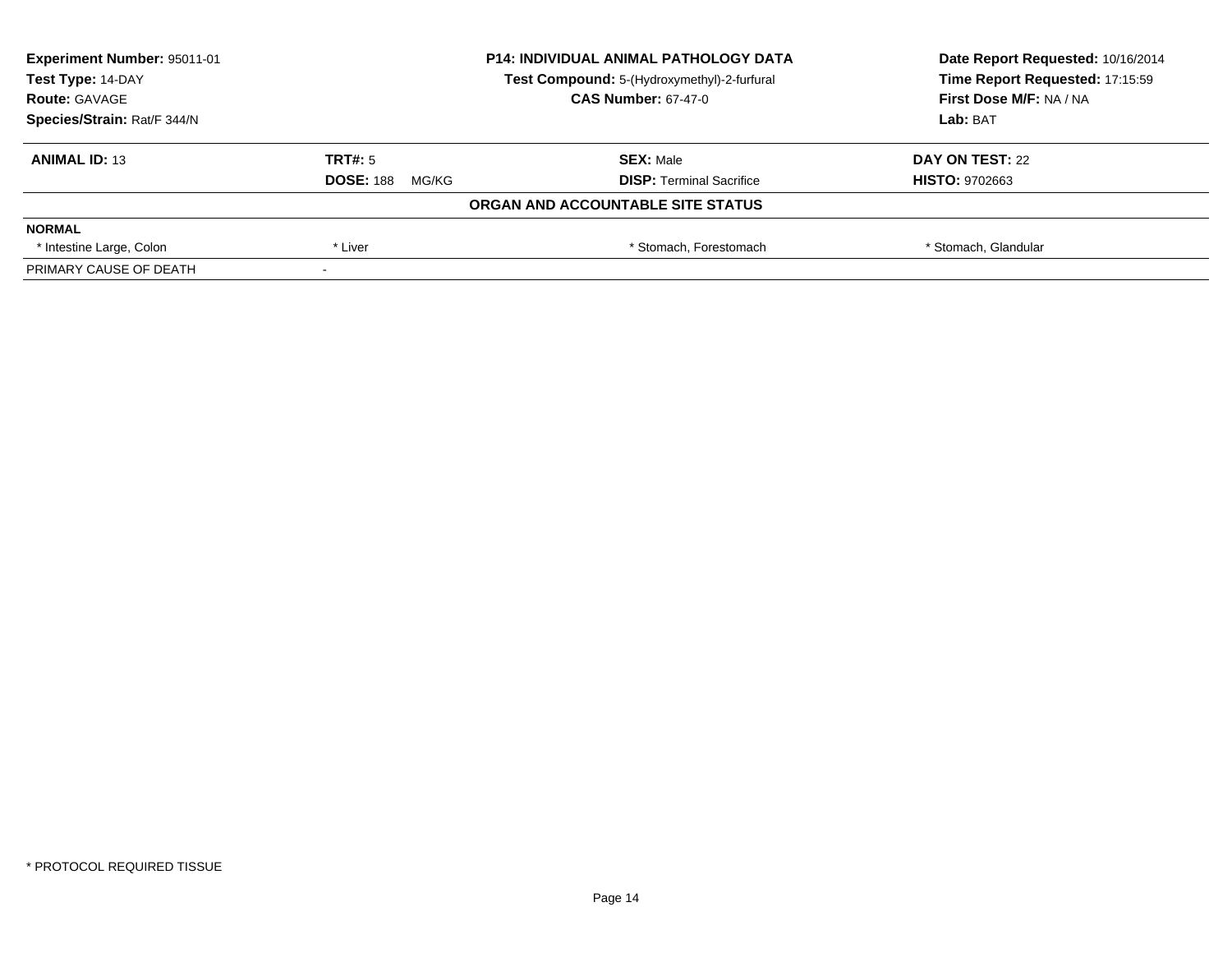| <b>Experiment Number: 95011-01</b> | <b>P14: INDIVIDUAL ANIMAL PATHOLOGY DATA</b> |                                             | Date Report Requested: 10/16/2014 |
|------------------------------------|----------------------------------------------|---------------------------------------------|-----------------------------------|
| Test Type: 14-DAY                  |                                              | Test Compound: 5-(Hydroxymethyl)-2-furfural | Time Report Requested: 17:15:59   |
| <b>Route: GAVAGE</b>               |                                              | <b>CAS Number: 67-47-0</b>                  | <b>First Dose M/F: NA / NA</b>    |
| Species/Strain: Rat/F 344/N        |                                              | Lab: BAT                                    |                                   |
| <b>ANIMAL ID: 14</b>               | TRT#: 5                                      | <b>SEX: Male</b>                            | DAY ON TEST: 22                   |
|                                    | <b>DOSE: 188</b><br>MG/KG                    | <b>DISP: Terminal Sacrifice</b>             | <b>HISTO: 9702664</b>             |
|                                    |                                              | ORGAN AND ACCOUNTABLE SITE STATUS           |                                   |
| <b>NORMAL</b>                      |                                              |                                             |                                   |
| * Intestine Large, Colon           | * Liver                                      | * Stomach. Forestomach                      | * Stomach, Glandular              |
| PRIMARY CAUSE OF DEATH             |                                              |                                             |                                   |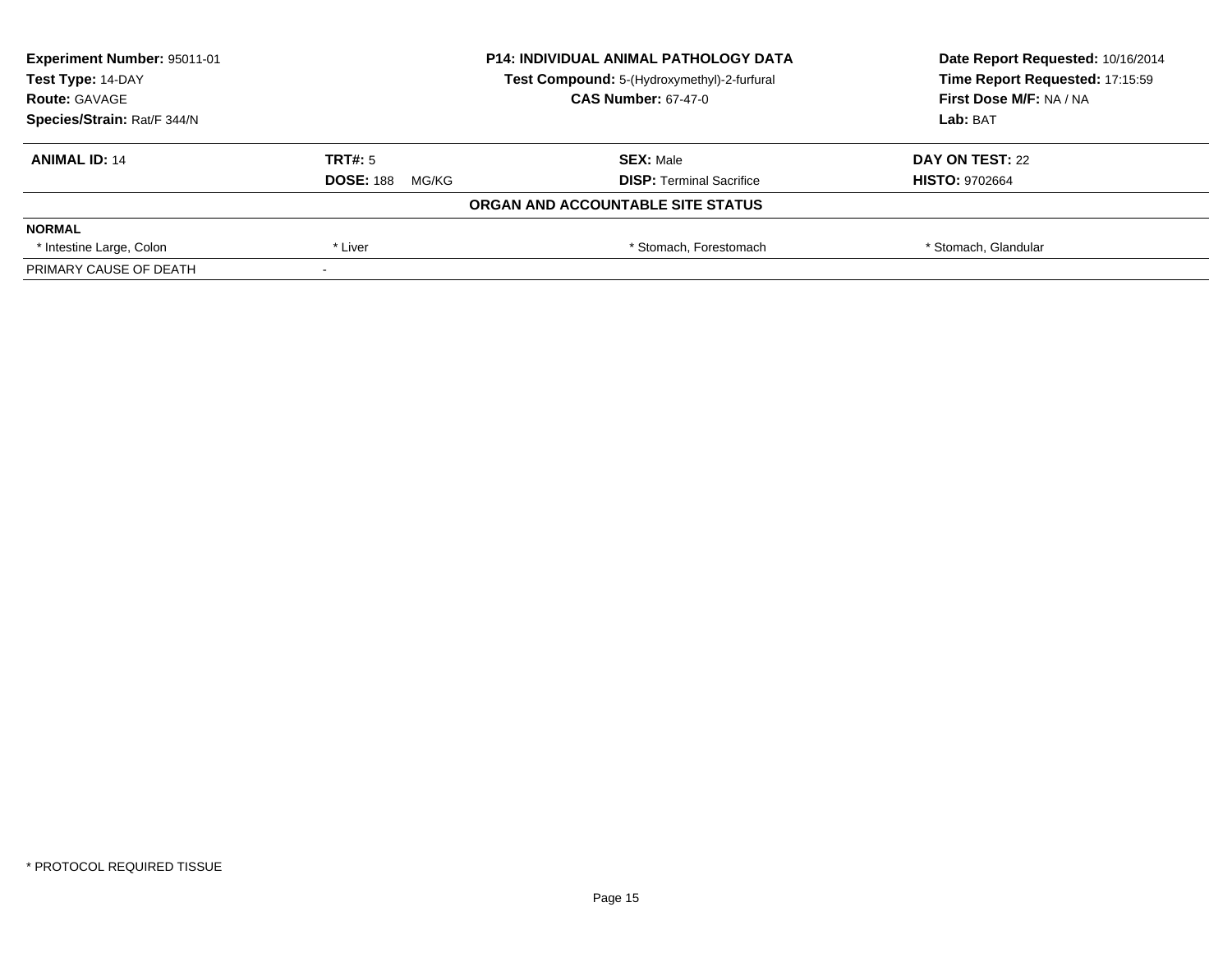| <b>Experiment Number: 95011-01</b> | <b>P14: INDIVIDUAL ANIMAL PATHOLOGY DATA</b> |                                             | Date Report Requested: 10/16/2014 |  |
|------------------------------------|----------------------------------------------|---------------------------------------------|-----------------------------------|--|
| Test Type: 14-DAY                  |                                              | Test Compound: 5-(Hydroxymethyl)-2-furfural | Time Report Requested: 17:15:59   |  |
| <b>Route: GAVAGE</b>               |                                              | <b>CAS Number: 67-47-0</b>                  | <b>First Dose M/F: NA / NA</b>    |  |
| Species/Strain: Rat/F 344/N        |                                              |                                             | Lab: BAT                          |  |
| <b>ANIMAL ID: 15</b>               | TRT#: 5                                      | <b>SEX: Male</b>                            | DAY ON TEST: 22                   |  |
|                                    | <b>DOSE: 188</b><br>MG/KG                    | <b>DISP: Terminal Sacrifice</b>             | <b>HISTO: 9702665</b>             |  |
|                                    |                                              | ORGAN AND ACCOUNTABLE SITE STATUS           |                                   |  |
| <b>NORMAL</b>                      |                                              |                                             |                                   |  |
| * Intestine Large, Colon           | * Liver                                      | * Stomach. Forestomach                      | * Stomach, Glandular              |  |
| PRIMARY CAUSE OF DEATH             |                                              |                                             |                                   |  |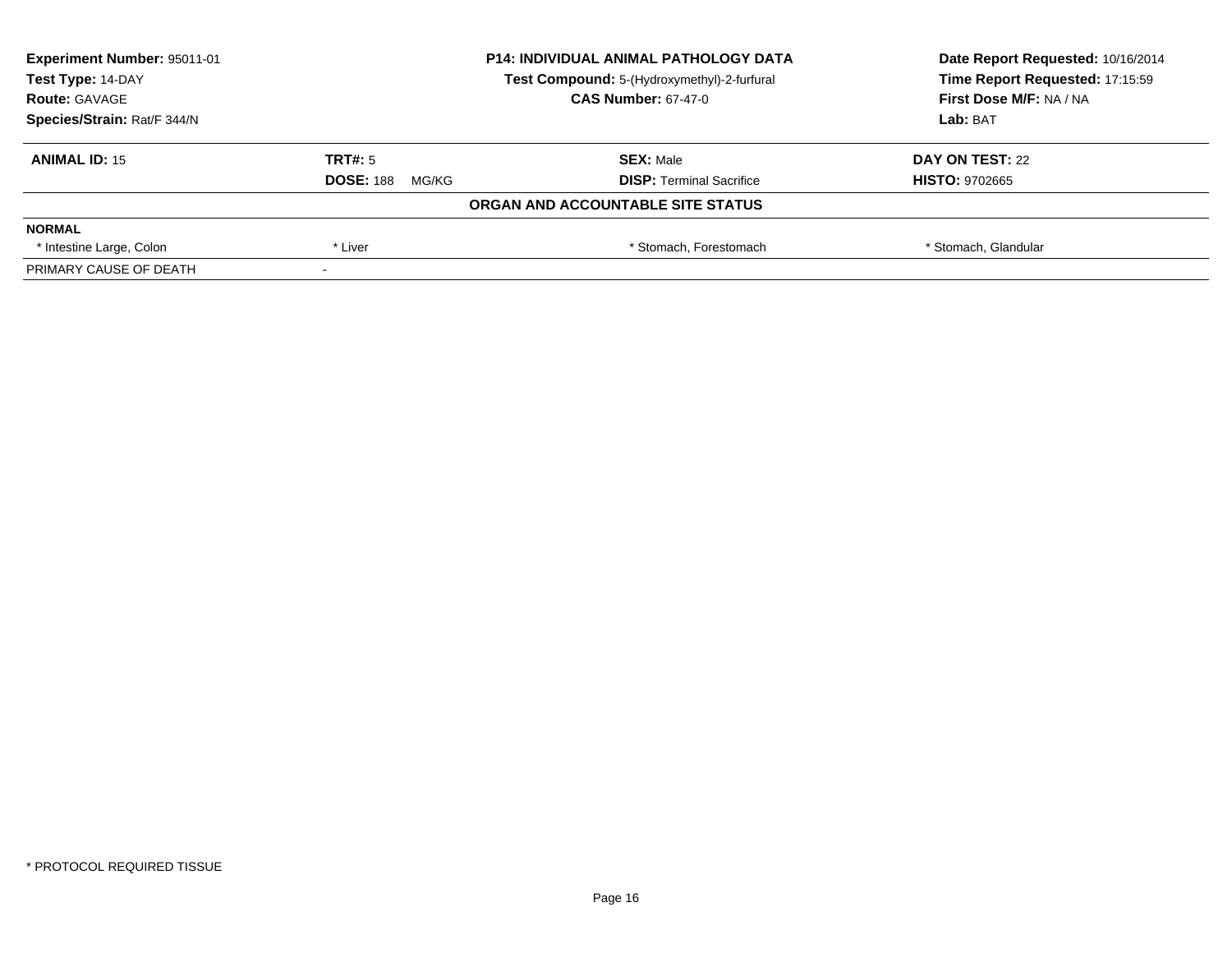| Experiment Number: 95011-01 | <b>P14: INDIVIDUAL ANIMAL PATHOLOGY DATA</b> |                                             | Date Report Requested: 10/16/2014 |
|-----------------------------|----------------------------------------------|---------------------------------------------|-----------------------------------|
| Test Type: 14-DAY           |                                              | Test Compound: 5-(Hydroxymethyl)-2-furfural | Time Report Requested: 17:15:59   |
| <b>Route: GAVAGE</b>        |                                              | <b>CAS Number: 67-47-0</b>                  | First Dose M/F: NA / NA           |
| Species/Strain: Rat/F 344/N |                                              |                                             | Lab: BAT                          |
| <b>ANIMAL ID: 16</b>        | <b>TRT#: 7</b>                               | <b>SEX: Male</b>                            | DAY ON TEST: 22                   |
|                             | <b>DOSE: 375</b><br>MG/KG                    | <b>DISP:</b> Terminal Sacrifice             | <b>HISTO: 9702666</b>             |
|                             |                                              | ORGAN AND ACCOUNTABLE SITE STATUS           |                                   |
| <b>NORMAL</b>               |                                              |                                             |                                   |
| * Intestine Large, Colon    | * Liver                                      | * Stomach, Forestomach                      | * Stomach, Glandular              |
| PRIMARY CAUSE OF DEATH      |                                              |                                             |                                   |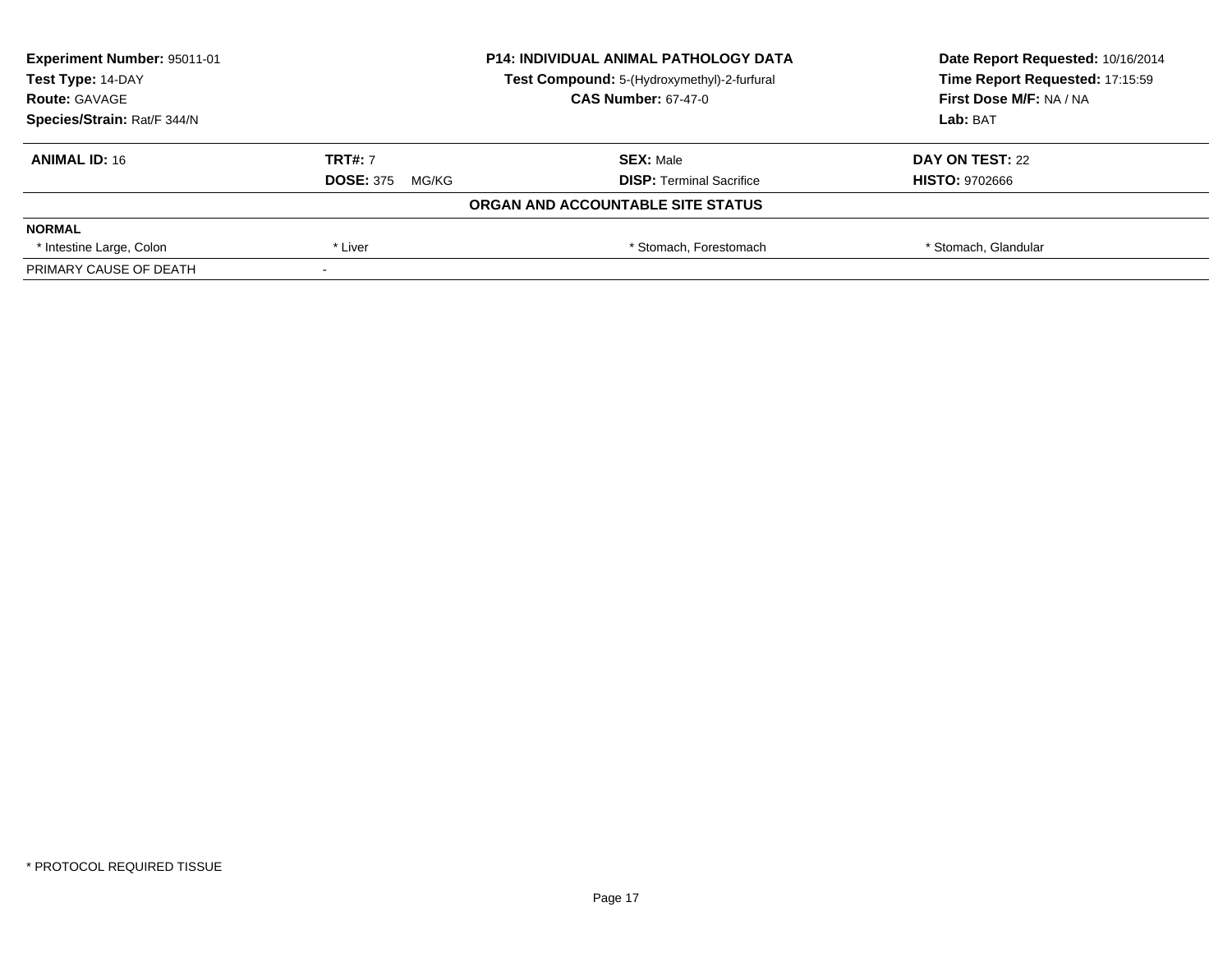| Experiment Number: 95011-01 |                           | <b>P14: INDIVIDUAL ANIMAL PATHOLOGY DATA</b> | Date Report Requested: 10/16/2014 |
|-----------------------------|---------------------------|----------------------------------------------|-----------------------------------|
| Test Type: 14-DAY           |                           | Test Compound: 5-(Hydroxymethyl)-2-furfural  | Time Report Requested: 17:15:59   |
| <b>Route: GAVAGE</b>        |                           | <b>CAS Number: 67-47-0</b>                   | <b>First Dose M/F: NA / NA</b>    |
| Species/Strain: Rat/F 344/N |                           |                                              | Lab: BAT                          |
| <b>ANIMAL ID: 17</b>        | <b>TRT#: 7</b>            | <b>SEX: Male</b>                             | DAY ON TEST: 22                   |
|                             | <b>DOSE: 375</b><br>MG/KG | <b>DISP: Terminal Sacrifice</b>              | <b>HISTO: 9702667</b>             |
|                             |                           | ORGAN AND ACCOUNTABLE SITE STATUS            |                                   |
| <b>NORMAL</b>               |                           |                                              |                                   |
| * Intestine Large, Colon    | * Liver                   | * Stomach. Forestomach                       | * Stomach, Glandular              |
| PRIMARY CAUSE OF DEATH      |                           |                                              |                                   |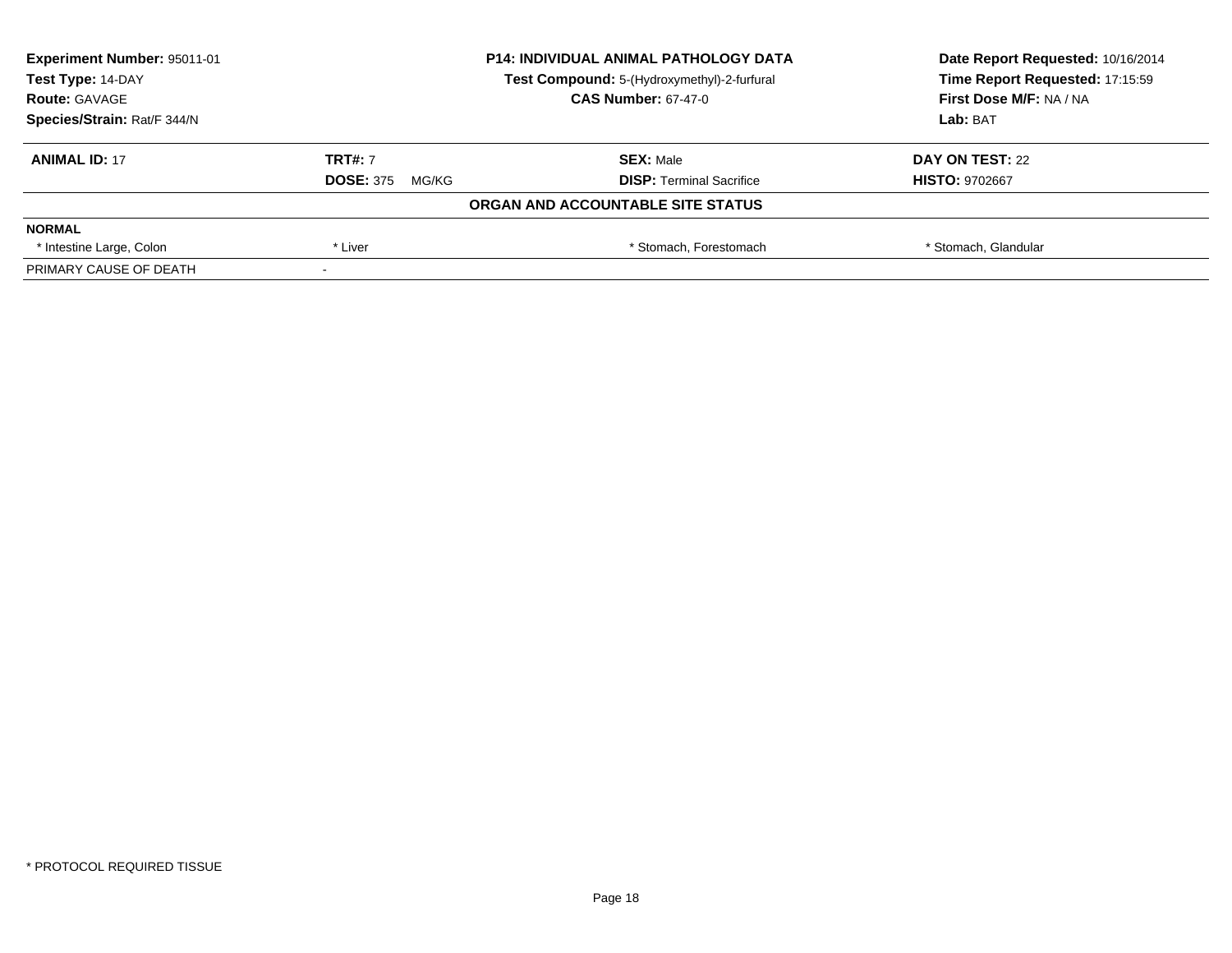| <b>Experiment Number: 95011-01</b> |                           | <b>P14: INDIVIDUAL ANIMAL PATHOLOGY DATA</b> | Date Report Requested: 10/16/2014 |
|------------------------------------|---------------------------|----------------------------------------------|-----------------------------------|
| Test Type: 14-DAY                  |                           | Test Compound: 5-(Hydroxymethyl)-2-furfural  | Time Report Requested: 17:15:59   |
| <b>Route: GAVAGE</b>               |                           | <b>CAS Number: 67-47-0</b>                   | <b>First Dose M/F: NA / NA</b>    |
| Species/Strain: Rat/F 344/N        |                           | Lab: BAT                                     |                                   |
| <b>ANIMAL ID: 18</b>               | <b>TRT#: 7</b>            | <b>SEX: Male</b>                             | DAY ON TEST: 22                   |
|                                    | <b>DOSE: 375</b><br>MG/KG | <b>DISP: Terminal Sacrifice</b>              | <b>HISTO: 9702668</b>             |
|                                    |                           | ORGAN AND ACCOUNTABLE SITE STATUS            |                                   |
| <b>NORMAL</b>                      |                           |                                              |                                   |
| * Intestine Large, Colon           | * Liver                   | * Stomach. Forestomach                       | * Stomach, Glandular              |
| PRIMARY CAUSE OF DEATH             |                           |                                              |                                   |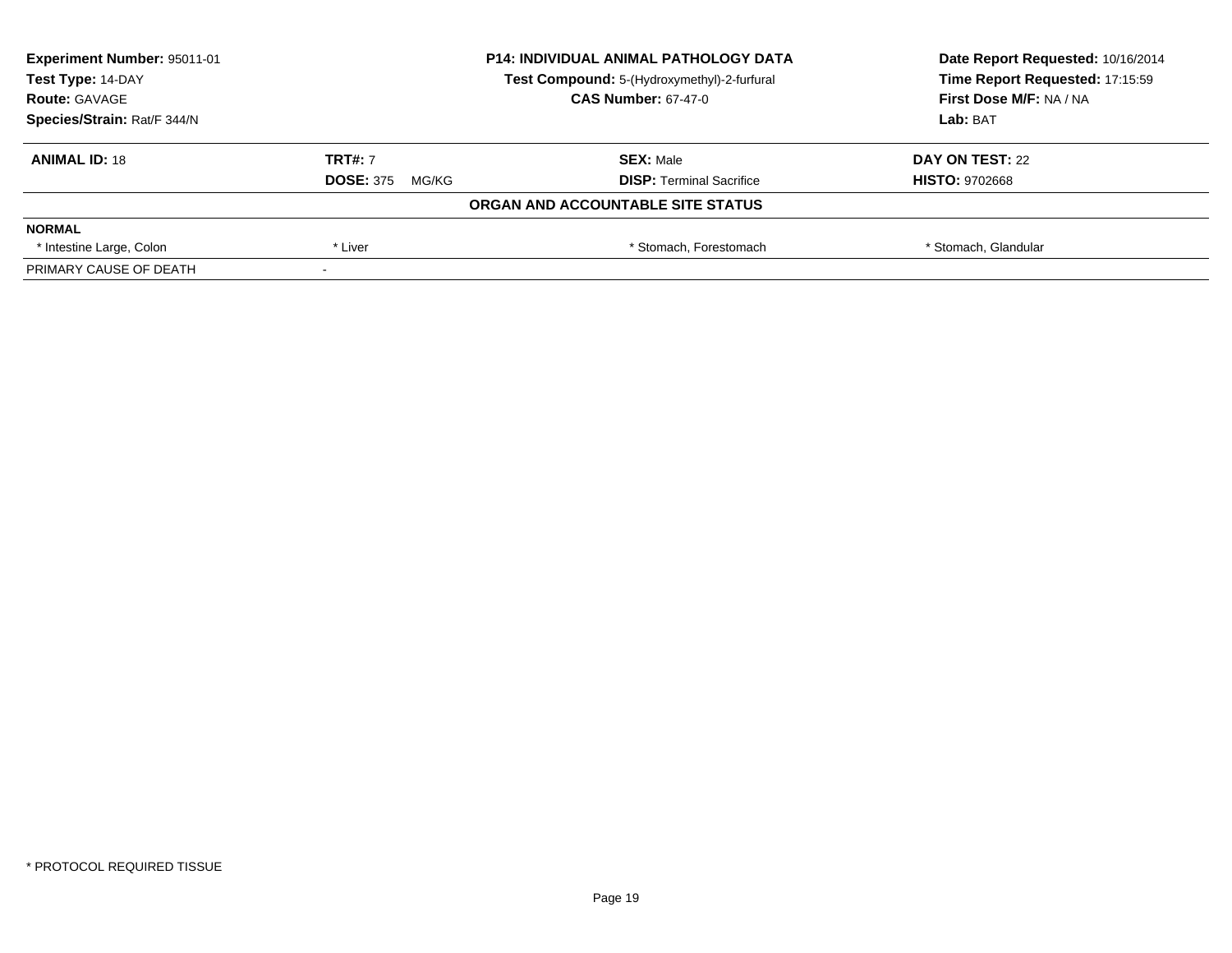| <b>Experiment Number: 95011-01</b> |                           | <b>P14: INDIVIDUAL ANIMAL PATHOLOGY DATA</b> | Date Report Requested: 10/16/2014 |  |
|------------------------------------|---------------------------|----------------------------------------------|-----------------------------------|--|
| Test Type: 14-DAY                  |                           | Test Compound: 5-(Hydroxymethyl)-2-furfural  | Time Report Requested: 17:15:59   |  |
| <b>Route: GAVAGE</b>               |                           | <b>CAS Number: 67-47-0</b>                   | <b>First Dose M/F: NA / NA</b>    |  |
| Species/Strain: Rat/F 344/N        |                           |                                              | Lab: BAT                          |  |
| <b>ANIMAL ID: 19</b>               | <b>TRT#: 7</b>            | <b>SEX: Male</b>                             | DAY ON TEST: 22                   |  |
|                                    | <b>DOSE: 375</b><br>MG/KG | <b>DISP: Terminal Sacrifice</b>              | <b>HISTO: 9702669</b>             |  |
|                                    |                           | ORGAN AND ACCOUNTABLE SITE STATUS            |                                   |  |
| <b>NORMAL</b>                      |                           |                                              |                                   |  |
| * Intestine Large, Colon           | * Liver                   | * Stomach. Forestomach                       | * Stomach, Glandular              |  |
| PRIMARY CAUSE OF DEATH             |                           |                                              |                                   |  |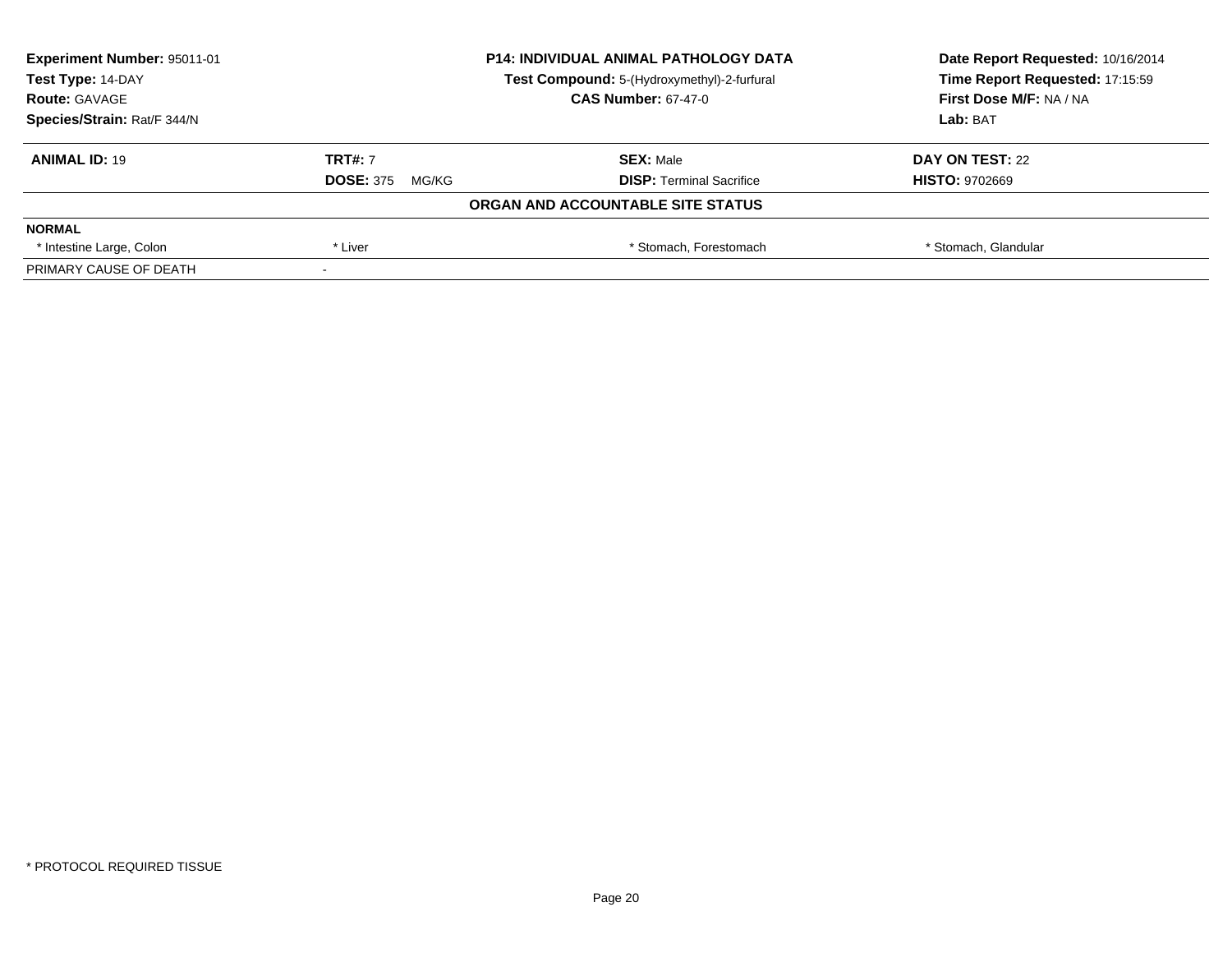| Experiment Number: 95011-01<br><b>P14: INDIVIDUAL ANIMAL PATHOLOGY DATA</b><br>Test Type: 14-DAY<br>Test Compound: 5-(Hydroxymethyl)-2-furfural |                           | Date Report Requested: 10/16/2014<br>Time Report Requested: 17:15:59 |                                     |
|-------------------------------------------------------------------------------------------------------------------------------------------------|---------------------------|----------------------------------------------------------------------|-------------------------------------|
| <b>Route: GAVAGE</b><br>Species/Strain: Rat/F 344/N                                                                                             |                           | <b>CAS Number: 67-47-0</b>                                           | First Dose M/F: NA / NA<br>Lab: BAT |
|                                                                                                                                                 |                           |                                                                      |                                     |
| <b>ANIMAL ID: 20</b>                                                                                                                            | <b>TRT#: 7</b>            | <b>SEX: Male</b>                                                     | DAY ON TEST: 22                     |
|                                                                                                                                                 | <b>DOSE: 375</b><br>MG/KG | <b>DISP:</b> Terminal Sacrifice                                      | <b>HISTO: 9702670</b>               |
|                                                                                                                                                 |                           | ORGAN AND ACCOUNTABLE SITE STATUS                                    |                                     |
| <b>NORMAL</b>                                                                                                                                   |                           |                                                                      |                                     |
| * Intestine Large, Colon                                                                                                                        | * Stomach, Forestomach    | * Stomach, Glandular                                                 |                                     |
| <b>OBSERVATIONS</b>                                                                                                                             |                           |                                                                      |                                     |
| * Liver                                                                                                                                         |                           | Hepatodiaphragmatic Nodule                                           |                                     |
| [Hepatodiaphragmatic Nodule TGLS = 1-4]                                                                                                         |                           |                                                                      |                                     |
| PRIMARY CAUSE OF DEATH                                                                                                                          |                           |                                                                      |                                     |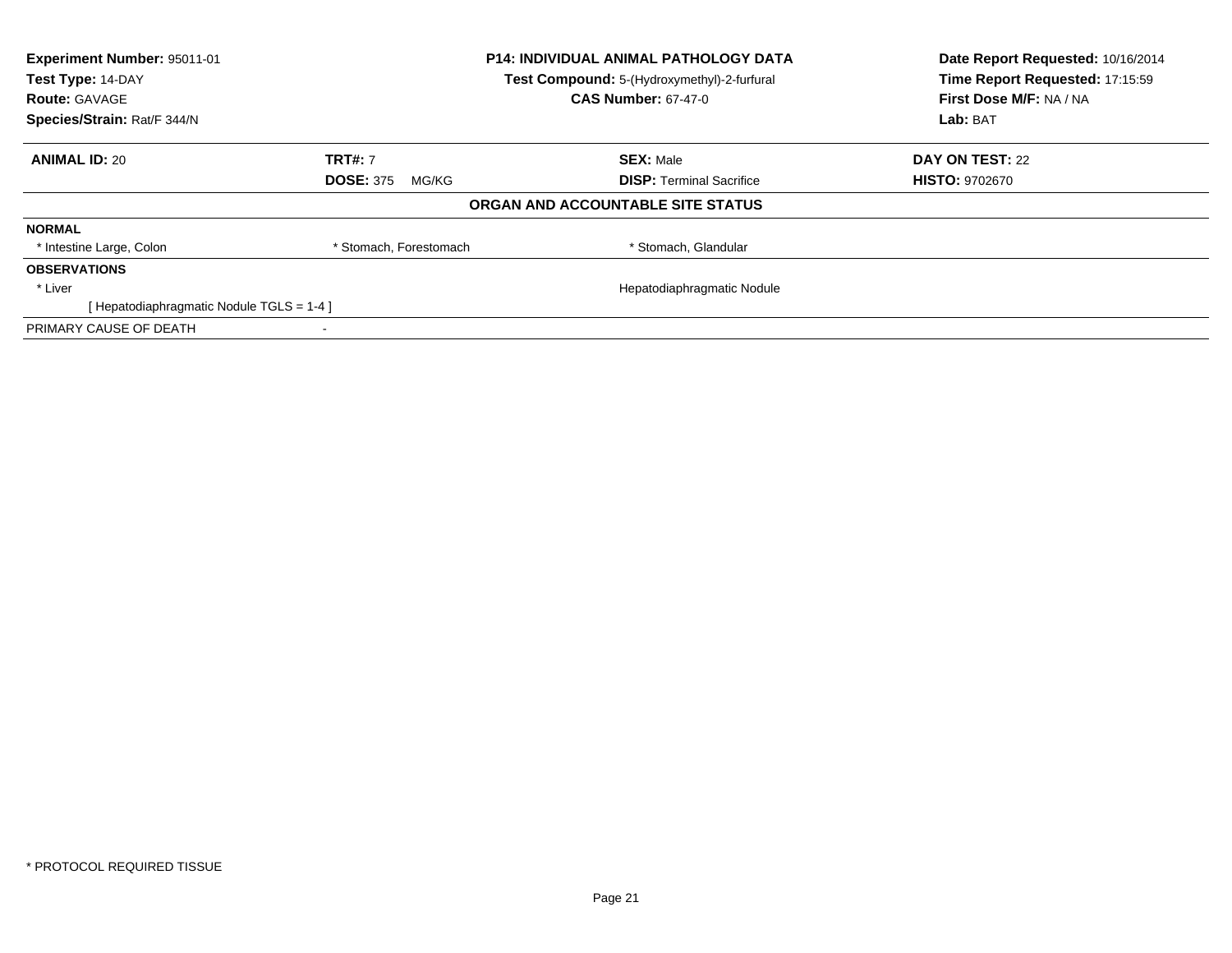| Experiment Number: 95011-01 | <b>P14: INDIVIDUAL ANIMAL PATHOLOGY DATA</b> |                                             | Date Report Requested: 10/16/2014 |
|-----------------------------|----------------------------------------------|---------------------------------------------|-----------------------------------|
| Test Type: 14-DAY           |                                              | Test Compound: 5-(Hydroxymethyl)-2-furfural | Time Report Requested: 17:15:59   |
| <b>Route: GAVAGE</b>        |                                              | <b>CAS Number: 67-47-0</b>                  | First Dose M/F: NA / NA           |
| Species/Strain: Rat/F 344/N |                                              |                                             | Lab: BAT                          |
| <b>ANIMAL ID: 21</b>        | <b>TRT#: 9</b>                               | <b>SEX: Male</b>                            | DAY ON TEST: 22                   |
|                             | <b>DOSE: 750</b><br>MG/KG                    | <b>DISP:</b> Terminal Sacrifice             | <b>HISTO: 9702671</b>             |
|                             |                                              | ORGAN AND ACCOUNTABLE SITE STATUS           |                                   |
| <b>NORMAL</b>               |                                              |                                             |                                   |
| * Intestine Large, Colon    | * Liver                                      | * Stomach, Forestomach                      | * Stomach, Glandular              |
| PRIMARY CAUSE OF DEATH      |                                              |                                             |                                   |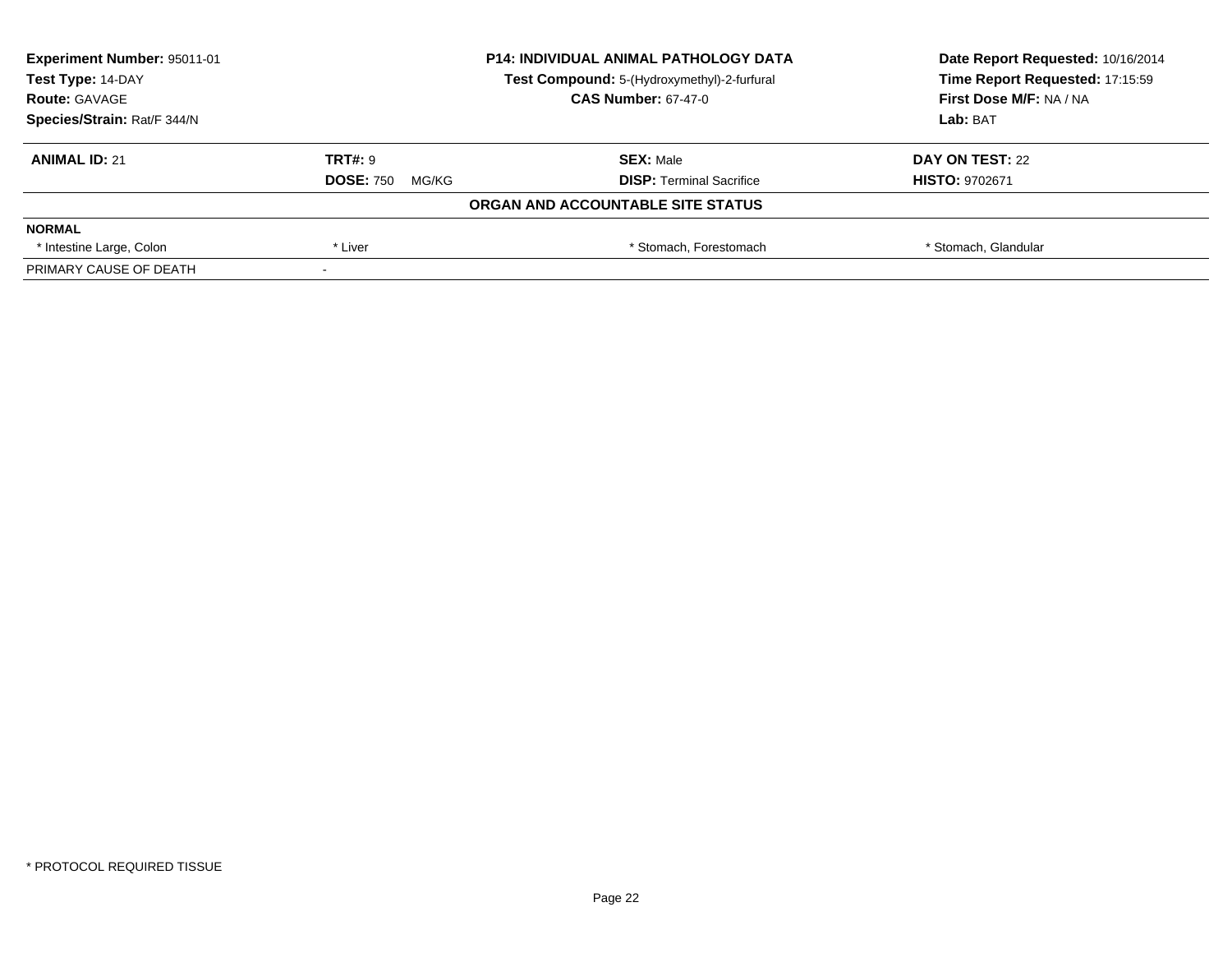| Experiment Number: 95011-01 | <b>P14: INDIVIDUAL ANIMAL PATHOLOGY DATA</b><br>Test Compound: 5-(Hydroxymethyl)-2-furfural |                                   | Date Report Requested: 10/16/2014<br>Time Report Requested: 17:15:59 |
|-----------------------------|---------------------------------------------------------------------------------------------|-----------------------------------|----------------------------------------------------------------------|
| Test Type: 14-DAY           |                                                                                             |                                   |                                                                      |
| <b>Route: GAVAGE</b>        |                                                                                             | <b>CAS Number: 67-47-0</b>        | First Dose M/F: NA / NA                                              |
| Species/Strain: Rat/F 344/N |                                                                                             |                                   | Lab: BAT                                                             |
| <b>ANIMAL ID: 22</b>        | <b>TRT#: 9</b>                                                                              | <b>SEX: Male</b>                  | DAY ON TEST: 22                                                      |
|                             | <b>DOSE: 750</b><br>MG/KG                                                                   | <b>DISP:</b> Terminal Sacrifice   | <b>HISTO: 9702672</b>                                                |
|                             |                                                                                             | ORGAN AND ACCOUNTABLE SITE STATUS |                                                                      |
| <b>NORMAL</b>               |                                                                                             |                                   |                                                                      |
| * Intestine Large, Colon    | * Liver                                                                                     | * Stomach, Forestomach            | * Stomach, Glandular                                                 |
| PRIMARY CAUSE OF DEATH      |                                                                                             |                                   |                                                                      |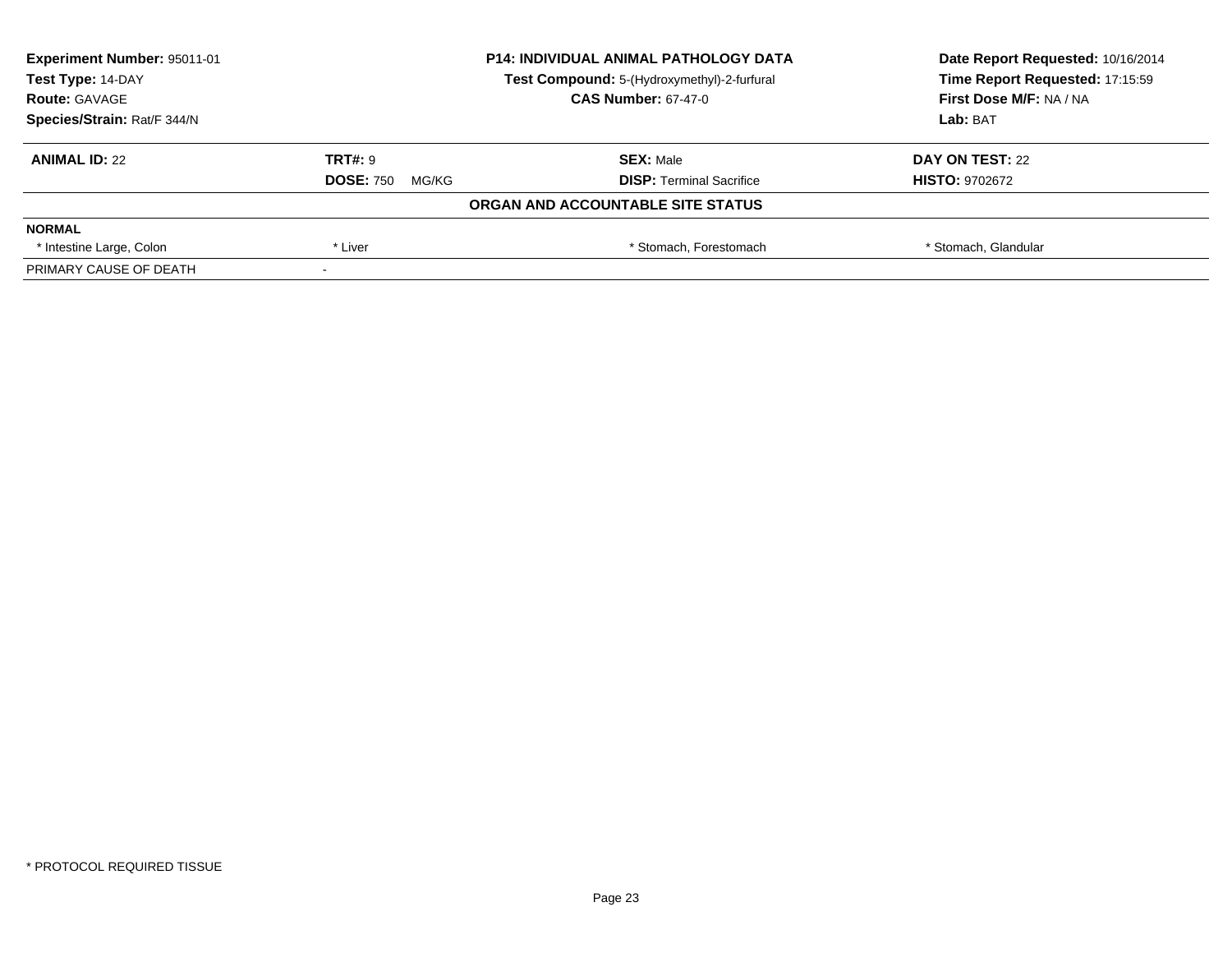| Experiment Number: 95011-01 | <b>P14: INDIVIDUAL ANIMAL PATHOLOGY DATA</b><br>Test Compound: 5-(Hydroxymethyl)-2-furfural |                                   | Date Report Requested: 10/16/2014<br>Time Report Requested: 17:15:59 |
|-----------------------------|---------------------------------------------------------------------------------------------|-----------------------------------|----------------------------------------------------------------------|
| Test Type: 14-DAY           |                                                                                             |                                   |                                                                      |
| <b>Route: GAVAGE</b>        |                                                                                             | <b>CAS Number: 67-47-0</b>        | First Dose M/F: NA / NA                                              |
| Species/Strain: Rat/F 344/N |                                                                                             |                                   | Lab: BAT                                                             |
| <b>ANIMAL ID: 23</b>        | <b>TRT#: 9</b>                                                                              | <b>SEX: Male</b>                  | DAY ON TEST: 22                                                      |
|                             | <b>DOSE: 750</b><br>MG/KG                                                                   | <b>DISP:</b> Terminal Sacrifice   | <b>HISTO: 9702673</b>                                                |
|                             |                                                                                             | ORGAN AND ACCOUNTABLE SITE STATUS |                                                                      |
| <b>NORMAL</b>               |                                                                                             |                                   |                                                                      |
| * Intestine Large, Colon    | * Liver                                                                                     | * Stomach, Forestomach            | * Stomach, Glandular                                                 |
| PRIMARY CAUSE OF DEATH      |                                                                                             |                                   |                                                                      |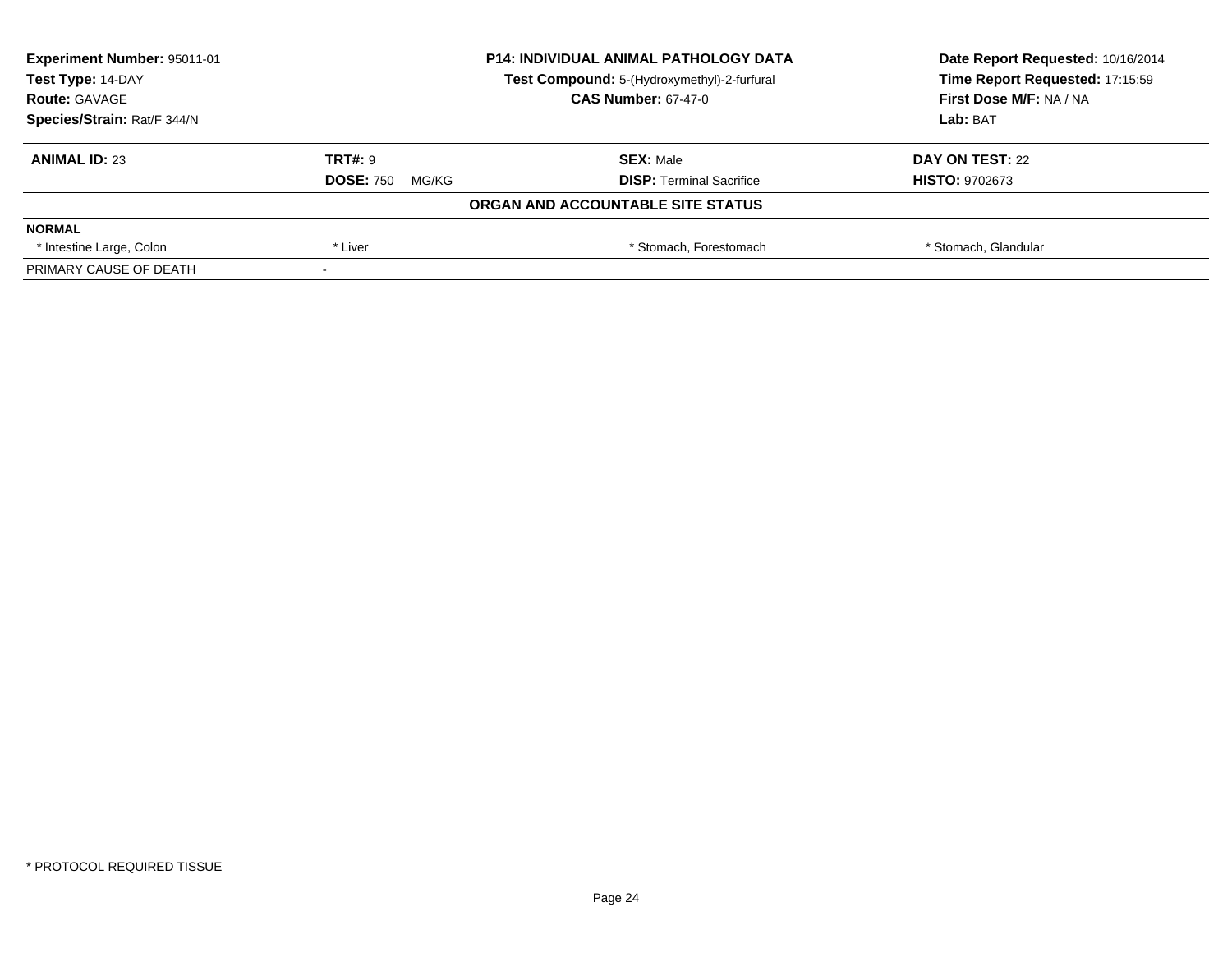| <b>Experiment Number: 95011-01</b> |                           | <b>P14: INDIVIDUAL ANIMAL PATHOLOGY DATA</b> | Date Report Requested: 10/16/2014 |
|------------------------------------|---------------------------|----------------------------------------------|-----------------------------------|
| Test Type: 14-DAY                  |                           | Test Compound: 5-(Hydroxymethyl)-2-furfural  | Time Report Requested: 17:15:59   |
| <b>Route: GAVAGE</b>               |                           | <b>CAS Number: 67-47-0</b>                   | <b>First Dose M/F: NA / NA</b>    |
| Species/Strain: Rat/F 344/N        |                           |                                              | Lab: BAT                          |
| <b>ANIMAL ID: 24</b>               | <b>TRT#: 9</b>            | <b>SEX: Male</b>                             | DAY ON TEST: 22                   |
|                                    | <b>DOSE: 750</b><br>MG/KG | <b>DISP: Terminal Sacrifice</b>              | <b>HISTO: 9702674</b>             |
|                                    |                           | ORGAN AND ACCOUNTABLE SITE STATUS            |                                   |
| <b>NORMAL</b>                      |                           |                                              |                                   |
| * Intestine Large, Colon           | * Liver                   | * Stomach. Forestomach                       | * Stomach, Glandular              |
| PRIMARY CAUSE OF DEATH             |                           |                                              |                                   |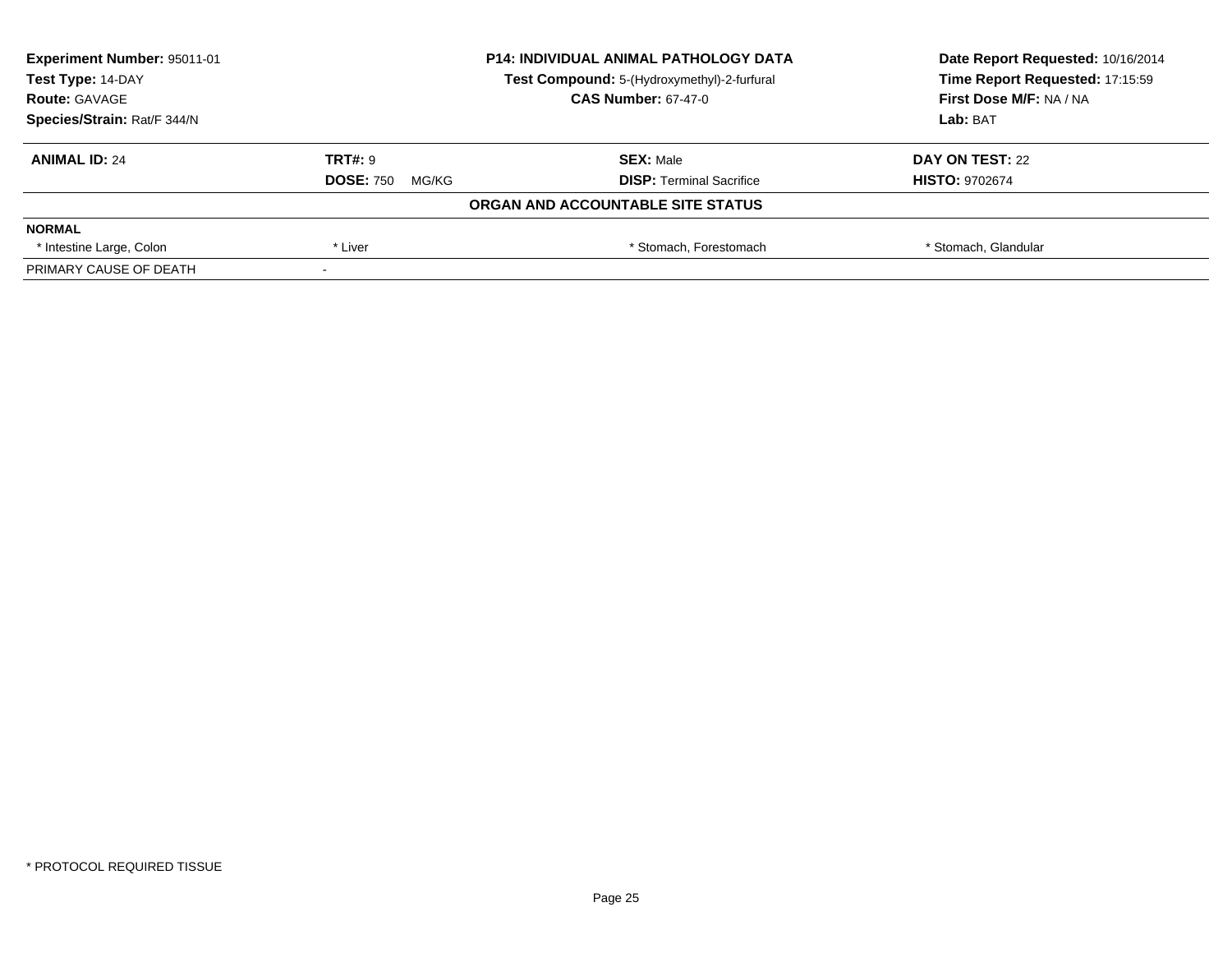| Experiment Number: 95011-01 | <b>P14: INDIVIDUAL ANIMAL PATHOLOGY DATA</b><br>Test Compound: 5-(Hydroxymethyl)-2-furfural |                                   | Date Report Requested: 10/16/2014 |
|-----------------------------|---------------------------------------------------------------------------------------------|-----------------------------------|-----------------------------------|
| Test Type: 14-DAY           |                                                                                             |                                   | Time Report Requested: 17:15:59   |
| <b>Route: GAVAGE</b>        |                                                                                             | <b>CAS Number: 67-47-0</b>        | First Dose M/F: NA / NA           |
| Species/Strain: Rat/F 344/N |                                                                                             |                                   | Lab: BAT                          |
| <b>ANIMAL ID: 25</b>        | <b>TRT#: 9</b>                                                                              | <b>SEX: Male</b>                  | DAY ON TEST: 22                   |
|                             | <b>DOSE: 750</b><br>MG/KG                                                                   | <b>DISP:</b> Terminal Sacrifice   | <b>HISTO: 9702675</b>             |
|                             |                                                                                             | ORGAN AND ACCOUNTABLE SITE STATUS |                                   |
| <b>NORMAL</b>               |                                                                                             |                                   |                                   |
| * Intestine Large, Colon    | * Liver                                                                                     | * Stomach, Forestomach            | * Stomach, Glandular              |
| PRIMARY CAUSE OF DEATH      |                                                                                             |                                   |                                   |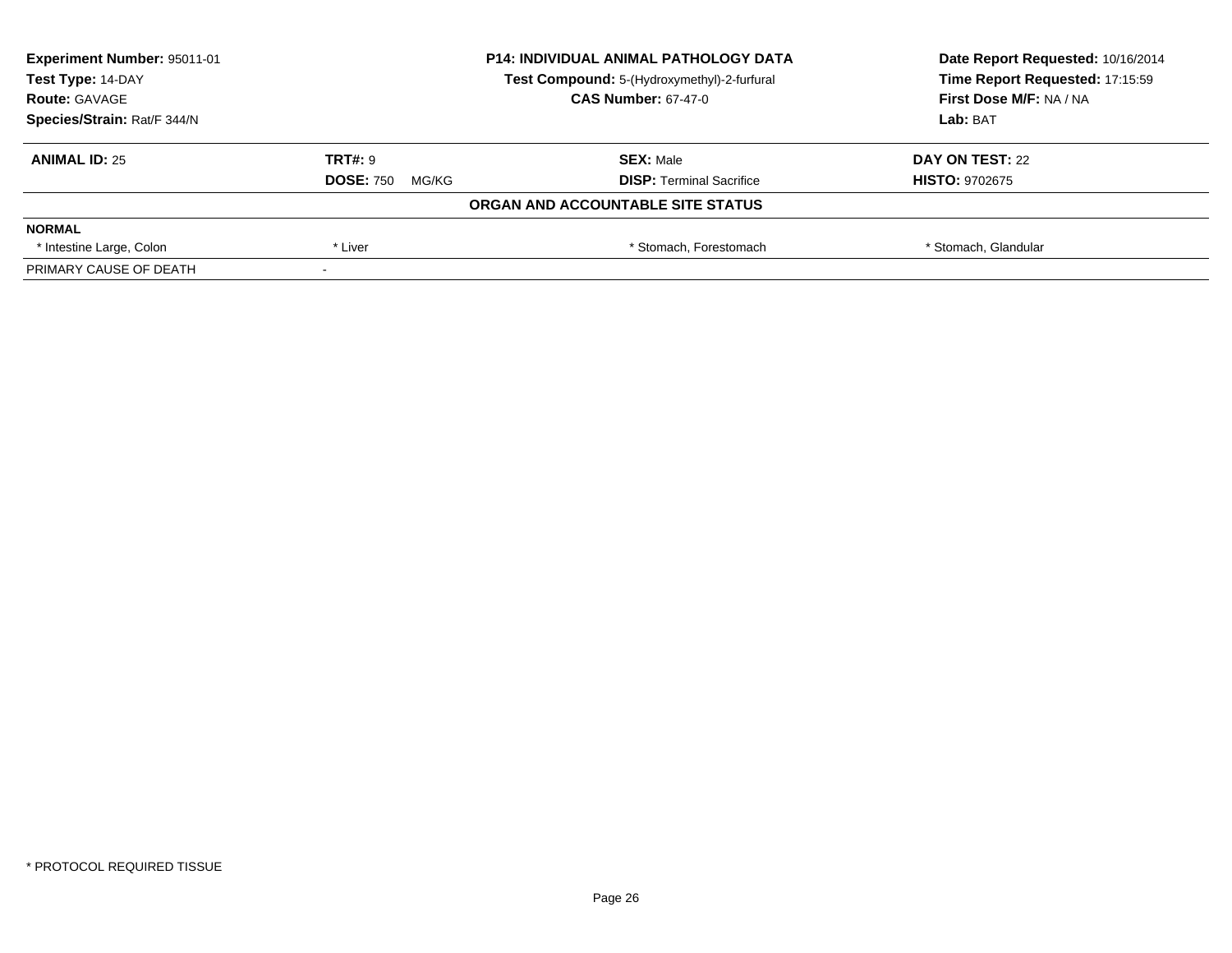| <b>Experiment Number: 95011-01</b> | <b>P14: INDIVIDUAL ANIMAL PATHOLOGY DATA</b> |                                             | Date Report Requested: 10/16/2014 |
|------------------------------------|----------------------------------------------|---------------------------------------------|-----------------------------------|
| Test Type: 14-DAY                  |                                              | Test Compound: 5-(Hydroxymethyl)-2-furfural | Time Report Requested: 17:15:59   |
| <b>Route: GAVAGE</b>               |                                              | <b>CAS Number: 67-47-0</b>                  | <b>First Dose M/F: NA / NA</b>    |
| Species/Strain: Rat/F 344/N        |                                              |                                             | Lab: BAT                          |
| <b>ANIMAL ID: 26</b>               | <b>TRT#: 11</b>                              | <b>SEX: Male</b>                            | DAY ON TEST: 6                    |
|                                    | <b>DOSE: 1500 MG/KG</b>                      | <b>DISP:</b> Moribund Sacrifice             | <b>HISTO: 9702676</b>             |
|                                    |                                              | ORGAN AND ACCOUNTABLE SITE STATUS           |                                   |
| <b>NORMAL</b>                      |                                              |                                             |                                   |
| * Intestine Large, Colon           | * Liver                                      | * Stomach. Forestomach                      | * Stomach, Glandular              |
| PRIMARY CAUSE OF DEATH             |                                              |                                             |                                   |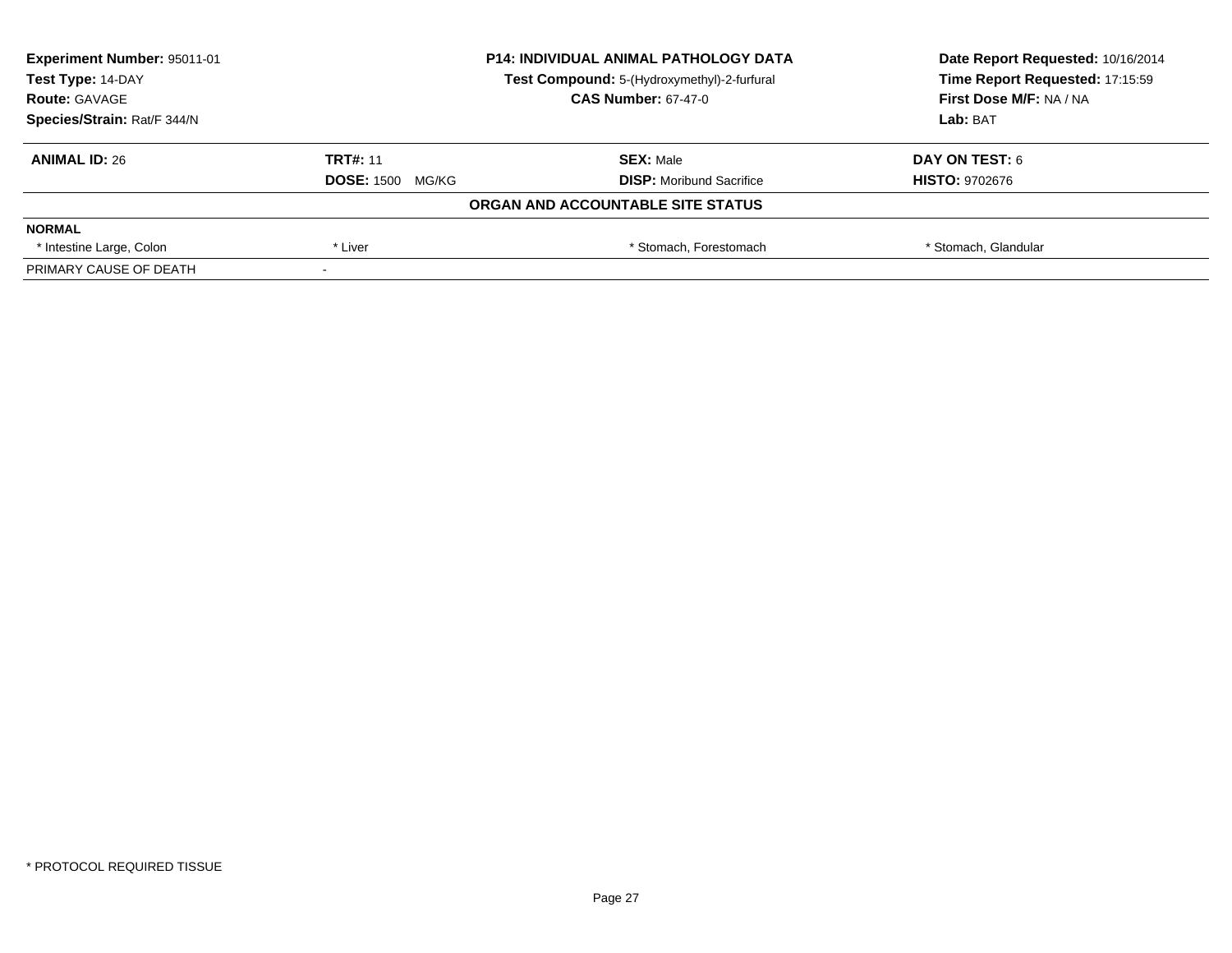| Experiment Number: 95011-01 | <b>P14: INDIVIDUAL ANIMAL PATHOLOGY DATA</b> |                                             | Date Report Requested: 10/16/2014 |
|-----------------------------|----------------------------------------------|---------------------------------------------|-----------------------------------|
| Test Type: 14-DAY           |                                              | Test Compound: 5-(Hydroxymethyl)-2-furfural | Time Report Requested: 17:15:59   |
| <b>Route: GAVAGE</b>        |                                              | <b>CAS Number: 67-47-0</b>                  | First Dose M/F: NA / NA           |
| Species/Strain: Rat/F 344/N |                                              |                                             | Lab: BAT                          |
| <b>ANIMAL ID: 27</b>        | <b>TRT#: 11</b>                              | <b>SEX: Male</b>                            | DAY ON TEST: 22                   |
|                             | <b>DOSE: 1500 MG/KG</b>                      | <b>DISP:</b> Terminal Sacrifice             | <b>HISTO: 9702677</b>             |
|                             |                                              | ORGAN AND ACCOUNTABLE SITE STATUS           |                                   |
| <b>NORMAL</b>               |                                              |                                             |                                   |
| * Intestine Large, Colon    | * Liver                                      | * Stomach, Forestomach                      | * Stomach, Glandular              |
| PRIMARY CAUSE OF DEATH      |                                              |                                             |                                   |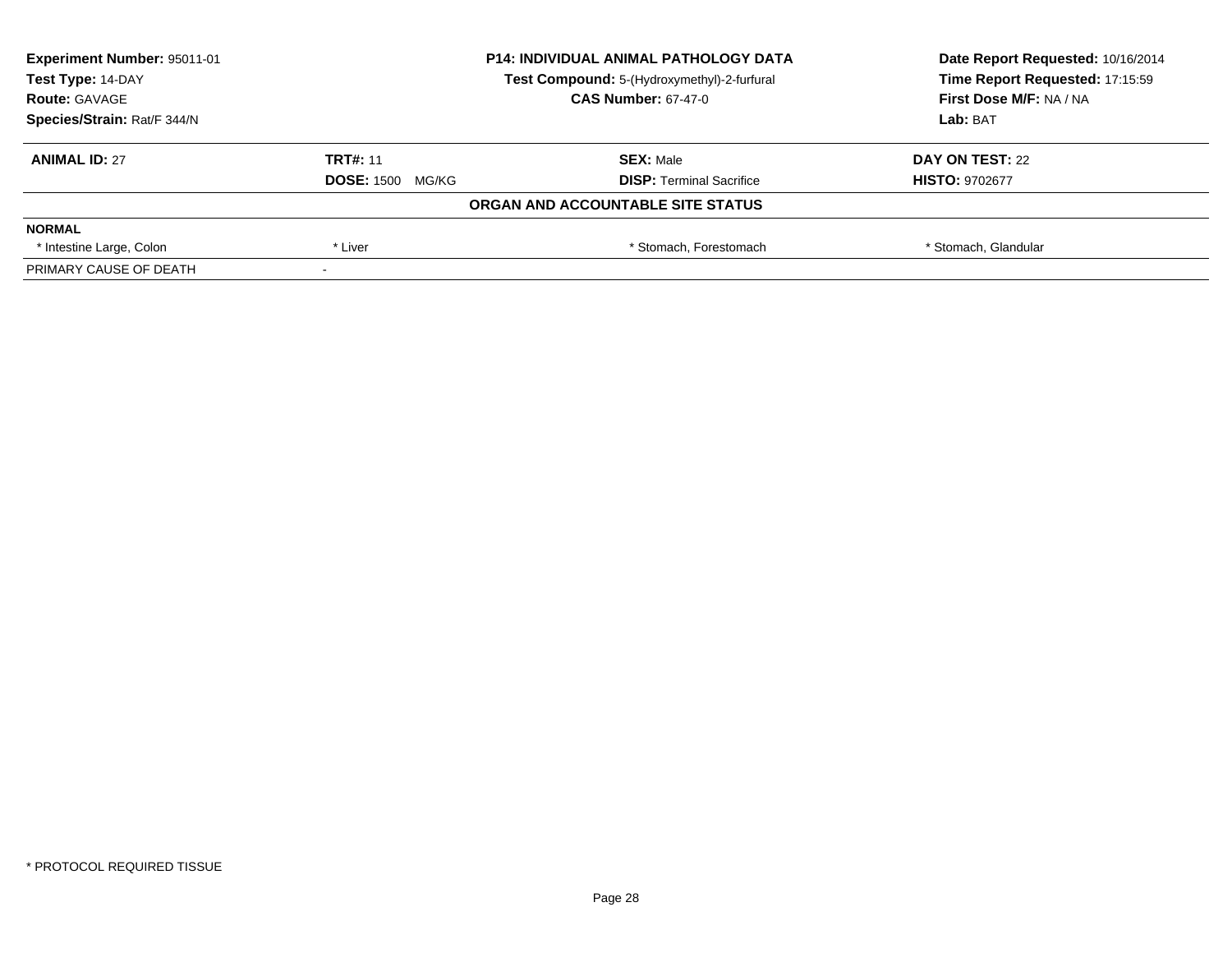| <b>Experiment Number: 95011-01</b>                               | <b>P14: INDIVIDUAL ANIMAL PATHOLOGY DATA</b> |                                   | Date Report Requested: 10/16/2014 |
|------------------------------------------------------------------|----------------------------------------------|-----------------------------------|-----------------------------------|
| Test Type: 14-DAY<br>Test Compound: 5-(Hydroxymethyl)-2-furfural |                                              | Time Report Requested: 17:15:59   |                                   |
| <b>Route: GAVAGE</b>                                             |                                              | <b>CAS Number: 67-47-0</b>        | First Dose M/F: NA / NA           |
| Species/Strain: Rat/F 344/N                                      |                                              |                                   | Lab: BAT                          |
| <b>ANIMAL ID: 28</b>                                             | <b>TRT#: 11</b>                              | <b>SEX: Male</b>                  | DAY ON TEST: 22                   |
|                                                                  | <b>DOSE: 1500 MG/KG</b>                      | <b>DISP: Terminal Sacrifice</b>   | <b>HISTO: 9702678</b>             |
|                                                                  |                                              | ORGAN AND ACCOUNTABLE SITE STATUS |                                   |
| <b>NORMAL</b>                                                    |                                              |                                   |                                   |
| * Intestine Large, Colon                                         | * Liver                                      | * Stomach. Forestomach            | * Stomach, Glandular              |
| PRIMARY CAUSE OF DEATH                                           |                                              |                                   |                                   |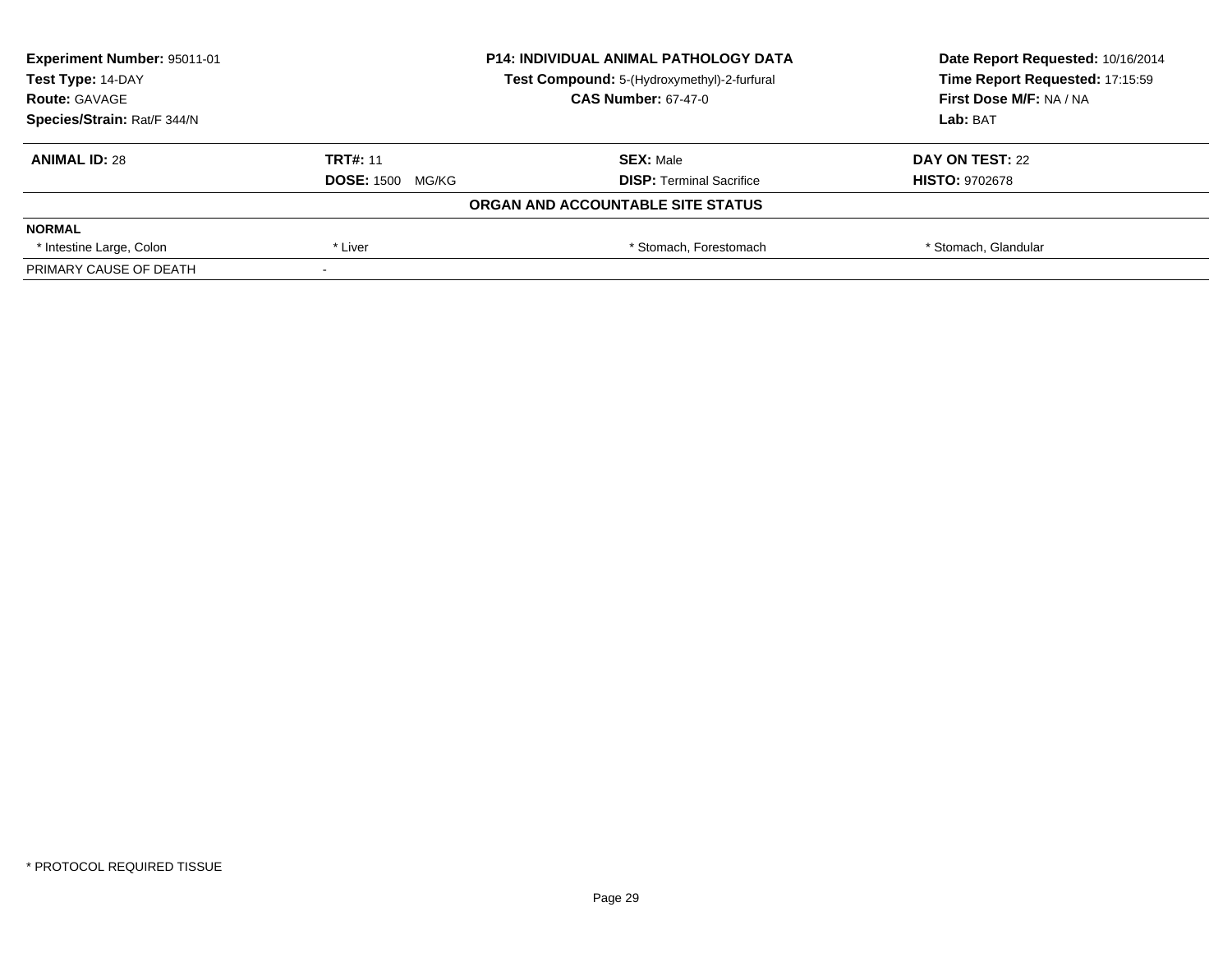| Experiment Number: 95011-01 | <b>P14: INDIVIDUAL ANIMAL PATHOLOGY DATA</b> |                                             | Date Report Requested: 10/16/2014 |
|-----------------------------|----------------------------------------------|---------------------------------------------|-----------------------------------|
| Test Type: 14-DAY           |                                              | Test Compound: 5-(Hydroxymethyl)-2-furfural | Time Report Requested: 17:15:59   |
| <b>Route: GAVAGE</b>        |                                              | <b>CAS Number: 67-47-0</b>                  | First Dose M/F: NA / NA           |
| Species/Strain: Rat/F 344/N |                                              |                                             | Lab: BAT                          |
| <b>ANIMAL ID: 29</b>        | <b>TRT#: 11</b>                              | <b>SEX: Male</b>                            | DAY ON TEST: 22                   |
|                             | <b>DOSE: 1500 MG/KG</b>                      | <b>DISP:</b> Terminal Sacrifice             | <b>HISTO: 9702679</b>             |
|                             |                                              | ORGAN AND ACCOUNTABLE SITE STATUS           |                                   |
| <b>NORMAL</b>               |                                              |                                             |                                   |
| * Intestine Large, Colon    | * Liver                                      | * Stomach, Forestomach                      | * Stomach, Glandular              |
| PRIMARY CAUSE OF DEATH      |                                              |                                             |                                   |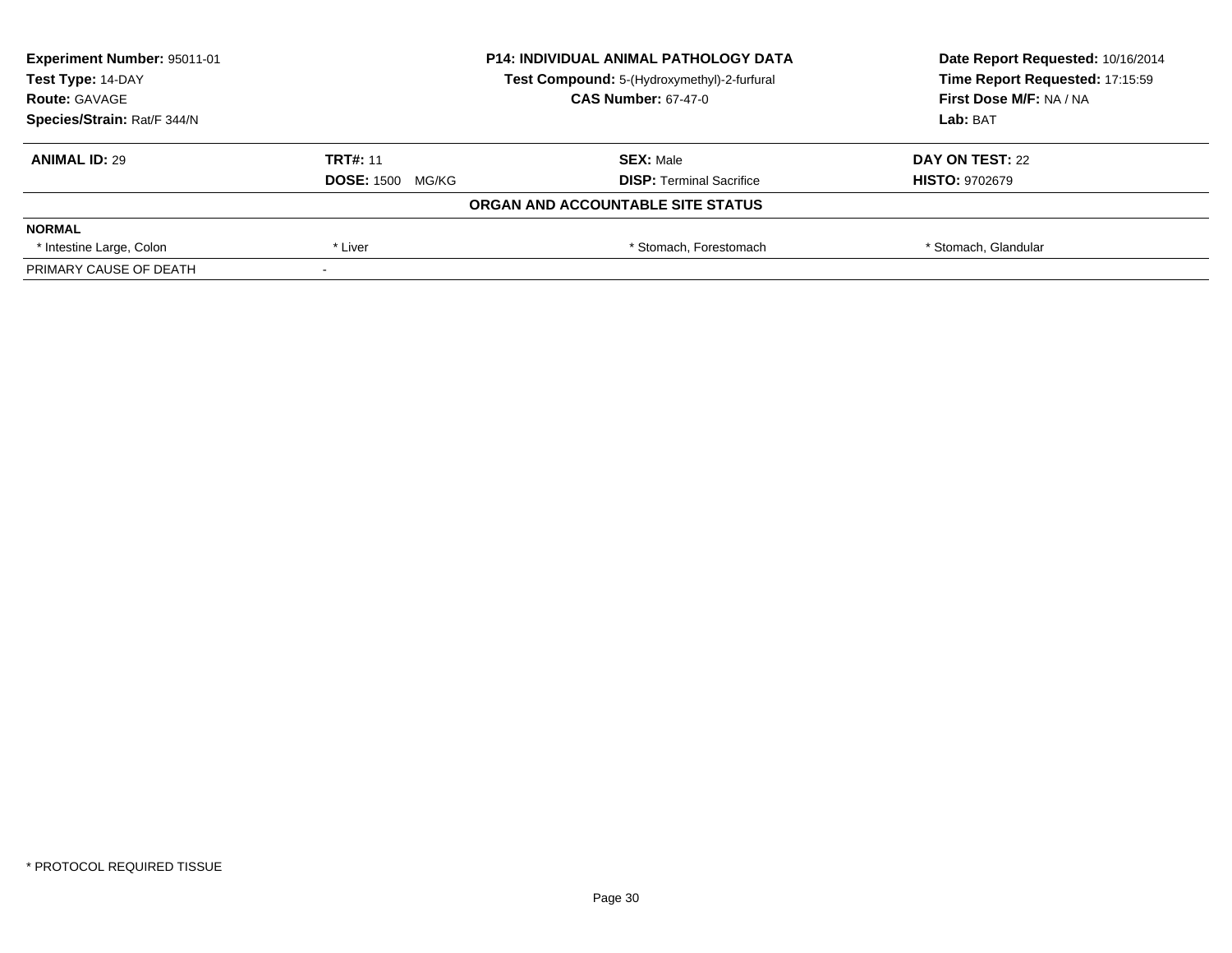| <b>Experiment Number: 95011-01</b> |                         | <b>P14: INDIVIDUAL ANIMAL PATHOLOGY DATA</b> | Date Report Requested: 10/16/2014 |
|------------------------------------|-------------------------|----------------------------------------------|-----------------------------------|
| Test Type: 14-DAY                  |                         | Test Compound: 5-(Hydroxymethyl)-2-furfural  | Time Report Requested: 17:15:59   |
| <b>Route: GAVAGE</b>               |                         | <b>CAS Number: 67-47-0</b>                   | First Dose M/F: NA / NA           |
| Species/Strain: Rat/F 344/N        |                         |                                              | Lab: BAT                          |
| <b>ANIMAL ID: 30</b>               | <b>TRT#: 11</b>         | <b>SEX: Male</b>                             | DAY ON TEST: 22                   |
|                                    | <b>DOSE: 1500 MG/KG</b> | <b>DISP: Terminal Sacrifice</b>              | <b>HISTO: 9702680</b>             |
|                                    |                         | ORGAN AND ACCOUNTABLE SITE STATUS            |                                   |
| <b>NORMAL</b>                      |                         |                                              |                                   |
| * Intestine Large, Colon           | * Liver                 | * Stomach. Forestomach                       | * Stomach, Glandular              |
| PRIMARY CAUSE OF DEATH             |                         |                                              |                                   |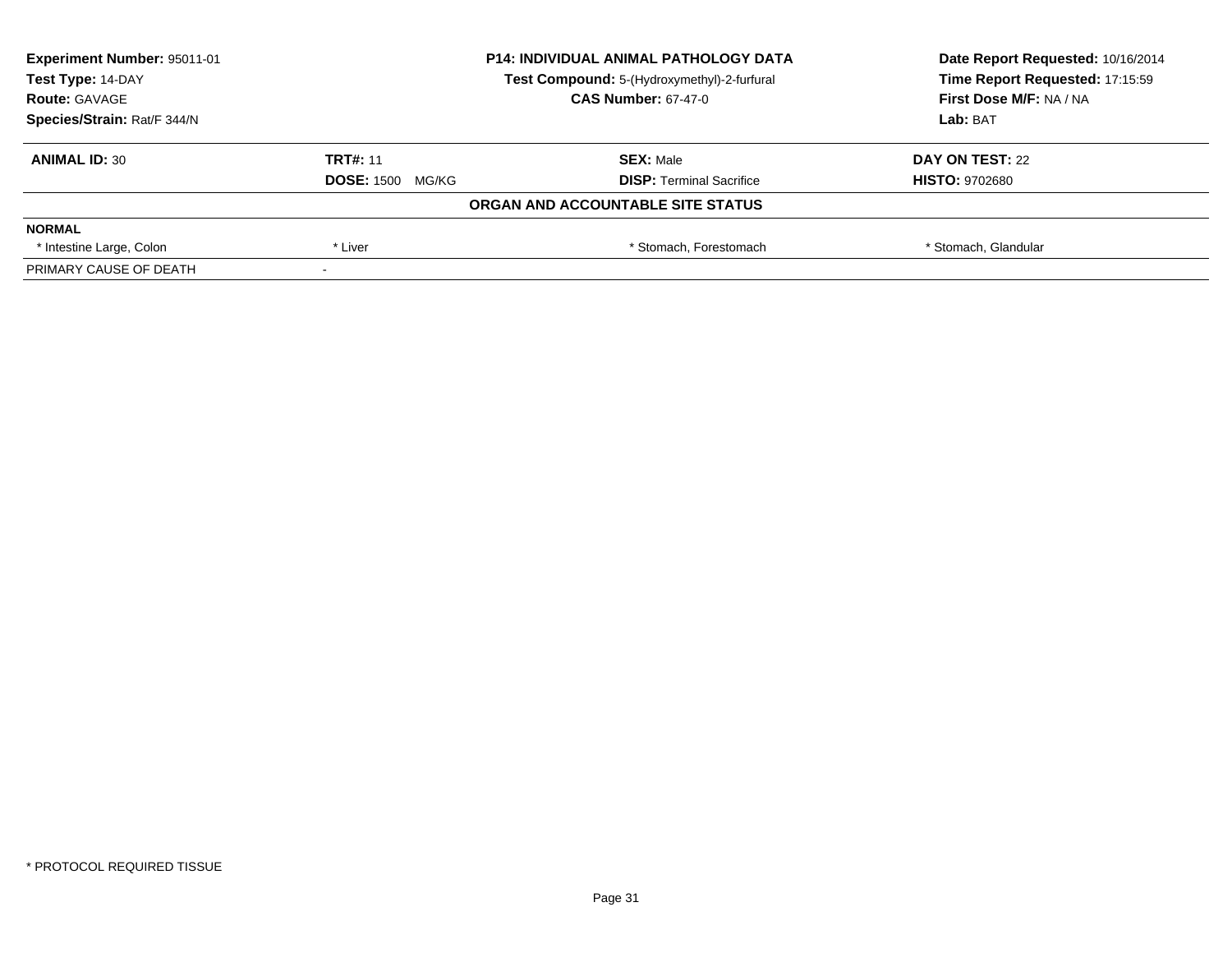| Experiment Number: 95011-01<br>Test Type: 14-DAY |                      | <b>P14: INDIVIDUAL ANIMAL PATHOLOGY DATA</b> | Date Report Requested: 10/16/2014 |
|--------------------------------------------------|----------------------|----------------------------------------------|-----------------------------------|
|                                                  |                      | Test Compound: 5-(Hydroxymethyl)-2-furfural  | Time Report Requested: 17:15:59   |
| <b>Route: GAVAGE</b>                             |                      | <b>CAS Number: 67-47-0</b>                   | First Dose M/F: NA / NA           |
| Species/Strain: Rat/F 344/N                      |                      |                                              | Lab: BAT                          |
| <b>ANIMAL ID: 31</b>                             | TRT#: 2              | <b>SEX: Female</b>                           | DAY ON TEST: 22                   |
|                                                  | <b>DOSE: 0 MG/KG</b> | <b>DISP: Terminal Sacrifice</b>              | <b>HISTO: 9702681</b>             |
|                                                  |                      | ORGAN AND ACCOUNTABLE SITE STATUS            |                                   |
| <b>NORMAL</b>                                    |                      |                                              |                                   |
| * Intestine Large, Colon                         | * Liver              | * Stomach, Forestomach                       | * Stomach, Glandular              |
| PRIMARY CAUSE OF DEATH                           |                      |                                              |                                   |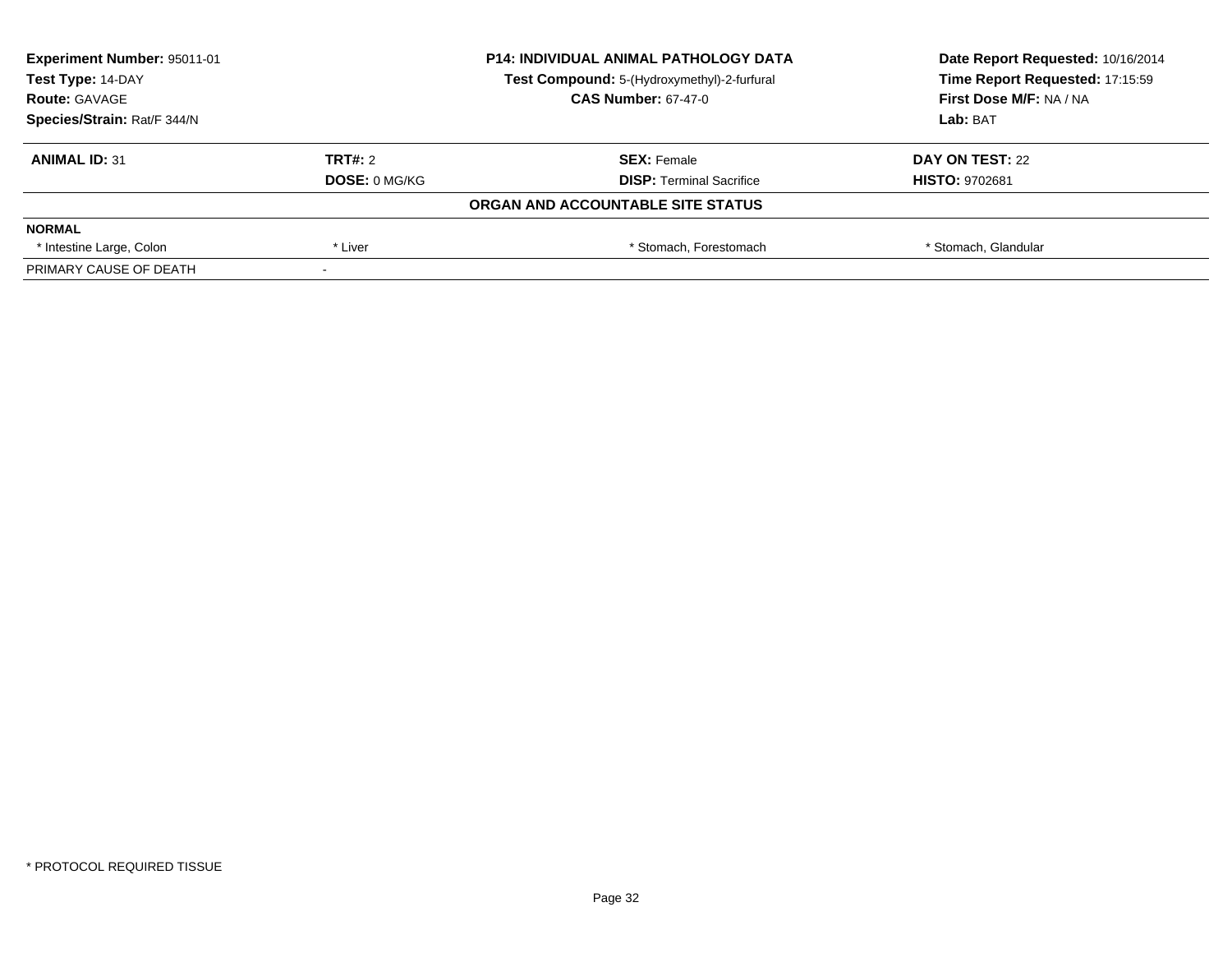| <b>Experiment Number: 95011-01</b><br>Test Type: 14-DAY |                      | <b>P14: INDIVIDUAL ANIMAL PATHOLOGY DATA</b> | Date Report Requested: 10/16/2014 |
|---------------------------------------------------------|----------------------|----------------------------------------------|-----------------------------------|
|                                                         |                      | Test Compound: 5-(Hydroxymethyl)-2-furfural  | Time Report Requested: 17:15:59   |
| <b>Route: GAVAGE</b>                                    |                      | <b>CAS Number: 67-47-0</b>                   | First Dose M/F: NA / NA           |
| Species/Strain: Rat/F 344/N                             |                      |                                              | Lab: BAT                          |
| <b>ANIMAL ID: 32</b>                                    | TRT#: 2              | <b>SEX: Female</b>                           | DAY ON TEST: 22                   |
|                                                         | <b>DOSE: 0 MG/KG</b> | <b>DISP:</b> Terminal Sacrifice              | <b>HISTO: 9702682</b>             |
|                                                         |                      | ORGAN AND ACCOUNTABLE SITE STATUS            |                                   |
| <b>NORMAL</b>                                           |                      |                                              |                                   |
| * Intestine Large, Colon                                | * Liver              | * Stomach. Forestomach                       | * Stomach, Glandular              |
| PRIMARY CAUSE OF DEATH                                  |                      |                                              |                                   |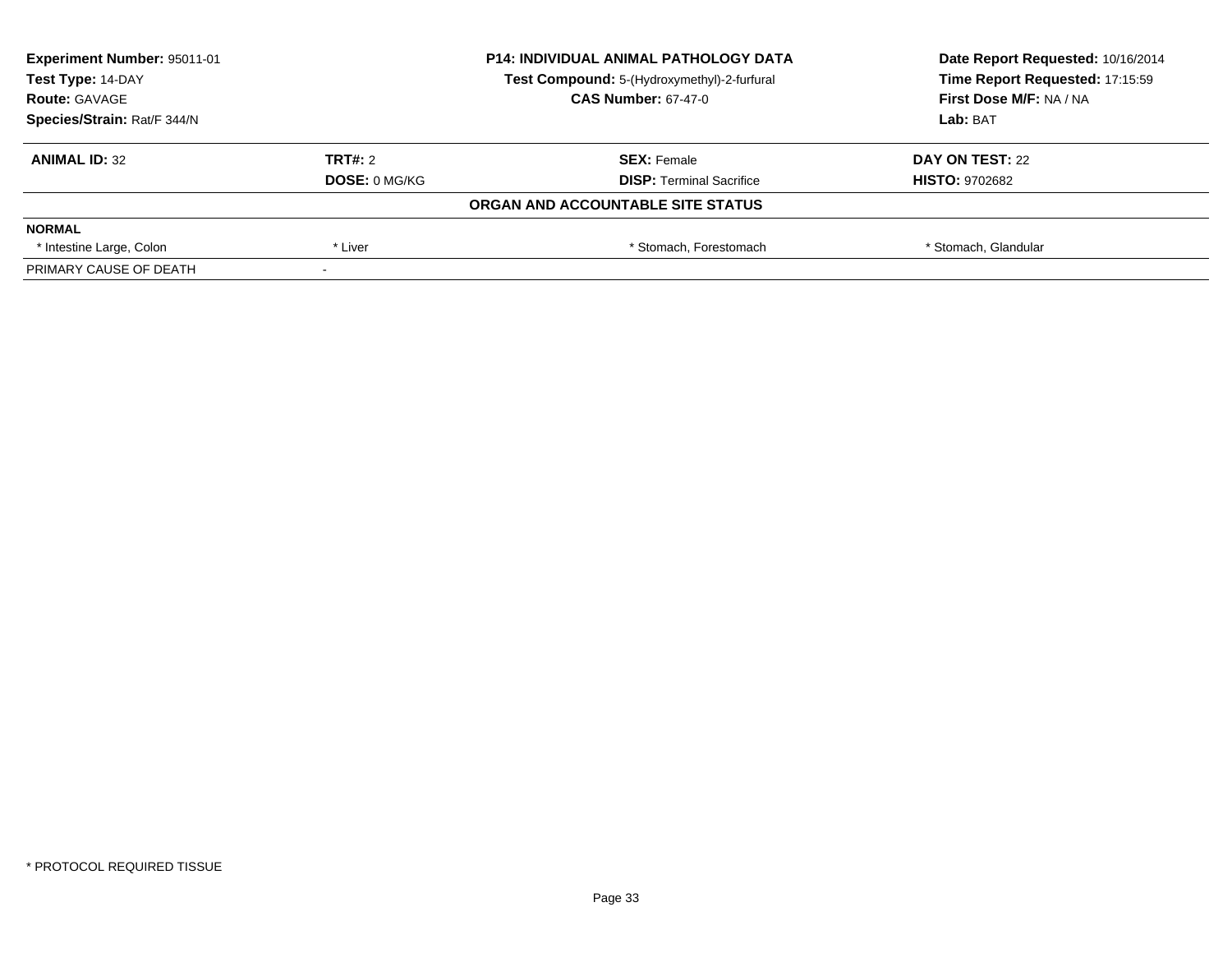| Experiment Number: 95011-01<br><b>P14: INDIVIDUAL ANIMAL PATHOLOGY DATA</b><br>Test Type: 14-DAY<br>Test Compound: 5-(Hydroxymethyl)-2-furfural |                        |                                   | Date Report Requested: 10/16/2014 |
|-------------------------------------------------------------------------------------------------------------------------------------------------|------------------------|-----------------------------------|-----------------------------------|
|                                                                                                                                                 |                        |                                   | Time Report Requested: 17:15:59   |
| <b>Route: GAVAGE</b>                                                                                                                            |                        | <b>CAS Number: 67-47-0</b>        | First Dose M/F: NA / NA           |
| Species/Strain: Rat/F 344/N                                                                                                                     |                        |                                   | Lab: BAT                          |
| <b>ANIMAL ID: 33</b>                                                                                                                            | <b>TRT#:</b> 2         | <b>SEX: Female</b>                | DAY ON TEST: 22                   |
|                                                                                                                                                 | <b>DOSE: 0 MG/KG</b>   | <b>DISP:</b> Terminal Sacrifice   | <b>HISTO: 9702683</b>             |
|                                                                                                                                                 |                        | ORGAN AND ACCOUNTABLE SITE STATUS |                                   |
| <b>NORMAL</b>                                                                                                                                   |                        |                                   |                                   |
| * Intestine Large, Colon                                                                                                                        | * Stomach, Forestomach | * Stomach, Glandular              |                                   |
| <b>OBSERVATIONS</b>                                                                                                                             |                        |                                   |                                   |
| * Liver                                                                                                                                         |                        | Hepatodiaphragmatic Nodule        |                                   |
| [Hepatodiaphragmatic Nodule TGLS = 1-4]                                                                                                         |                        |                                   |                                   |
| PRIMARY CAUSE OF DEATH                                                                                                                          |                        |                                   |                                   |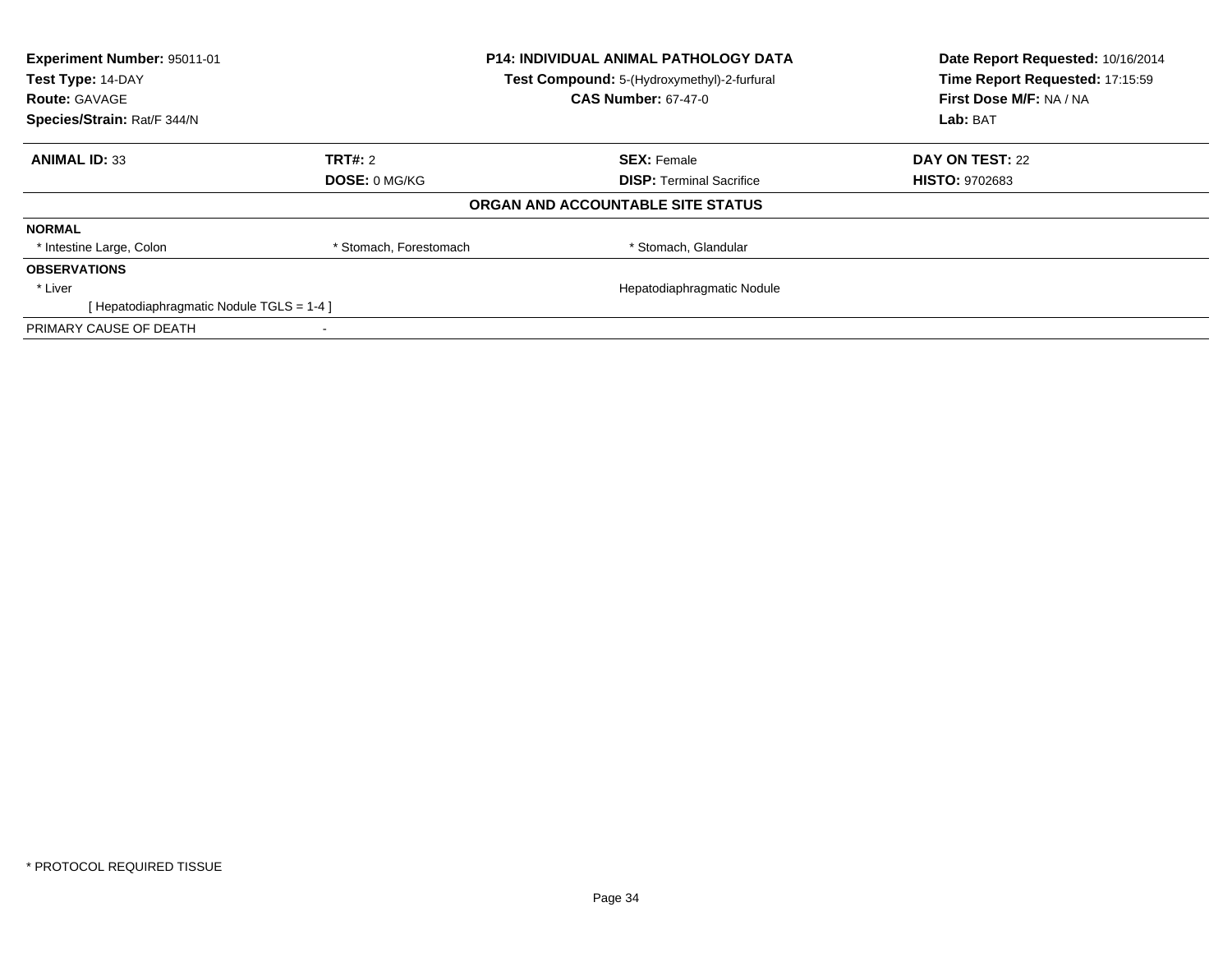| <b>Experiment Number: 95011-01</b><br>Test Type: 14-DAY |                      | <b>P14: INDIVIDUAL ANIMAL PATHOLOGY DATA</b> | Date Report Requested: 10/16/2014 |
|---------------------------------------------------------|----------------------|----------------------------------------------|-----------------------------------|
|                                                         |                      | Test Compound: 5-(Hydroxymethyl)-2-furfural  | Time Report Requested: 17:15:59   |
| <b>Route: GAVAGE</b>                                    |                      | <b>CAS Number: 67-47-0</b>                   | First Dose M/F: NA / NA           |
| Species/Strain: Rat/F 344/N                             |                      |                                              | Lab: BAT                          |
| <b>ANIMAL ID: 34</b>                                    | TRT#: 2              | <b>SEX: Female</b>                           | DAY ON TEST: 22                   |
|                                                         | <b>DOSE: 0 MG/KG</b> | <b>DISP:</b> Terminal Sacrifice              | <b>HISTO: 9702684</b>             |
|                                                         |                      | ORGAN AND ACCOUNTABLE SITE STATUS            |                                   |
| <b>NORMAL</b>                                           |                      |                                              |                                   |
| * Intestine Large, Colon                                | * Liver              | * Stomach. Forestomach                       | * Stomach, Glandular              |
| PRIMARY CAUSE OF DEATH                                  |                      |                                              |                                   |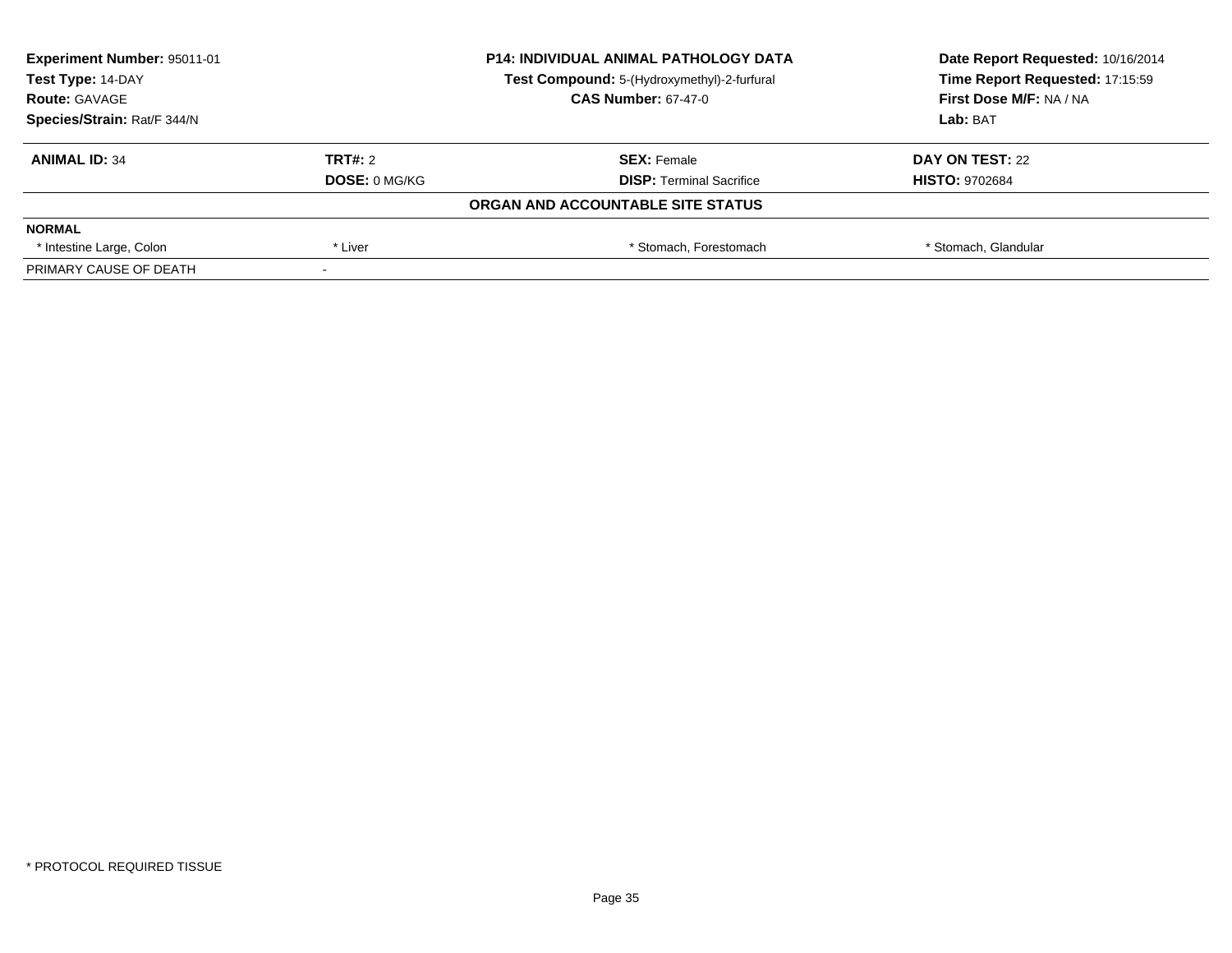| <b>Experiment Number: 95011-01</b><br>Test Type: 14-DAY |                      | <b>P14: INDIVIDUAL ANIMAL PATHOLOGY DATA</b> | Date Report Requested: 10/16/2014 |
|---------------------------------------------------------|----------------------|----------------------------------------------|-----------------------------------|
|                                                         |                      | Test Compound: 5-(Hydroxymethyl)-2-furfural  | Time Report Requested: 17:15:59   |
| <b>Route: GAVAGE</b>                                    |                      | <b>CAS Number: 67-47-0</b>                   | First Dose M/F: NA / NA           |
| Species/Strain: Rat/F 344/N                             |                      |                                              | Lab: BAT                          |
| <b>ANIMAL ID: 35</b>                                    | TRT#: 2              | <b>SEX: Female</b>                           | DAY ON TEST: 22                   |
|                                                         | <b>DOSE: 0 MG/KG</b> | <b>DISP:</b> Terminal Sacrifice              | <b>HISTO: 9702685</b>             |
|                                                         |                      | ORGAN AND ACCOUNTABLE SITE STATUS            |                                   |
| <b>NORMAL</b>                                           |                      |                                              |                                   |
| * Intestine Large, Colon                                | * Liver              | * Stomach. Forestomach                       | * Stomach, Glandular              |
| PRIMARY CAUSE OF DEATH                                  |                      |                                              |                                   |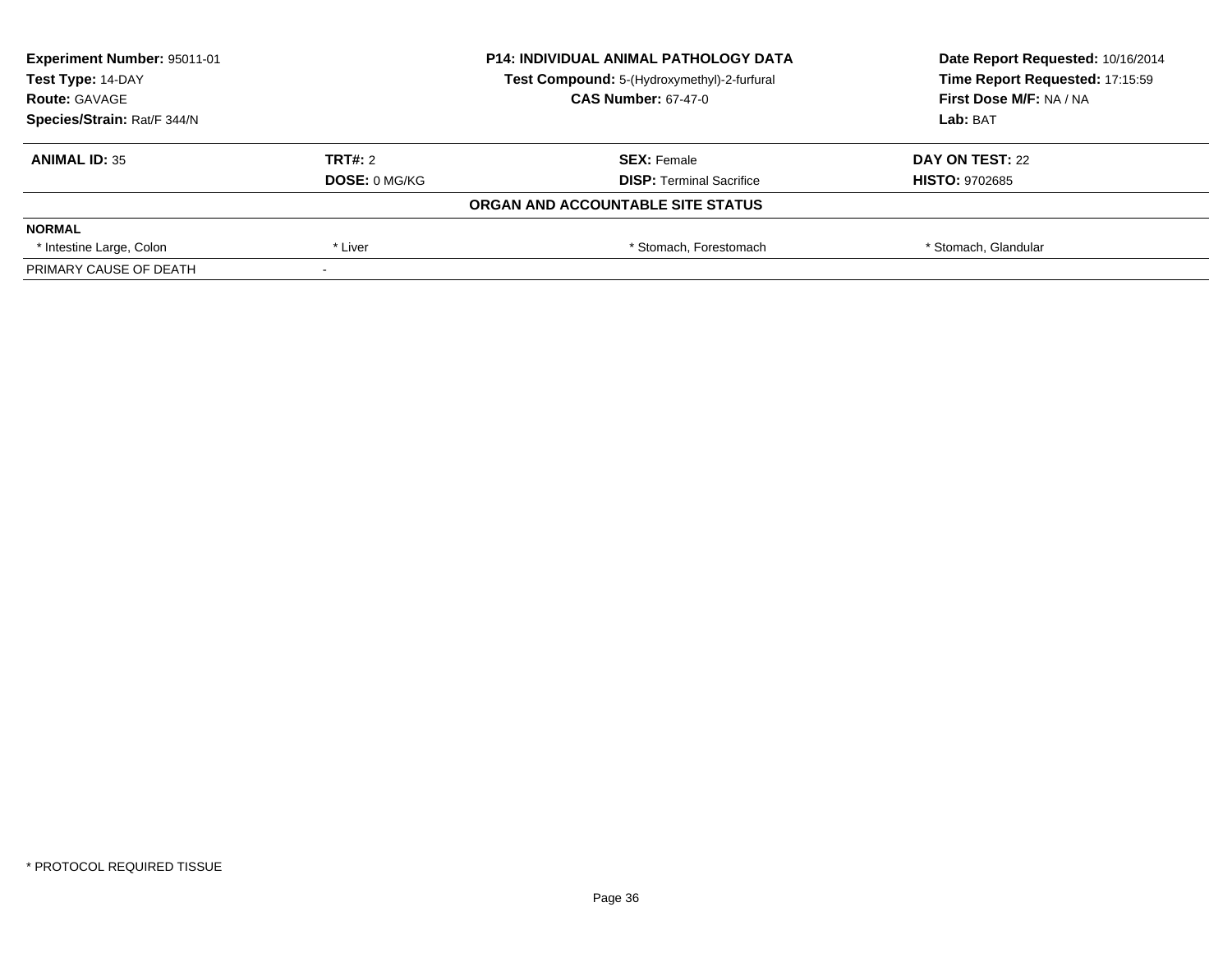| <b>Experiment Number: 95011-01</b><br>Test Type: 14-DAY |                       | <b>P14: INDIVIDUAL ANIMAL PATHOLOGY DATA</b> | Date Report Requested: 10/16/2014<br>Time Report Requested: 17:15:59 |
|---------------------------------------------------------|-----------------------|----------------------------------------------|----------------------------------------------------------------------|
|                                                         |                       | Test Compound: 5-(Hydroxymethyl)-2-furfural  |                                                                      |
| <b>Route: GAVAGE</b>                                    |                       | <b>CAS Number: 67-47-0</b>                   | First Dose M/F: NA / NA                                              |
| Species/Strain: Rat/F 344/N                             |                       |                                              | Lab: BAT                                                             |
| <b>ANIMAL ID: 36</b>                                    | <b>TRT#: 4</b>        | <b>SEX: Female</b>                           | DAY ON TEST: 22                                                      |
|                                                         | <b>DOSE: 94 MG/KG</b> | <b>DISP: Terminal Sacrifice</b>              | <b>HISTO: 9702686</b>                                                |
|                                                         |                       | ORGAN AND ACCOUNTABLE SITE STATUS            |                                                                      |
| <b>NORMAL</b>                                           |                       |                                              |                                                                      |
| * Intestine Large, Colon                                | * Liver               | * Stomach. Forestomach                       | * Stomach, Glandular                                                 |
| PRIMARY CAUSE OF DEATH                                  |                       |                                              |                                                                      |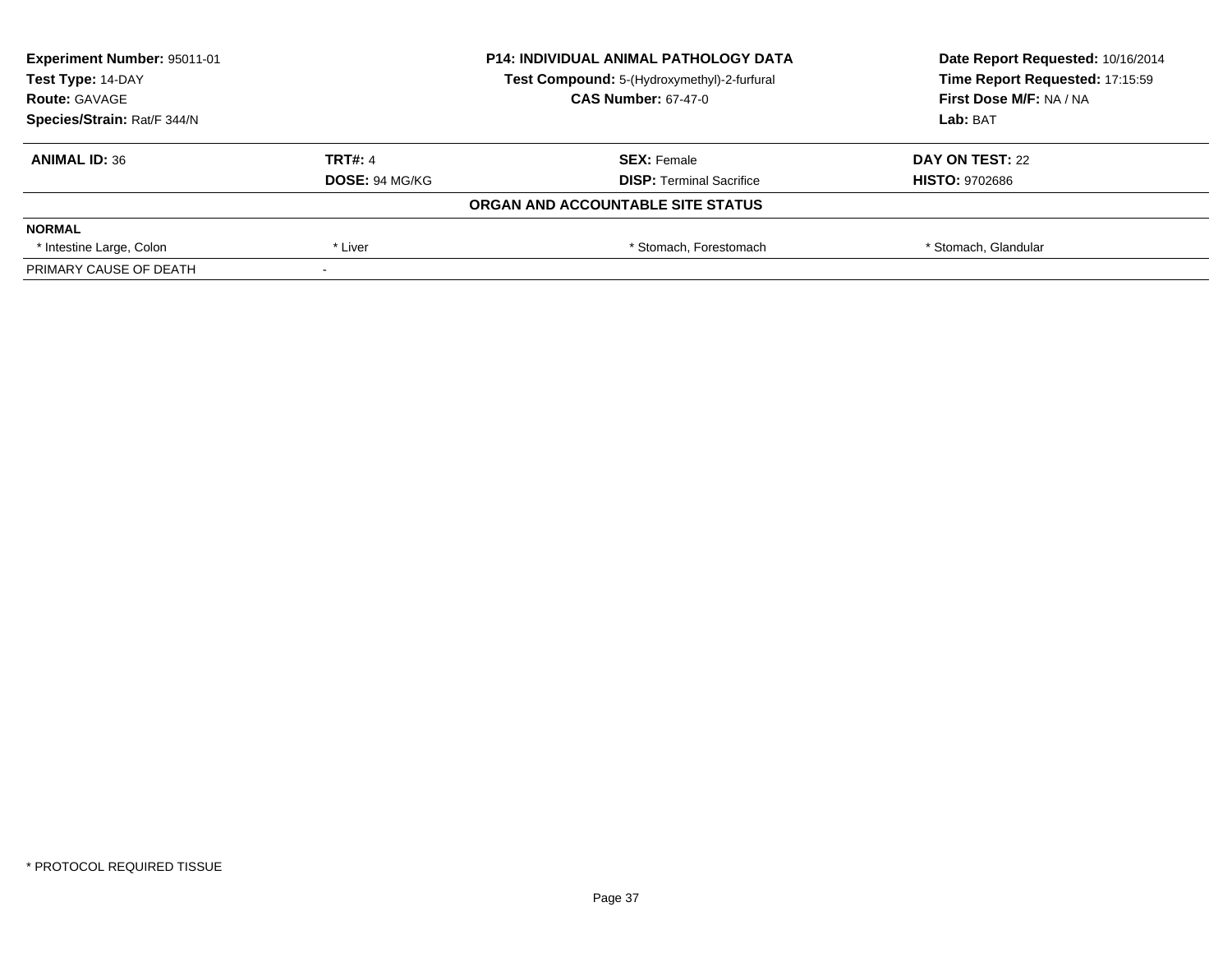| <b>Experiment Number: 95011-01</b><br>Test Type: 14-DAY |                       | <b>P14: INDIVIDUAL ANIMAL PATHOLOGY DATA</b> | Date Report Requested: 10/16/2014<br>Time Report Requested: 17:15:59 |
|---------------------------------------------------------|-----------------------|----------------------------------------------|----------------------------------------------------------------------|
|                                                         |                       | Test Compound: 5-(Hydroxymethyl)-2-furfural  |                                                                      |
| <b>Route: GAVAGE</b>                                    |                       | <b>CAS Number: 67-47-0</b>                   | First Dose M/F: NA / NA                                              |
| Species/Strain: Rat/F 344/N                             |                       |                                              | Lab: BAT                                                             |
| <b>ANIMAL ID: 37</b>                                    | <b>TRT#: 4</b>        | <b>SEX: Female</b>                           | DAY ON TEST: 22                                                      |
|                                                         | <b>DOSE: 94 MG/KG</b> | <b>DISP:</b> Terminal Sacrifice              | <b>HISTO: 9708687</b>                                                |
|                                                         |                       | ORGAN AND ACCOUNTABLE SITE STATUS            |                                                                      |
| <b>NORMAL</b>                                           |                       |                                              |                                                                      |
| * Intestine Large, Colon                                | * Liver               | * Stomach. Forestomach                       | * Stomach, Glandular                                                 |
| PRIMARY CAUSE OF DEATH                                  |                       |                                              |                                                                      |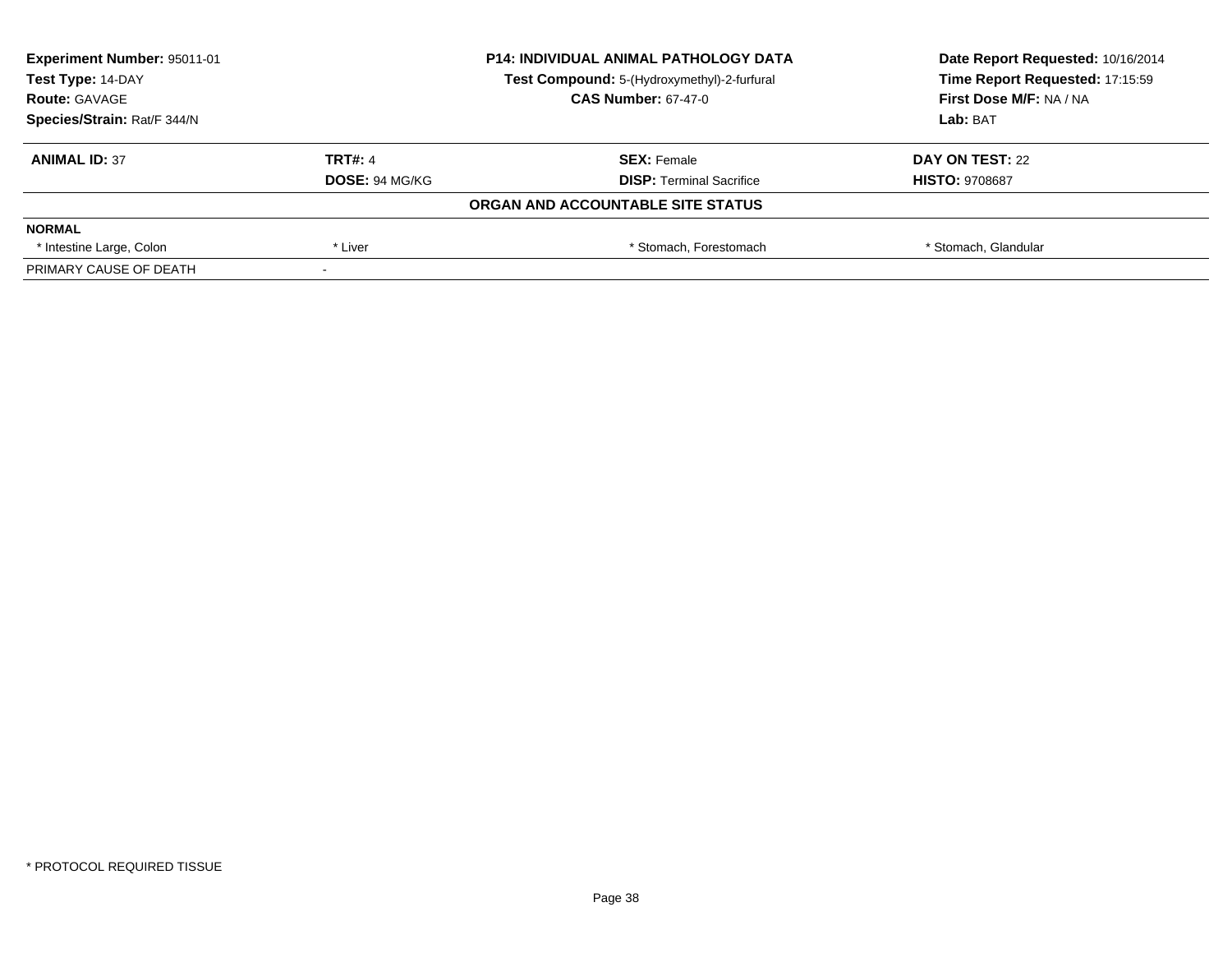| <b>Experiment Number: 95011-01</b><br>Test Type: 14-DAY |                       | <b>P14: INDIVIDUAL ANIMAL PATHOLOGY DATA</b> | Date Report Requested: 10/16/2014<br>Time Report Requested: 17:15:59 |
|---------------------------------------------------------|-----------------------|----------------------------------------------|----------------------------------------------------------------------|
|                                                         |                       | Test Compound: 5-(Hydroxymethyl)-2-furfural  |                                                                      |
| <b>Route: GAVAGE</b>                                    |                       | <b>CAS Number: 67-47-0</b>                   | First Dose M/F: NA / NA                                              |
| Species/Strain: Rat/F 344/N                             |                       |                                              | Lab: BAT                                                             |
| <b>ANIMAL ID: 38</b>                                    | <b>TRT#: 4</b>        | <b>SEX: Female</b>                           | DAY ON TEST: 22                                                      |
|                                                         | <b>DOSE: 94 MG/KG</b> | <b>DISP: Terminal Sacrifice</b>              | <b>HISTO: 9702688</b>                                                |
|                                                         |                       | ORGAN AND ACCOUNTABLE SITE STATUS            |                                                                      |
| <b>NORMAL</b>                                           |                       |                                              |                                                                      |
| * Intestine Large, Colon                                | * Liver               | * Stomach. Forestomach                       | * Stomach, Glandular                                                 |
| PRIMARY CAUSE OF DEATH                                  |                       |                                              |                                                                      |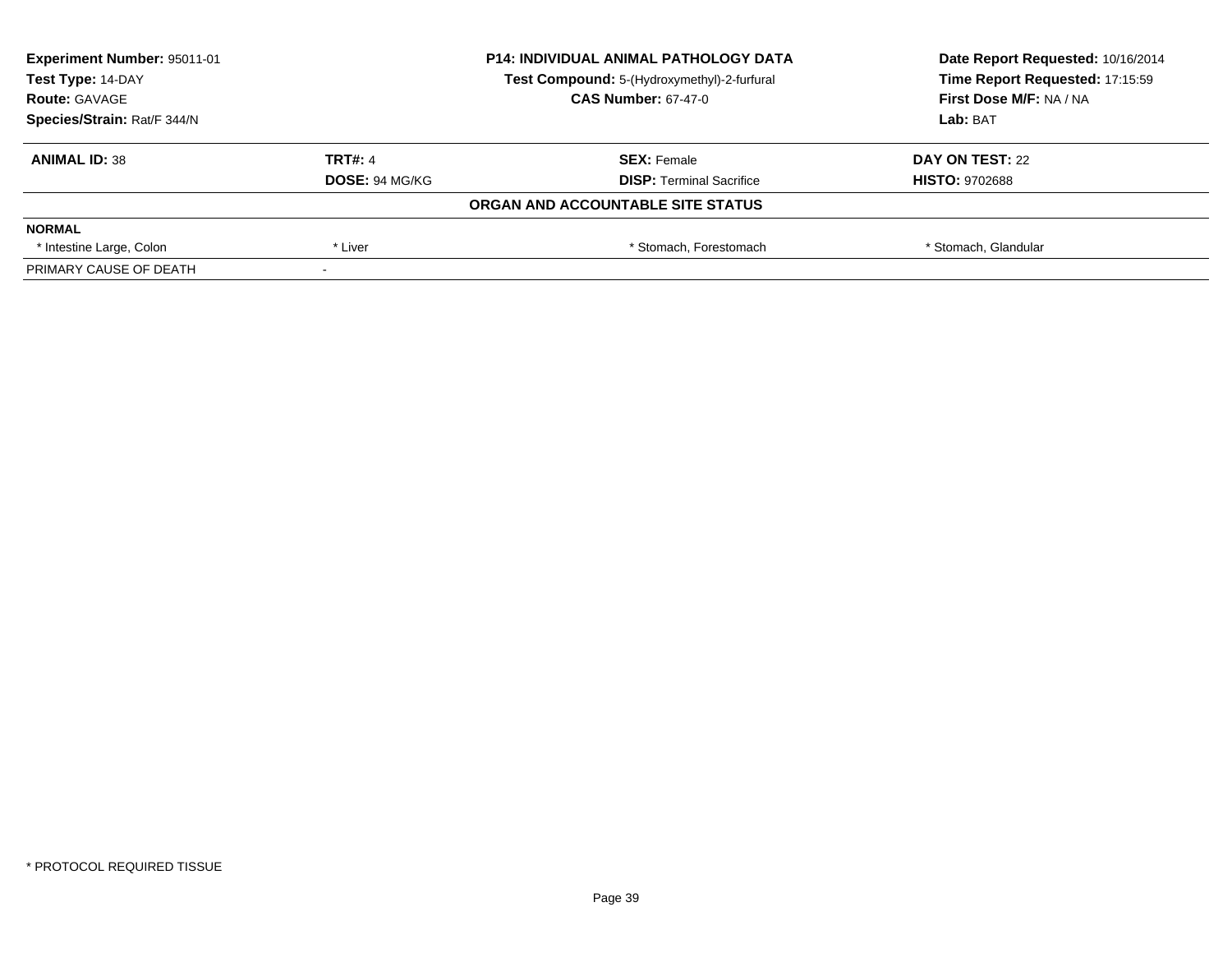| <b>Experiment Number: 95011-01</b><br>Test Type: 14-DAY |                       | <b>P14: INDIVIDUAL ANIMAL PATHOLOGY DATA</b> | Date Report Requested: 10/16/2014<br>Time Report Requested: 17:15:59 |
|---------------------------------------------------------|-----------------------|----------------------------------------------|----------------------------------------------------------------------|
|                                                         |                       | Test Compound: 5-(Hydroxymethyl)-2-furfural  |                                                                      |
| <b>Route: GAVAGE</b>                                    |                       | <b>CAS Number: 67-47-0</b>                   | First Dose M/F: NA / NA                                              |
| Species/Strain: Rat/F 344/N                             |                       |                                              | Lab: BAT                                                             |
| <b>ANIMAL ID: 39</b>                                    | <b>TRT#: 4</b>        | <b>SEX: Female</b>                           | DAY ON TEST: 22                                                      |
|                                                         | <b>DOSE: 94 MG/KG</b> | <b>DISP: Terminal Sacrifice</b>              | <b>HISTO: 9702689</b>                                                |
|                                                         |                       | ORGAN AND ACCOUNTABLE SITE STATUS            |                                                                      |
| <b>NORMAL</b>                                           |                       |                                              |                                                                      |
| * Intestine Large, Colon                                | * Liver               | * Stomach. Forestomach                       | * Stomach, Glandular                                                 |
| PRIMARY CAUSE OF DEATH                                  |                       |                                              |                                                                      |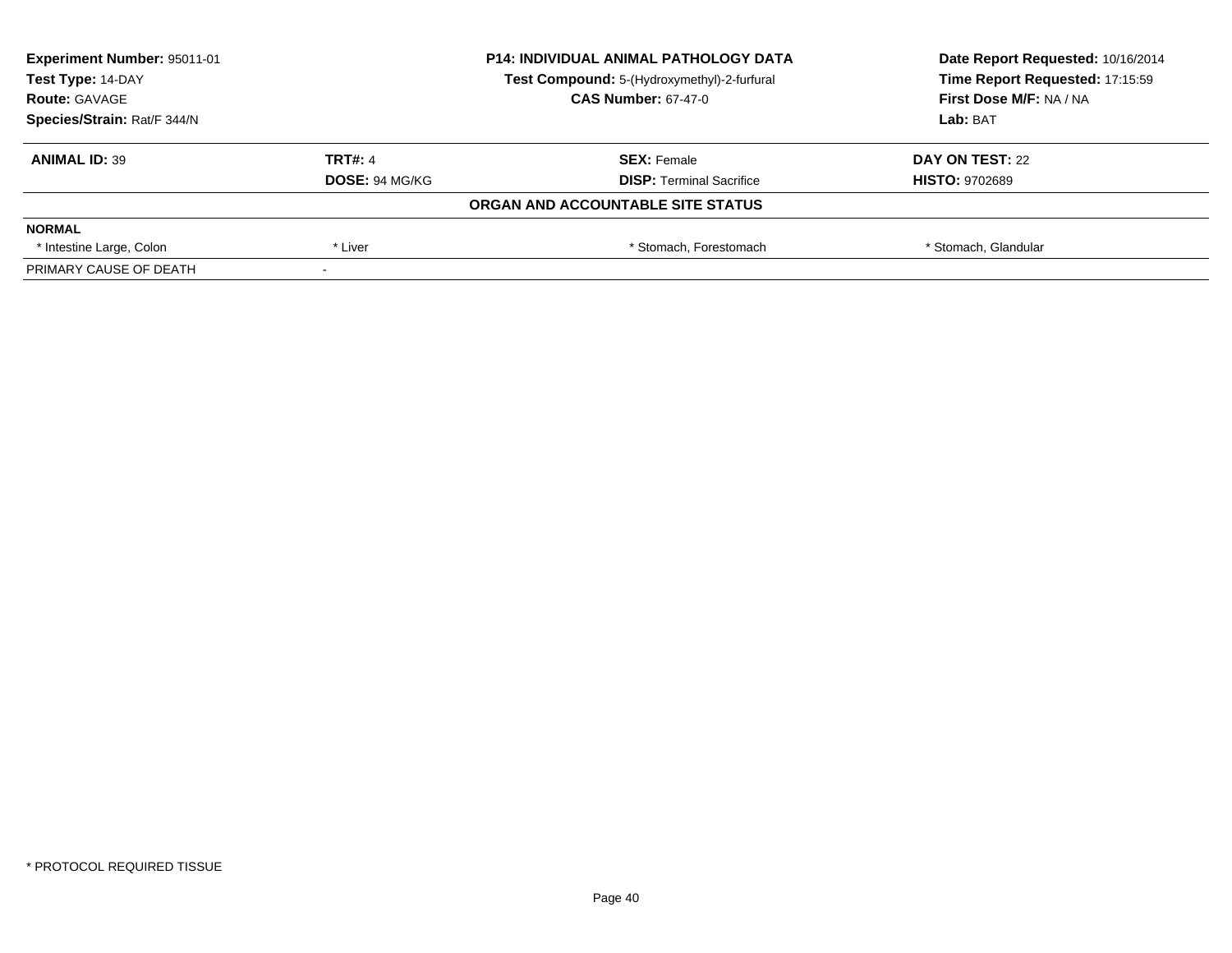| <b>Experiment Number: 95011-01</b><br>Test Type: 14-DAY |                       | <b>P14: INDIVIDUAL ANIMAL PATHOLOGY DATA</b> | Date Report Requested: 10/16/2014<br>Time Report Requested: 17:15:59 |
|---------------------------------------------------------|-----------------------|----------------------------------------------|----------------------------------------------------------------------|
|                                                         |                       | Test Compound: 5-(Hydroxymethyl)-2-furfural  |                                                                      |
| <b>Route: GAVAGE</b>                                    |                       | <b>CAS Number: 67-47-0</b>                   | First Dose M/F: NA / NA                                              |
| Species/Strain: Rat/F 344/N                             |                       |                                              | Lab: BAT                                                             |
| <b>ANIMAL ID: 40</b>                                    | <b>TRT#: 4</b>        | <b>SEX: Female</b>                           | DAY ON TEST: 22                                                      |
|                                                         | <b>DOSE: 94 MG/KG</b> | <b>DISP: Terminal Sacrifice</b>              | <b>HISTO: 9702690</b>                                                |
|                                                         |                       | ORGAN AND ACCOUNTABLE SITE STATUS            |                                                                      |
| <b>NORMAL</b>                                           |                       |                                              |                                                                      |
| * Intestine Large, Colon                                | * Liver               | * Stomach. Forestomach                       | * Stomach, Glandular                                                 |
| PRIMARY CAUSE OF DEATH                                  |                       |                                              |                                                                      |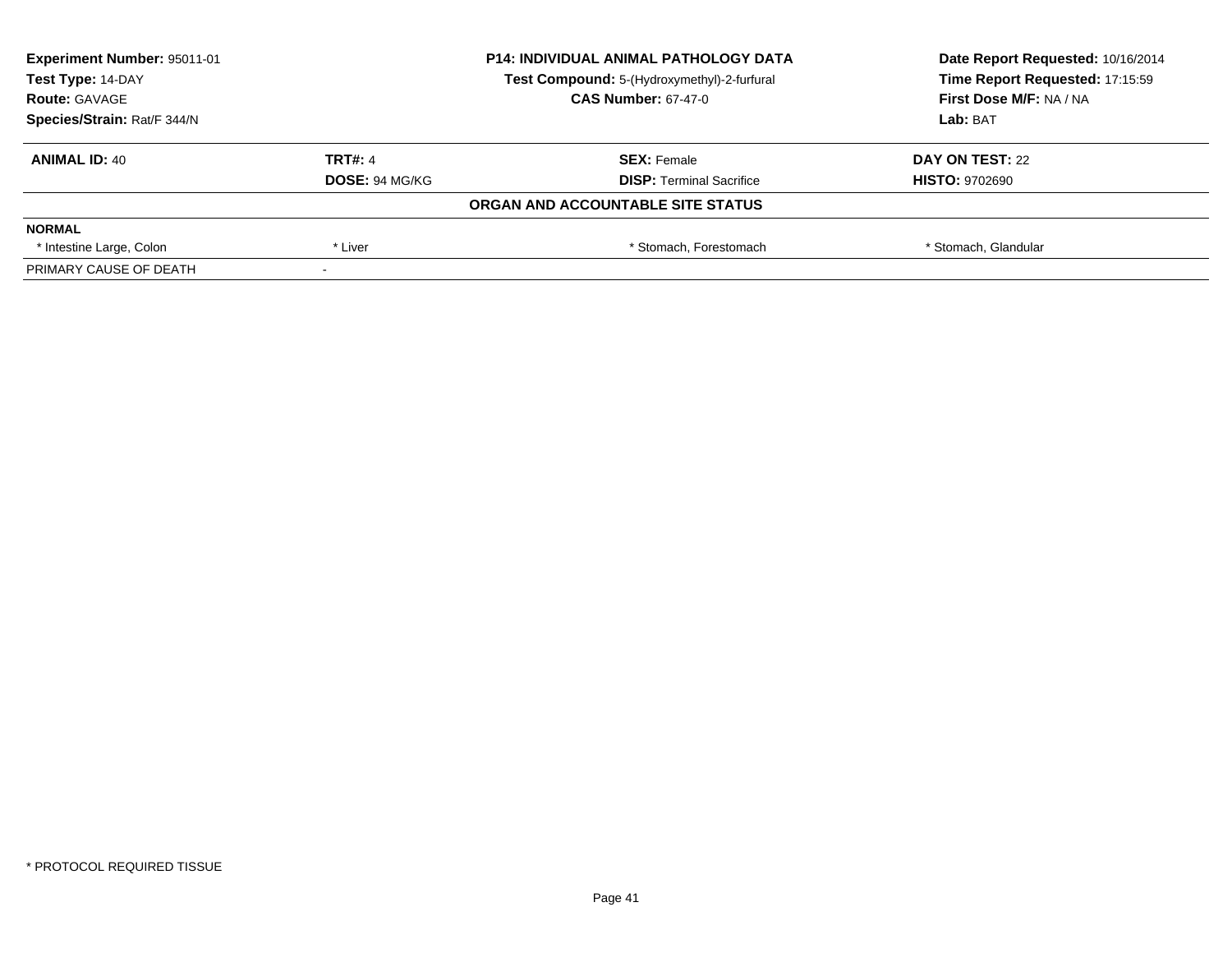| <b>Experiment Number: 95011-01</b> | <b>P14: INDIVIDUAL ANIMAL PATHOLOGY DATA</b><br>Test Compound: 5-(Hydroxymethyl)-2-furfural |                                   | Date Report Requested: 10/16/2014 |  |
|------------------------------------|---------------------------------------------------------------------------------------------|-----------------------------------|-----------------------------------|--|
| Test Type: 14-DAY                  |                                                                                             |                                   | Time Report Requested: 17:15:59   |  |
| <b>Route: GAVAGE</b>               |                                                                                             | <b>CAS Number: 67-47-0</b>        | First Dose M/F: NA / NA           |  |
| Species/Strain: Rat/F 344/N        |                                                                                             |                                   | Lab: BAT                          |  |
| <b>ANIMAL ID: 41</b>               | <b>TRT#: 6</b>                                                                              | <b>SEX: Female</b>                | DAY ON TEST: 22                   |  |
|                                    | <b>DOSE: 188</b><br>MG/KG                                                                   | <b>DISP:</b> Terminal Sacrifice   | <b>HISTO: 9702691</b>             |  |
|                                    |                                                                                             | ORGAN AND ACCOUNTABLE SITE STATUS |                                   |  |
| <b>NORMAL</b>                      |                                                                                             |                                   |                                   |  |
| * Intestine Large, Colon           | * Liver                                                                                     | * Stomach. Forestomach            | * Stomach, Glandular              |  |
| PRIMARY CAUSE OF DEATH             |                                                                                             |                                   |                                   |  |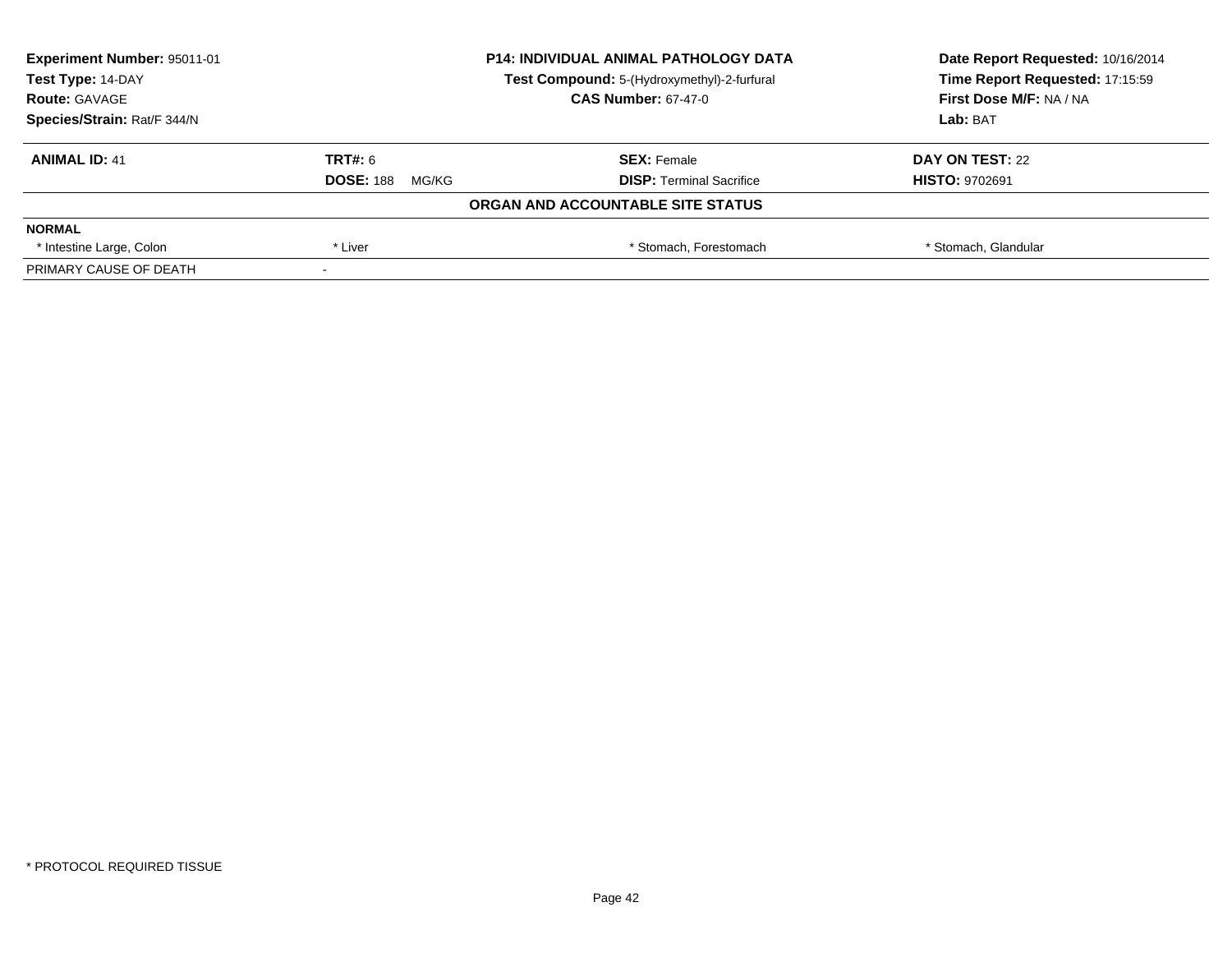| Experiment Number: 95011-01<br>Test Type: 14-DAY |                           | <b>P14: INDIVIDUAL ANIMAL PATHOLOGY DATA</b> | Date Report Requested: 10/16/2014<br>Time Report Requested: 17:16:00 |
|--------------------------------------------------|---------------------------|----------------------------------------------|----------------------------------------------------------------------|
|                                                  |                           | Test Compound: 5-(Hydroxymethyl)-2-furfural  |                                                                      |
| <b>Route: GAVAGE</b>                             |                           | <b>CAS Number: 67-47-0</b>                   | First Dose M/F: NA / NA                                              |
| Species/Strain: Rat/F 344/N                      |                           |                                              | Lab: BAT                                                             |
| <b>ANIMAL ID: 42</b>                             | <b>TRT#: 6</b>            | <b>SEX: Female</b>                           | DAY ON TEST: 22                                                      |
|                                                  | <b>DOSE: 188</b><br>MG/KG | <b>DISP:</b> Terminal Sacrifice              | <b>HISTO: 9702692</b>                                                |
|                                                  |                           | ORGAN AND ACCOUNTABLE SITE STATUS            |                                                                      |
| <b>NORMAL</b>                                    |                           |                                              |                                                                      |
| * Intestine Large, Colon                         | * Stomach, Forestomach    | * Stomach, Glandular                         |                                                                      |
| <b>OBSERVATIONS</b>                              |                           |                                              |                                                                      |
| * Liver                                          |                           | Hepatodiaphragmatic Nodule                   |                                                                      |
| [Hepatodiaphragmatic Nodule TGLS = 1-4]          |                           |                                              |                                                                      |
| PRIMARY CAUSE OF DEATH                           |                           |                                              |                                                                      |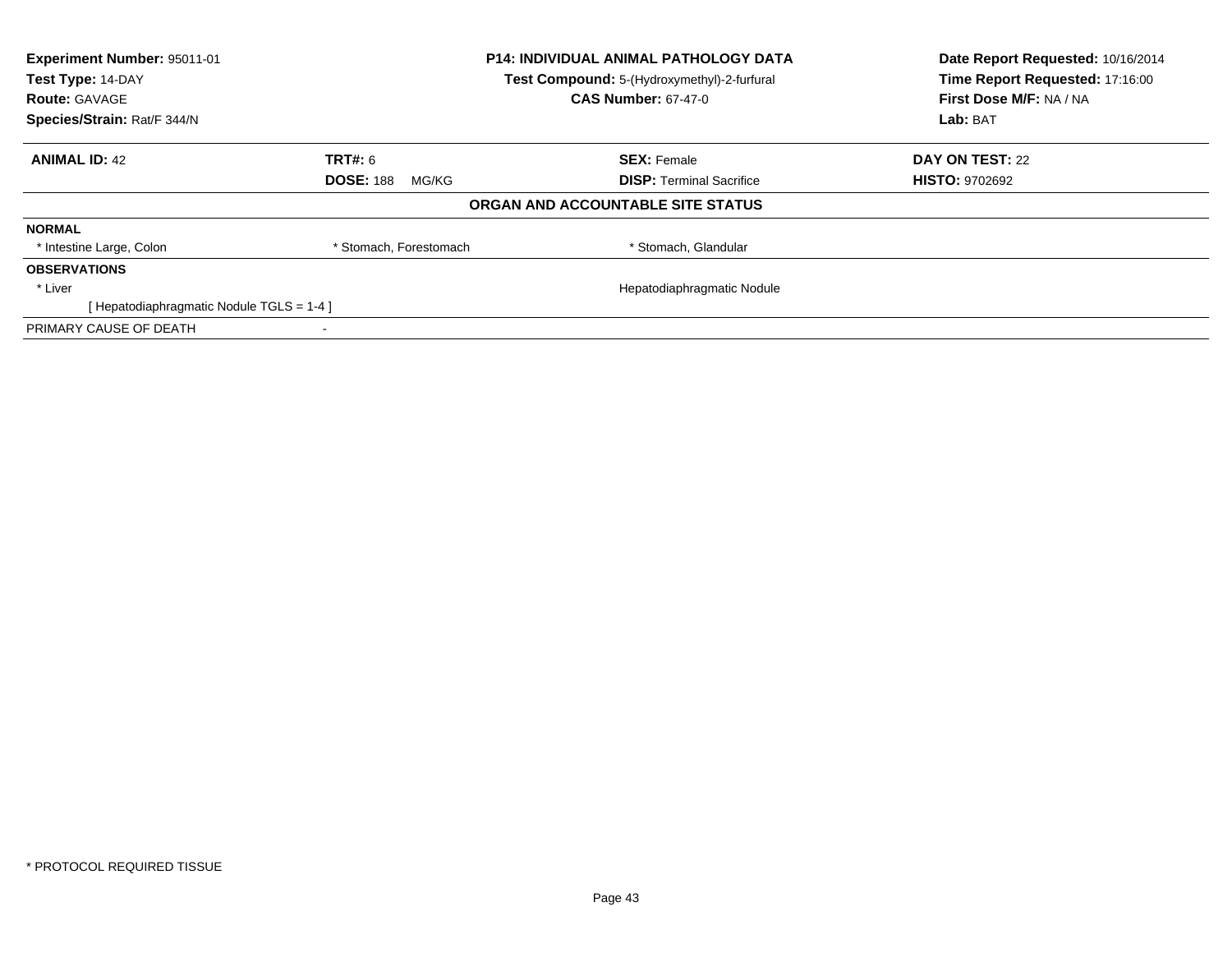| <b>Experiment Number: 95011-01</b> | <b>P14: INDIVIDUAL ANIMAL PATHOLOGY DATA</b> |                                             | Date Report Requested: 10/16/2014 |  |
|------------------------------------|----------------------------------------------|---------------------------------------------|-----------------------------------|--|
| Test Type: 14-DAY                  |                                              | Test Compound: 5-(Hydroxymethyl)-2-furfural | Time Report Requested: 17:16:00   |  |
| <b>Route: GAVAGE</b>               |                                              | <b>CAS Number: 67-47-0</b>                  | First Dose M/F: NA / NA           |  |
| Species/Strain: Rat/F 344/N        |                                              |                                             | Lab: BAT                          |  |
| <b>ANIMAL ID: 43</b>               | TRT#: 6                                      | <b>SEX: Female</b>                          | DAY ON TEST: 22                   |  |
|                                    | <b>DOSE: 188</b><br>MG/KG                    | <b>DISP:</b> Terminal Sacrifice             | <b>HISTO: 9702693</b>             |  |
|                                    |                                              | ORGAN AND ACCOUNTABLE SITE STATUS           |                                   |  |
| <b>NORMAL</b>                      |                                              |                                             |                                   |  |
| * Intestine Large, Colon           | * Liver                                      | * Stomach, Forestomach                      | * Stomach, Glandular              |  |
| PRIMARY CAUSE OF DEATH             |                                              |                                             |                                   |  |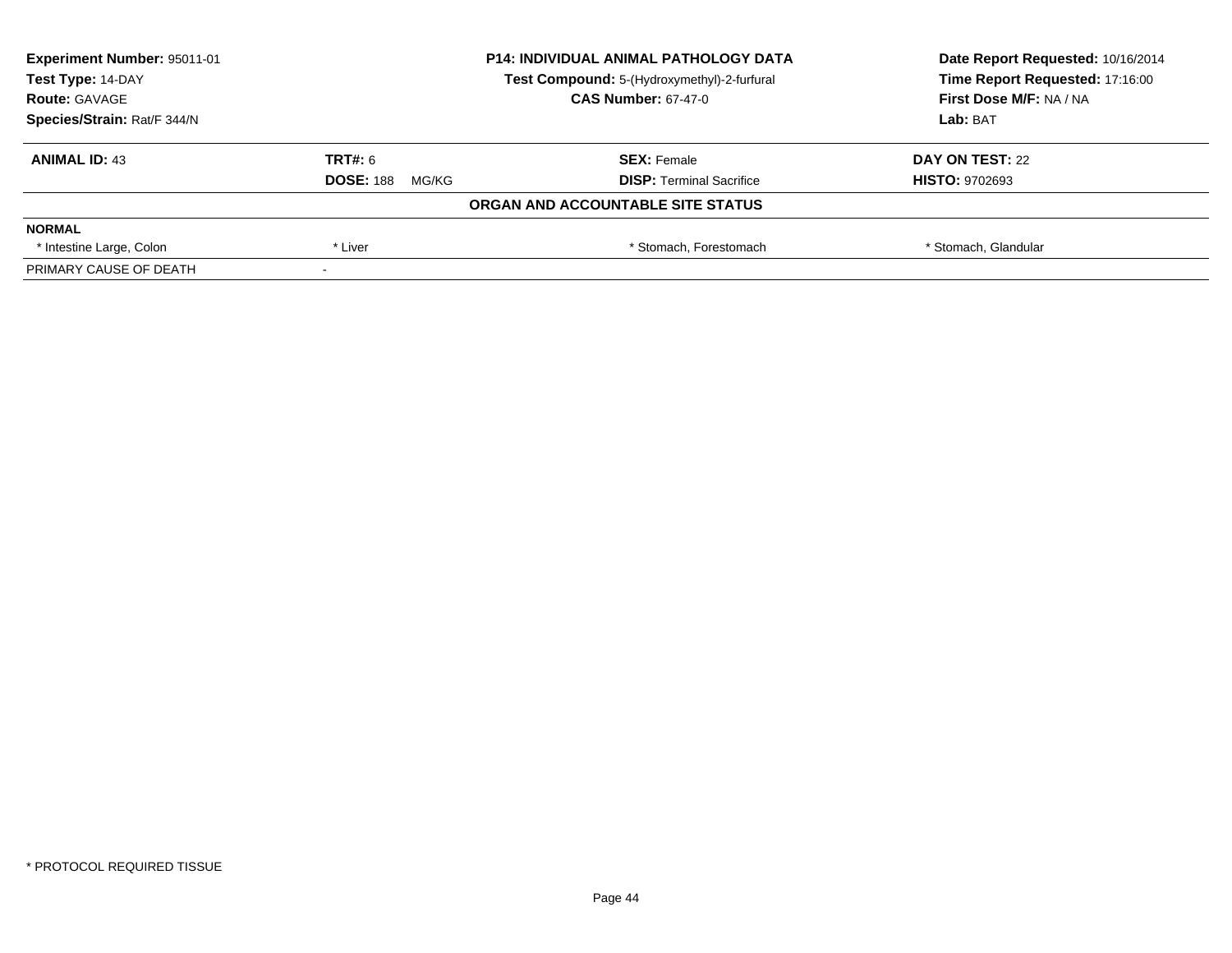| <b>Experiment Number: 95011-01</b> |                           | <b>P14: INDIVIDUAL ANIMAL PATHOLOGY DATA</b> | Date Report Requested: 10/16/2014 |  |
|------------------------------------|---------------------------|----------------------------------------------|-----------------------------------|--|
| Test Type: 14-DAY                  |                           | Test Compound: 5-(Hydroxymethyl)-2-furfural  | Time Report Requested: 17:16:00   |  |
| <b>Route: GAVAGE</b>               |                           | <b>CAS Number: 67-47-0</b>                   | First Dose M/F: NA / NA           |  |
| Species/Strain: Rat/F 344/N        |                           |                                              | Lab: BAT                          |  |
| <b>ANIMAL ID: 44</b>               | <b>TRT#: 6</b>            | <b>SEX: Female</b>                           | DAY ON TEST: 22                   |  |
|                                    | <b>DOSE: 188</b><br>MG/KG | <b>DISP: Terminal Sacrifice</b>              | <b>HISTO: 9702694</b>             |  |
|                                    |                           | ORGAN AND ACCOUNTABLE SITE STATUS            |                                   |  |
| <b>NORMAL</b>                      |                           |                                              |                                   |  |
| * Intestine Large, Colon           | * Liver                   | * Stomach. Forestomach                       | * Stomach, Glandular              |  |
| PRIMARY CAUSE OF DEATH             |                           |                                              |                                   |  |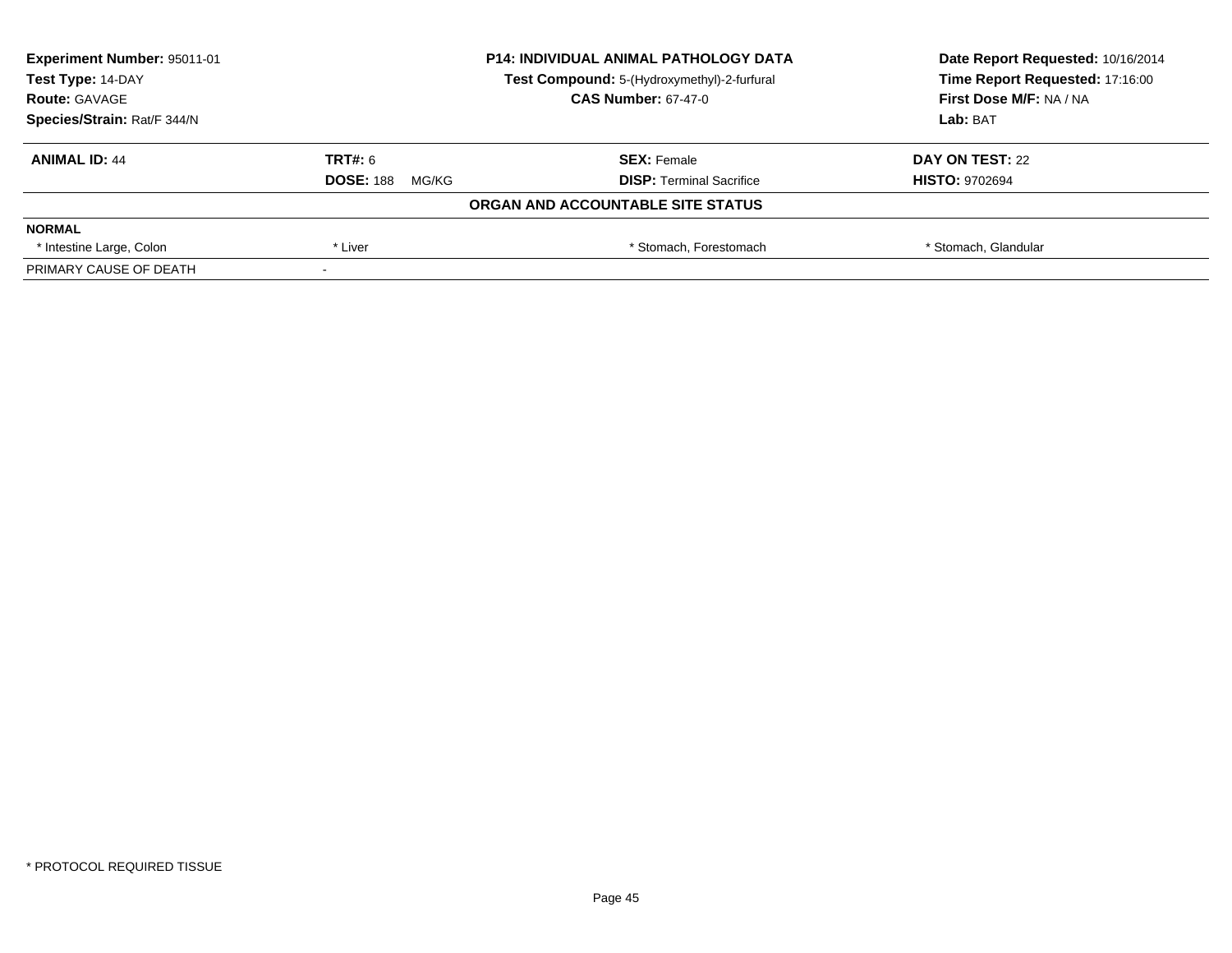| <b>Experiment Number: 95011-01</b> |                           | <b>P14: INDIVIDUAL ANIMAL PATHOLOGY DATA</b> | Date Report Requested: 10/16/2014 |  |
|------------------------------------|---------------------------|----------------------------------------------|-----------------------------------|--|
| Test Type: 14-DAY                  |                           | Test Compound: 5-(Hydroxymethyl)-2-furfural  | Time Report Requested: 17:16:00   |  |
| <b>Route: GAVAGE</b>               |                           | <b>CAS Number: 67-47-0</b>                   | First Dose M/F: NA / NA           |  |
| Species/Strain: Rat/F 344/N        |                           |                                              | Lab: BAT                          |  |
| <b>ANIMAL ID: 45</b>               | <b>TRT#: 6</b>            | <b>SEX: Female</b>                           | DAY ON TEST: 22                   |  |
|                                    | <b>DOSE: 188</b><br>MG/KG | <b>DISP:</b> Terminal Sacrifice              | <b>HISTO: 9702695</b>             |  |
|                                    |                           | ORGAN AND ACCOUNTABLE SITE STATUS            |                                   |  |
| <b>NORMAL</b>                      |                           |                                              |                                   |  |
| * Intestine Large, Colon           | * Liver                   | * Stomach. Forestomach                       | * Stomach, Glandular              |  |
| PRIMARY CAUSE OF DEATH             |                           |                                              |                                   |  |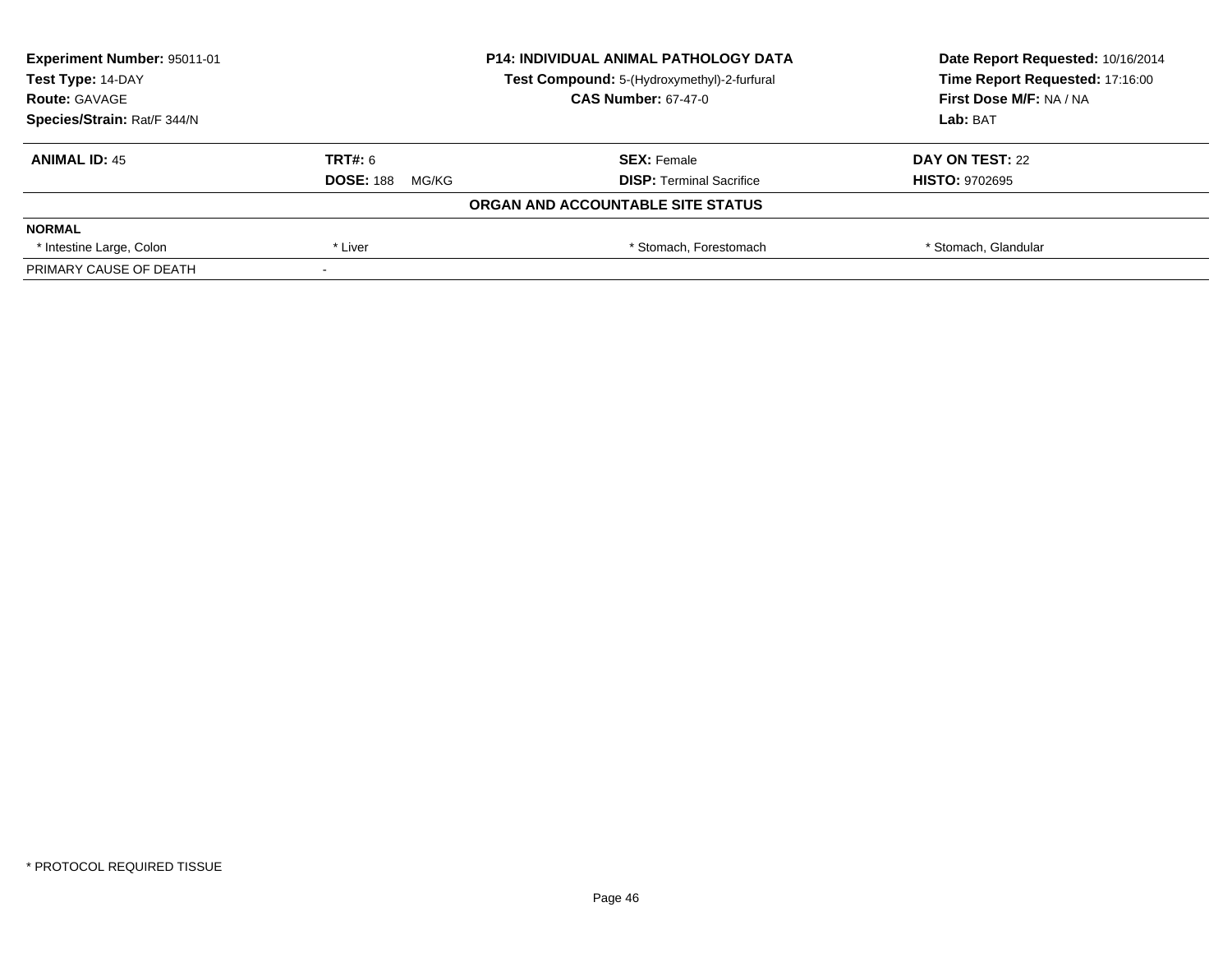| Experiment Number: 95011-01 | <b>P14: INDIVIDUAL ANIMAL PATHOLOGY DATA</b><br>Test Compound: 5-(Hydroxymethyl)-2-furfural |                                   | Date Report Requested: 10/16/2014 |  |
|-----------------------------|---------------------------------------------------------------------------------------------|-----------------------------------|-----------------------------------|--|
| Test Type: 14-DAY           |                                                                                             |                                   | Time Report Requested: 17:16:00   |  |
| <b>Route: GAVAGE</b>        |                                                                                             | <b>CAS Number: 67-47-0</b>        | First Dose M/F: NA / NA           |  |
| Species/Strain: Rat/F 344/N |                                                                                             |                                   | Lab: BAT                          |  |
| <b>ANIMAL ID: 46</b>        | <b>TRT#: 8</b>                                                                              | <b>SEX: Female</b>                | DAY ON TEST: 22                   |  |
|                             | <b>DOSE: 375</b><br>MG/KG                                                                   | <b>DISP: Terminal Sacrifice</b>   | <b>HISTO: 9702696</b>             |  |
|                             |                                                                                             | ORGAN AND ACCOUNTABLE SITE STATUS |                                   |  |
| <b>NORMAL</b>               |                                                                                             |                                   |                                   |  |
| * Intestine Large, Colon    | * Liver                                                                                     | * Stomach, Forestomach            | * Stomach, Glandular              |  |
| PRIMARY CAUSE OF DEATH      |                                                                                             |                                   |                                   |  |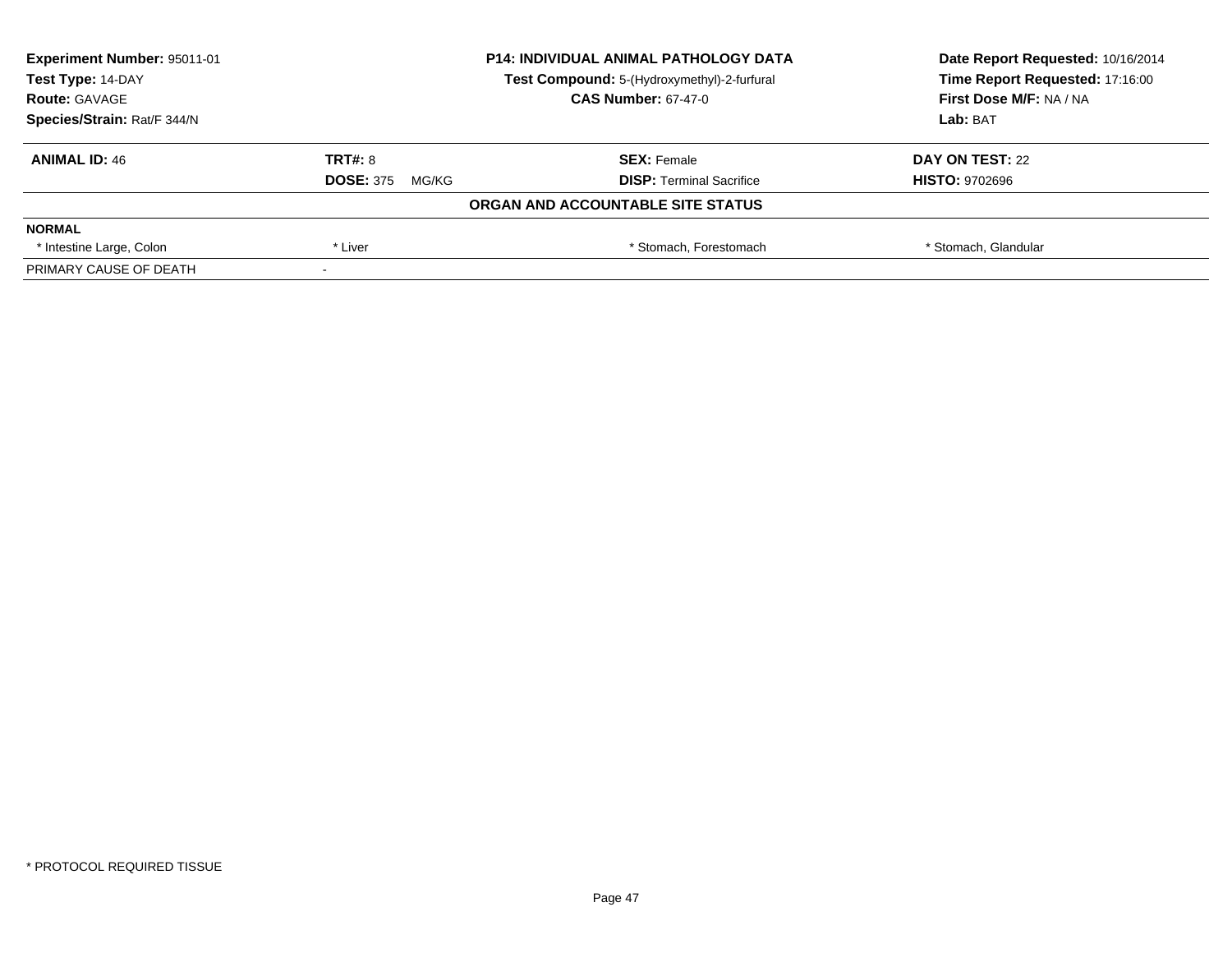| <b>Experiment Number: 95011-01</b> | <b>P14: INDIVIDUAL ANIMAL PATHOLOGY DATA</b><br>Test Compound: 5-(Hydroxymethyl)-2-furfural |                                   | Date Report Requested: 10/16/2014 |  |
|------------------------------------|---------------------------------------------------------------------------------------------|-----------------------------------|-----------------------------------|--|
| Test Type: 14-DAY                  |                                                                                             |                                   | Time Report Requested: 17:16:00   |  |
| <b>Route: GAVAGE</b>               |                                                                                             | <b>CAS Number: 67-47-0</b>        | First Dose M/F: NA / NA           |  |
| Species/Strain: Rat/F 344/N        |                                                                                             |                                   | Lab: BAT                          |  |
| <b>ANIMAL ID: 47</b>               | <b>TRT#: 8</b>                                                                              | <b>SEX: Female</b>                | DAY ON TEST: 22                   |  |
|                                    | <b>DOSE: 375</b><br>MG/KG                                                                   | <b>DISP:</b> Terminal Sacrifice   | <b>HISTO: 9702697</b>             |  |
|                                    |                                                                                             | ORGAN AND ACCOUNTABLE SITE STATUS |                                   |  |
| <b>NORMAL</b>                      |                                                                                             |                                   |                                   |  |
| * Intestine Large, Colon           | * Liver                                                                                     | * Stomach, Forestomach            | * Stomach, Glandular              |  |
| PRIMARY CAUSE OF DEATH             |                                                                                             |                                   |                                   |  |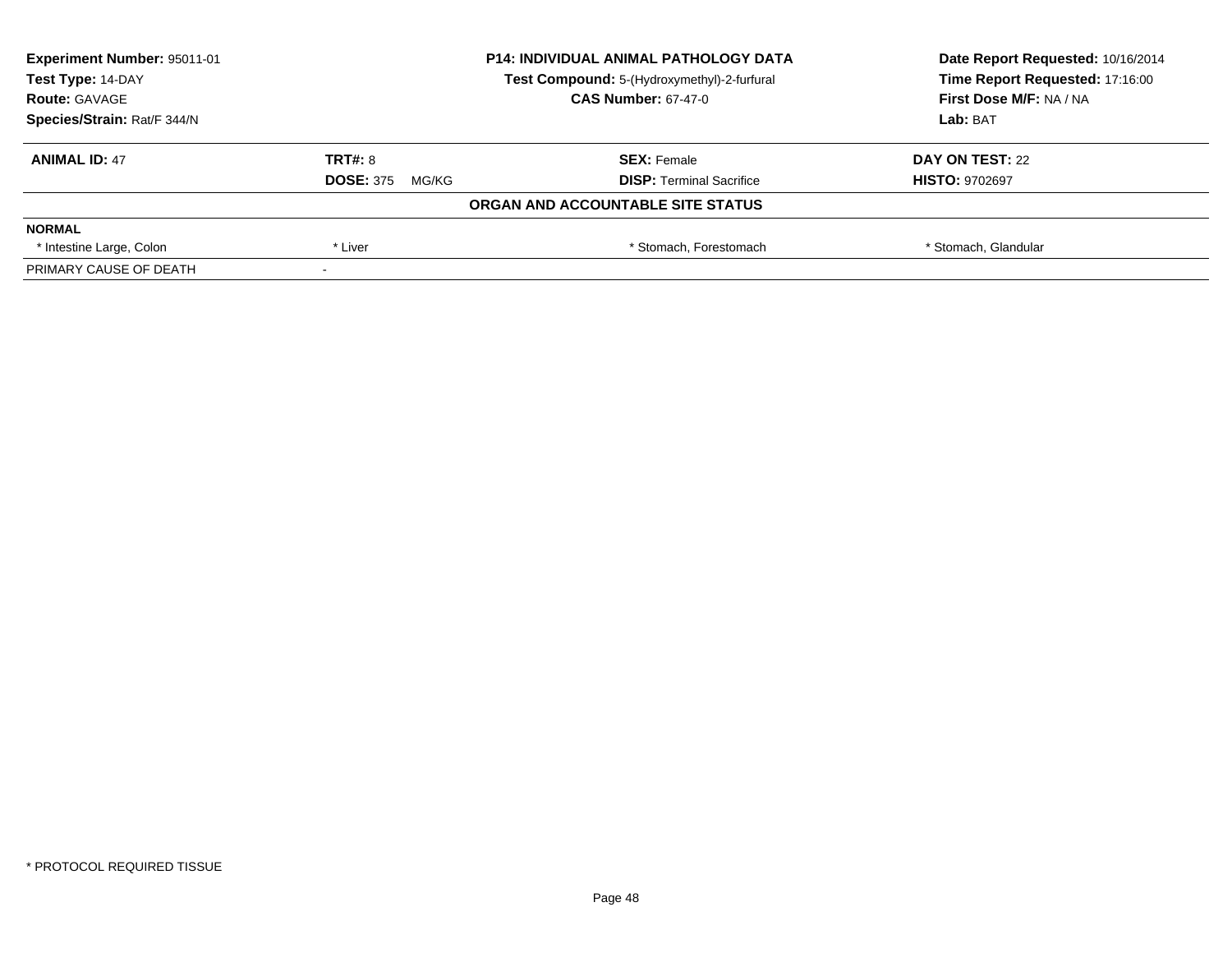| <b>Experiment Number: 95011-01</b> |                           | <b>P14: INDIVIDUAL ANIMAL PATHOLOGY DATA</b> | Date Report Requested: 10/16/2014 |
|------------------------------------|---------------------------|----------------------------------------------|-----------------------------------|
| Test Type: 14-DAY                  |                           | Test Compound: 5-(Hydroxymethyl)-2-furfural  | Time Report Requested: 17:16:00   |
| <b>Route: GAVAGE</b>               |                           | <b>CAS Number: 67-47-0</b>                   | First Dose M/F: NA / NA           |
| Species/Strain: Rat/F 344/N        |                           |                                              | Lab: BAT                          |
| <b>ANIMAL ID: 48</b>               | <b>TRT#: 8</b>            | <b>SEX: Female</b>                           | DAY ON TEST: 22                   |
|                                    | <b>DOSE: 375</b><br>MG/KG | <b>DISP: Terminal Sacrifice</b>              | <b>HISTO: 9702698</b>             |
|                                    |                           | ORGAN AND ACCOUNTABLE SITE STATUS            |                                   |
| <b>NORMAL</b>                      |                           |                                              |                                   |
| * Intestine Large, Colon           | * Liver                   | * Stomach. Forestomach                       | * Stomach, Glandular              |
| PRIMARY CAUSE OF DEATH             |                           |                                              |                                   |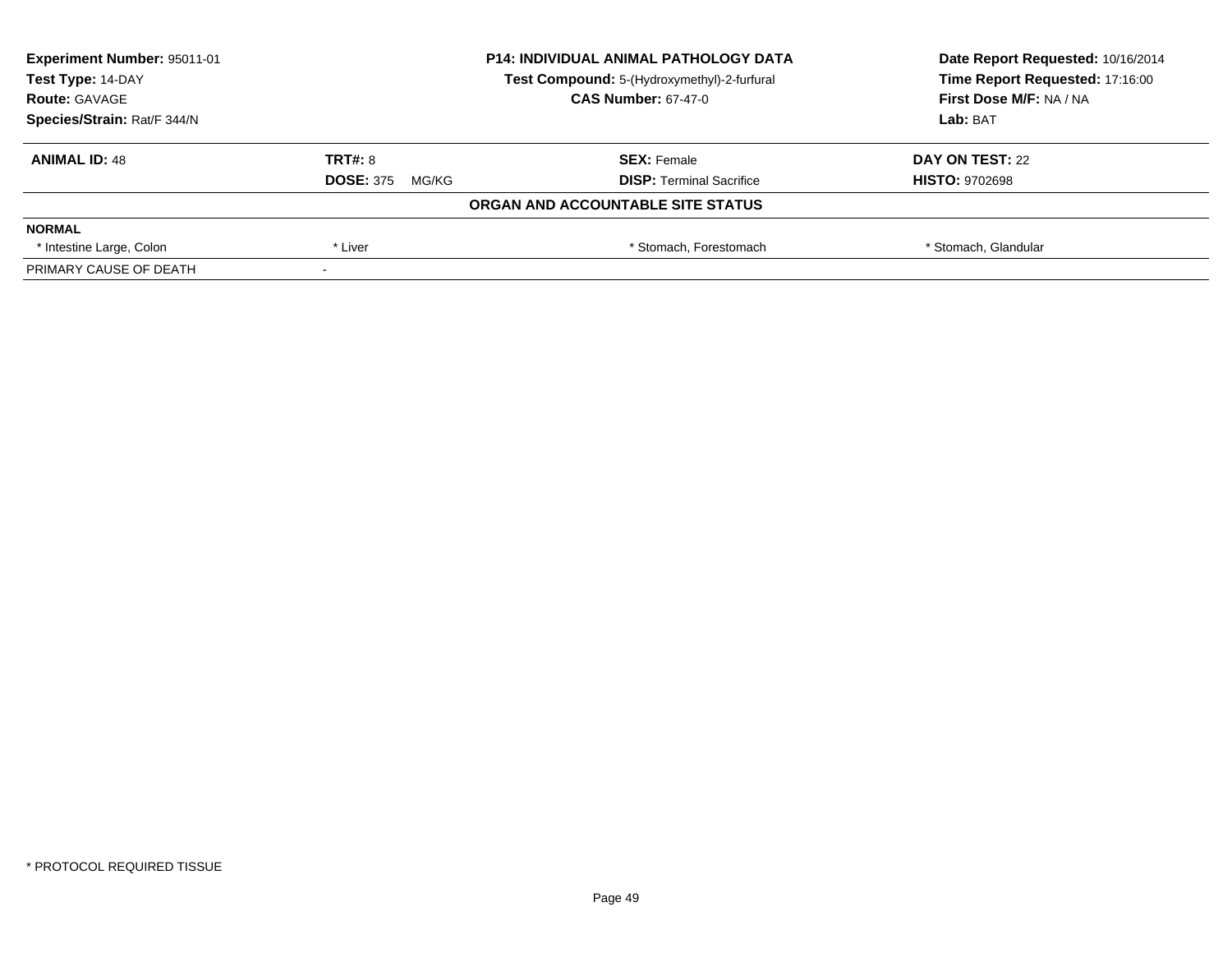| <b>Experiment Number: 95011-01</b> | <b>P14: INDIVIDUAL ANIMAL PATHOLOGY DATA</b><br>Test Compound: 5-(Hydroxymethyl)-2-furfural |                                   | Date Report Requested: 10/16/2014 |
|------------------------------------|---------------------------------------------------------------------------------------------|-----------------------------------|-----------------------------------|
| Test Type: 14-DAY                  |                                                                                             |                                   | Time Report Requested: 17:16:00   |
| <b>Route: GAVAGE</b>               |                                                                                             | <b>CAS Number: 67-47-0</b>        | First Dose M/F: NA / NA           |
| Species/Strain: Rat/F 344/N        |                                                                                             |                                   | Lab: BAT                          |
| <b>ANIMAL ID: 49</b>               | <b>TRT#: 8</b>                                                                              | <b>SEX: Female</b>                | DAY ON TEST: 22                   |
|                                    | <b>DOSE: 375</b><br>MG/KG                                                                   | <b>DISP:</b> Terminal Sacrifice   | <b>HISTO: 9702699</b>             |
|                                    |                                                                                             | ORGAN AND ACCOUNTABLE SITE STATUS |                                   |
| <b>NORMAL</b>                      |                                                                                             |                                   |                                   |
| * Intestine Large, Colon           | * Liver                                                                                     | * Stomach. Forestomach            | * Stomach, Glandular              |
| PRIMARY CAUSE OF DEATH             |                                                                                             |                                   |                                   |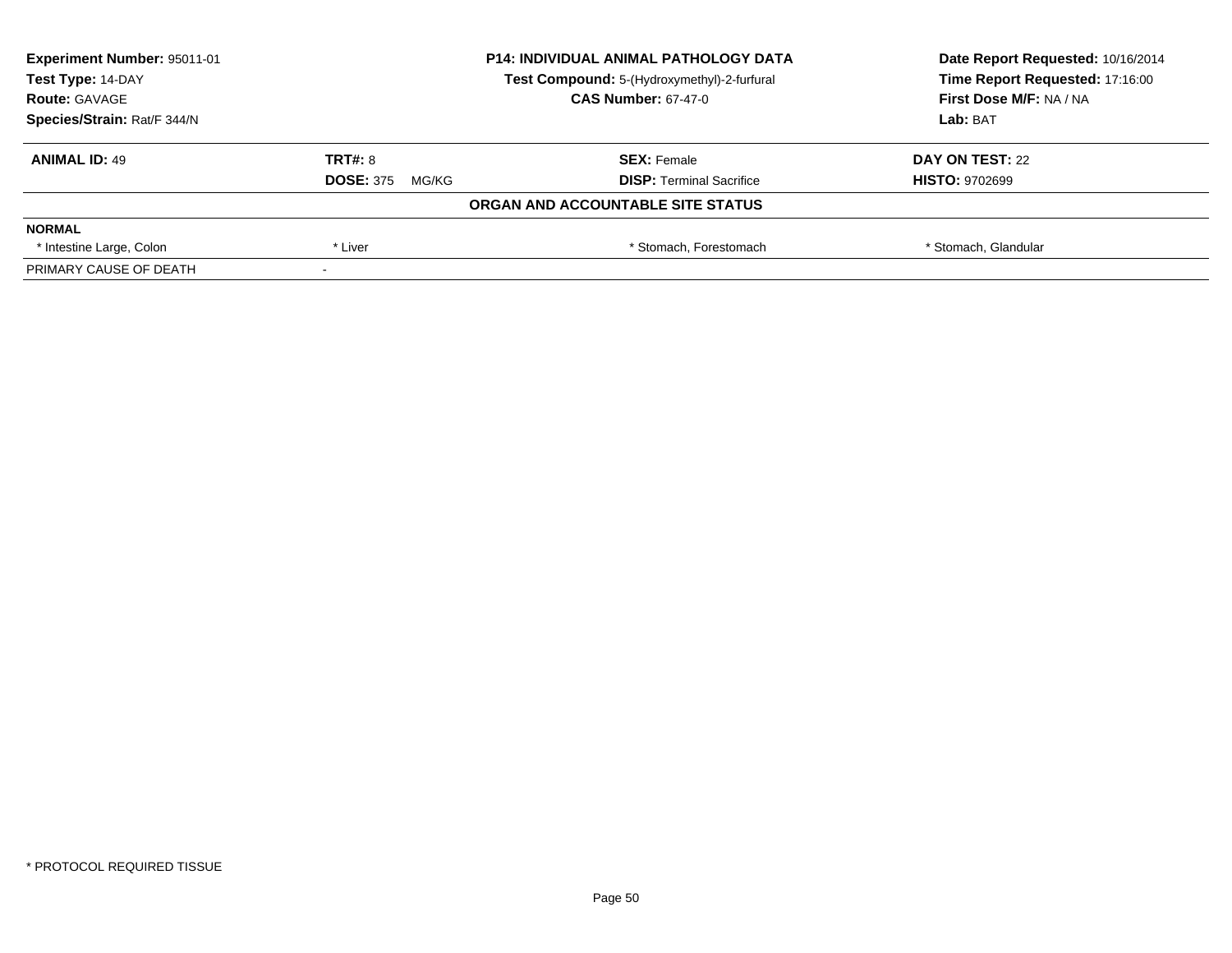| Experiment Number: 95011-01 | <b>P14: INDIVIDUAL ANIMAL PATHOLOGY DATA</b><br>Test Compound: 5-(Hydroxymethyl)-2-furfural |                                   | Date Report Requested: 10/16/2014 |  |
|-----------------------------|---------------------------------------------------------------------------------------------|-----------------------------------|-----------------------------------|--|
| Test Type: 14-DAY           |                                                                                             |                                   | Time Report Requested: 17:16:00   |  |
| <b>Route: GAVAGE</b>        |                                                                                             | <b>CAS Number: 67-47-0</b>        | First Dose M/F: NA / NA           |  |
| Species/Strain: Rat/F 344/N |                                                                                             |                                   | Lab: BAT                          |  |
| <b>ANIMAL ID: 50</b>        | TRT#: 8                                                                                     | <b>SEX: Female</b>                | DAY ON TEST: 22                   |  |
|                             | <b>DOSE: 375</b><br>MG/KG                                                                   | <b>DISP:</b> Terminal Sacrifice   | <b>HISTO: 9702700</b>             |  |
|                             |                                                                                             | ORGAN AND ACCOUNTABLE SITE STATUS |                                   |  |
| <b>NORMAL</b>               |                                                                                             |                                   |                                   |  |
| * Intestine Large, Colon    | * Liver                                                                                     | * Stomach, Forestomach            | * Stomach, Glandular              |  |
| PRIMARY CAUSE OF DEATH      |                                                                                             |                                   |                                   |  |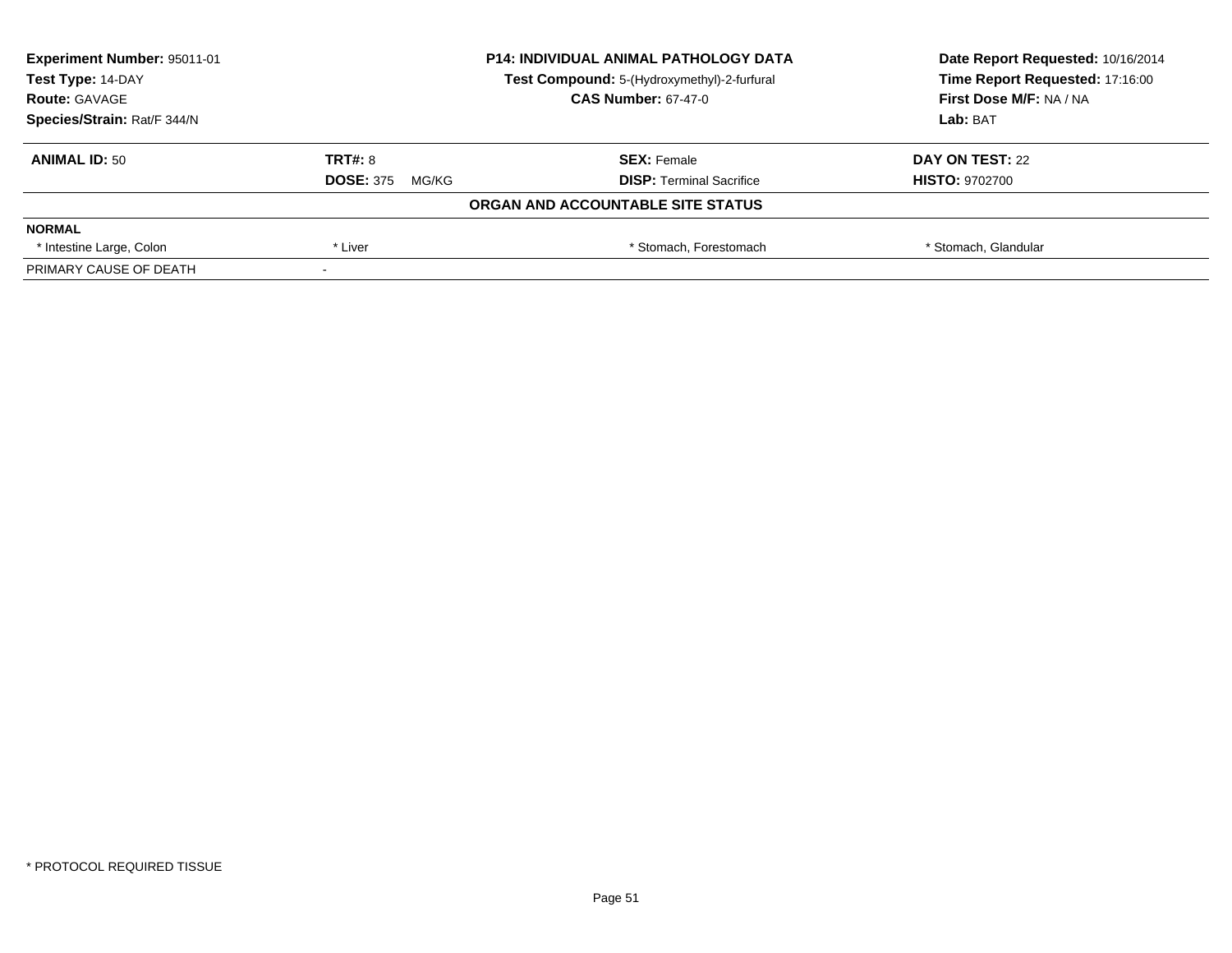| <b>Experiment Number: 95011-01</b> | <b>P14: INDIVIDUAL ANIMAL PATHOLOGY DATA</b><br>Test Compound: 5-(Hydroxymethyl)-2-furfural |                                   | Date Report Requested: 10/16/2014 |
|------------------------------------|---------------------------------------------------------------------------------------------|-----------------------------------|-----------------------------------|
| Test Type: 14-DAY                  |                                                                                             |                                   | Time Report Requested: 17:16:00   |
| <b>Route: GAVAGE</b>               |                                                                                             | <b>CAS Number: 67-47-0</b>        | First Dose M/F: NA / NA           |
| Species/Strain: Rat/F 344/N        |                                                                                             |                                   | Lab: BAT                          |
| <b>ANIMAL ID: 51</b>               | TRT#: 10                                                                                    | <b>SEX: Female</b>                | DAY ON TEST: 22                   |
|                                    | <b>DOSE: 750</b><br>MG/KG                                                                   | <b>DISP:</b> Terminal Sacrifice   | <b>HISTO: 9702701</b>             |
|                                    |                                                                                             | ORGAN AND ACCOUNTABLE SITE STATUS |                                   |
| <b>NORMAL</b>                      |                                                                                             |                                   |                                   |
| * Intestine Large, Colon           | * Liver                                                                                     | * Stomach, Forestomach            | * Stomach, Glandular              |
| PRIMARY CAUSE OF DEATH             |                                                                                             |                                   |                                   |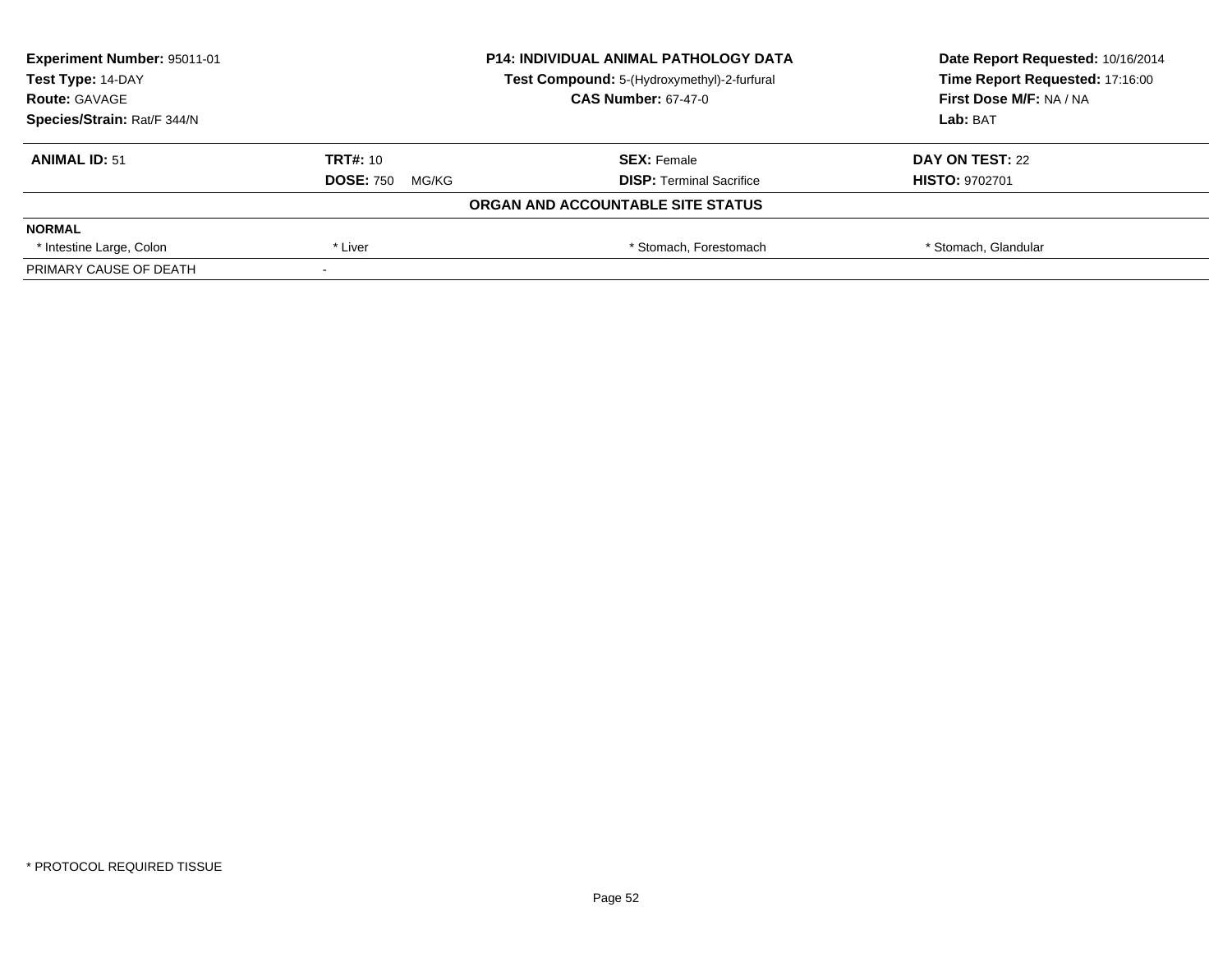| Experiment Number: 95011-01 | <b>P14: INDIVIDUAL ANIMAL PATHOLOGY DATA</b><br>Test Compound: 5-(Hydroxymethyl)-2-furfural |                                   | Date Report Requested: 10/16/2014 |
|-----------------------------|---------------------------------------------------------------------------------------------|-----------------------------------|-----------------------------------|
| Test Type: 14-DAY           |                                                                                             |                                   | Time Report Requested: 17:16:00   |
| <b>Route: GAVAGE</b>        |                                                                                             | <b>CAS Number: 67-47-0</b>        | First Dose M/F: NA / NA           |
| Species/Strain: Rat/F 344/N |                                                                                             |                                   | Lab: BAT                          |
| <b>ANIMAL ID: 52</b>        | TRT#: 10                                                                                    | <b>SEX: Female</b>                | DAY ON TEST: 22                   |
|                             | <b>DOSE: 750</b><br>MG/KG                                                                   | <b>DISP:</b> Terminal Sacrifice   | <b>HISTO: 9702702</b>             |
|                             |                                                                                             | ORGAN AND ACCOUNTABLE SITE STATUS |                                   |
| <b>NORMAL</b>               |                                                                                             |                                   |                                   |
| * Intestine Large, Colon    | * Liver                                                                                     | * Stomach. Forestomach            | * Stomach, Glandular              |
| PRIMARY CAUSE OF DEATH      |                                                                                             |                                   |                                   |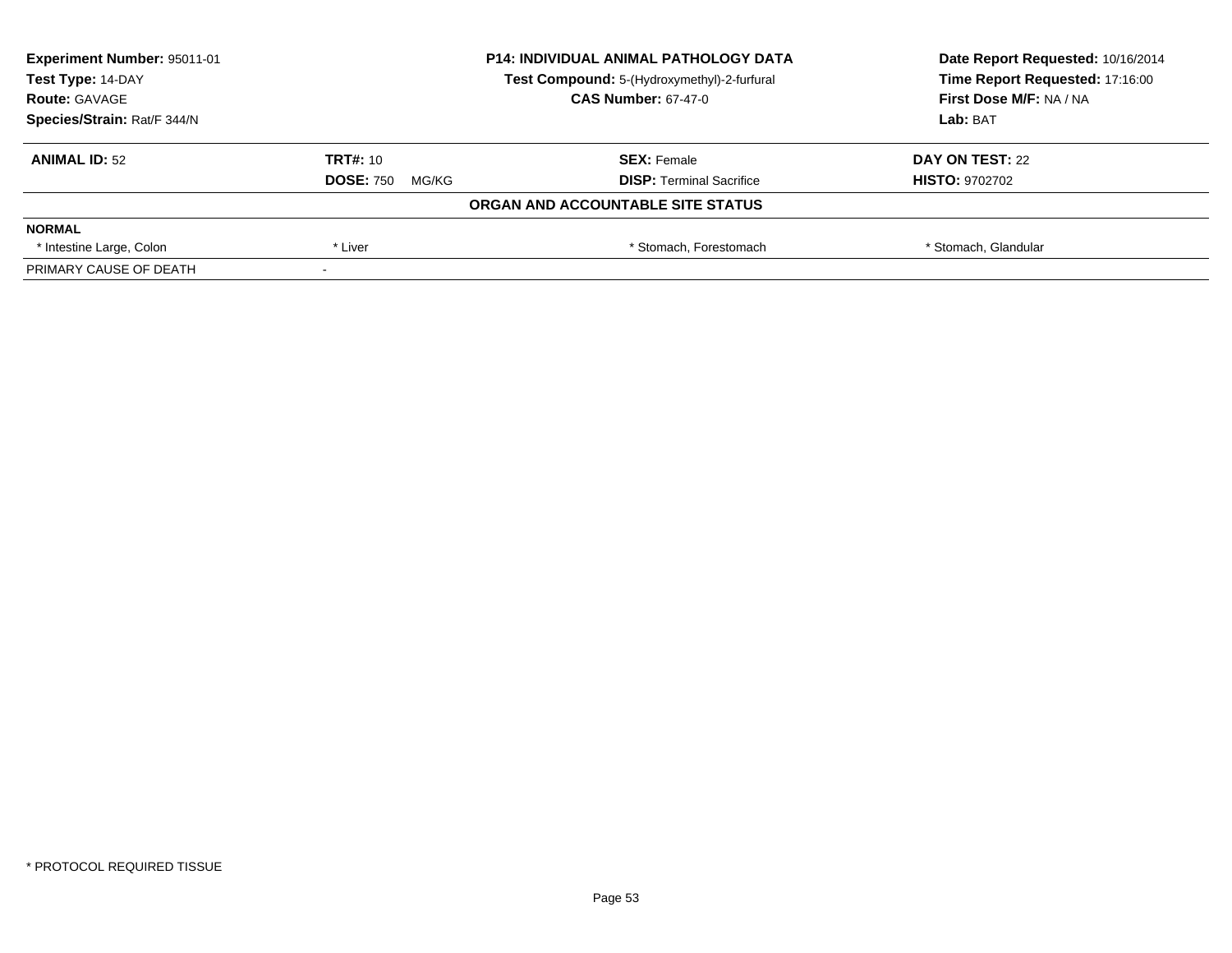| Experiment Number: 95011-01 | <b>P14: INDIVIDUAL ANIMAL PATHOLOGY DATA</b><br>Test Compound: 5-(Hydroxymethyl)-2-furfural |                                   | Date Report Requested: 10/16/2014 |
|-----------------------------|---------------------------------------------------------------------------------------------|-----------------------------------|-----------------------------------|
| Test Type: 14-DAY           |                                                                                             |                                   | Time Report Requested: 17:16:00   |
| <b>Route: GAVAGE</b>        |                                                                                             | <b>CAS Number: 67-47-0</b>        | First Dose M/F: NA / NA           |
| Species/Strain: Rat/F 344/N |                                                                                             |                                   | Lab: BAT                          |
| <b>ANIMAL ID: 53</b>        | TRT#: 10                                                                                    | <b>SEX: Female</b>                | DAY ON TEST: 22                   |
|                             | <b>DOSE: 750</b><br>MG/KG                                                                   | <b>DISP:</b> Terminal Sacrifice   | <b>HISTO: 9702703</b>             |
|                             |                                                                                             | ORGAN AND ACCOUNTABLE SITE STATUS |                                   |
| <b>NORMAL</b>               |                                                                                             |                                   |                                   |
| * Intestine Large, Colon    | * Liver                                                                                     | * Stomach. Forestomach            | * Stomach, Glandular              |
| PRIMARY CAUSE OF DEATH      |                                                                                             |                                   |                                   |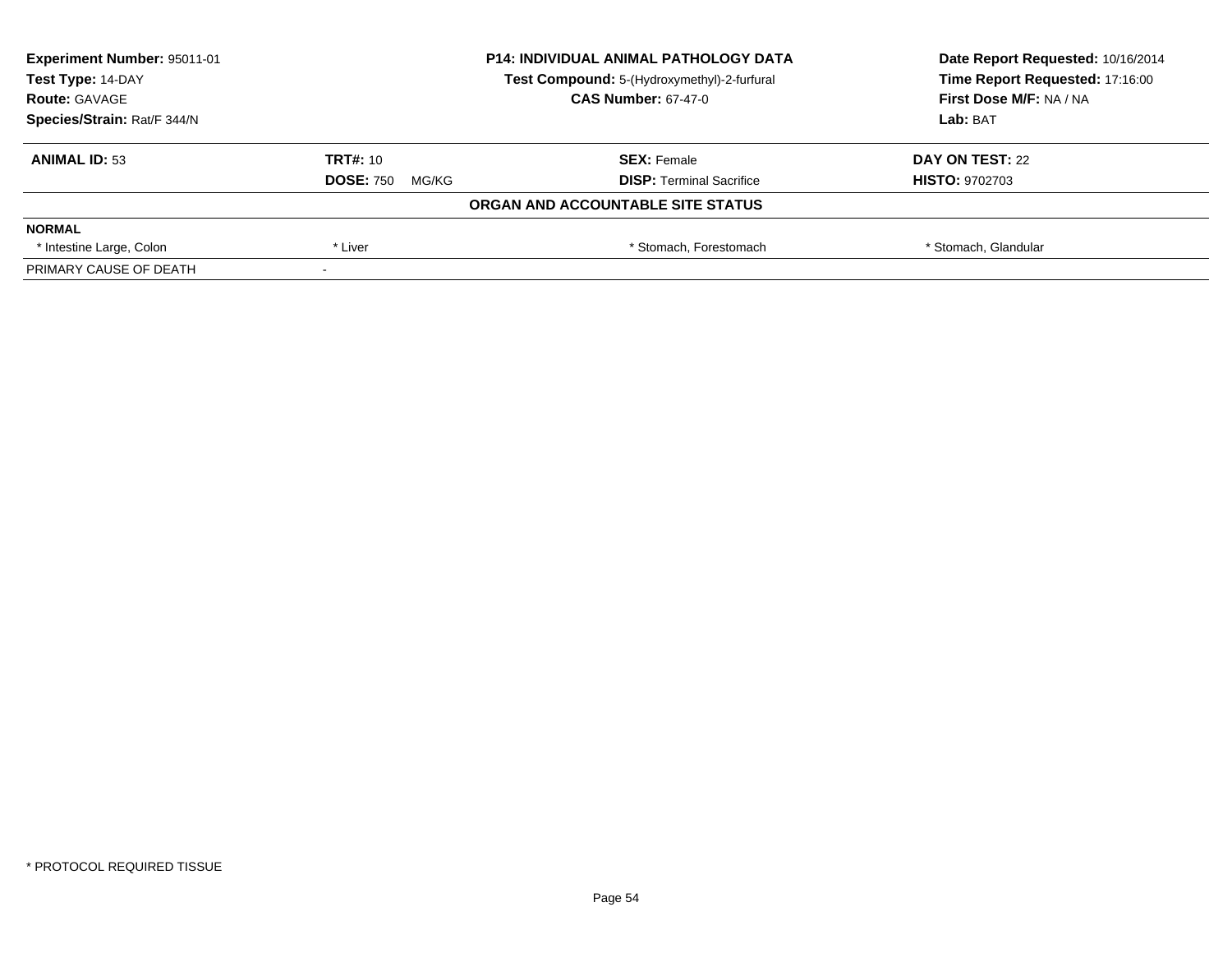| <b>Experiment Number: 95011-01</b> | <b>P14: INDIVIDUAL ANIMAL PATHOLOGY DATA</b><br>Test Compound: 5-(Hydroxymethyl)-2-furfural |                                   | Date Report Requested: 10/16/2014 |
|------------------------------------|---------------------------------------------------------------------------------------------|-----------------------------------|-----------------------------------|
| Test Type: 14-DAY                  |                                                                                             |                                   | Time Report Requested: 17:16:00   |
| <b>Route: GAVAGE</b>               |                                                                                             | <b>CAS Number: 67-47-0</b>        | First Dose M/F: NA / NA           |
| Species/Strain: Rat/F 344/N        |                                                                                             | Lab: BAT                          |                                   |
| <b>ANIMAL ID: 54</b>               | TRT#: 10                                                                                    | <b>SEX: Female</b>                | DAY ON TEST: 22                   |
|                                    | <b>DOSE: 750</b><br>MG/KG                                                                   | <b>DISP:</b> Terminal Sacrifice   | <b>HISTO: 9702704</b>             |
|                                    |                                                                                             | ORGAN AND ACCOUNTABLE SITE STATUS |                                   |
| <b>NORMAL</b>                      |                                                                                             |                                   |                                   |
| * Intestine Large, Colon           | * Liver                                                                                     | * Stomach, Forestomach            | * Stomach, Glandular              |
| PRIMARY CAUSE OF DEATH             |                                                                                             |                                   |                                   |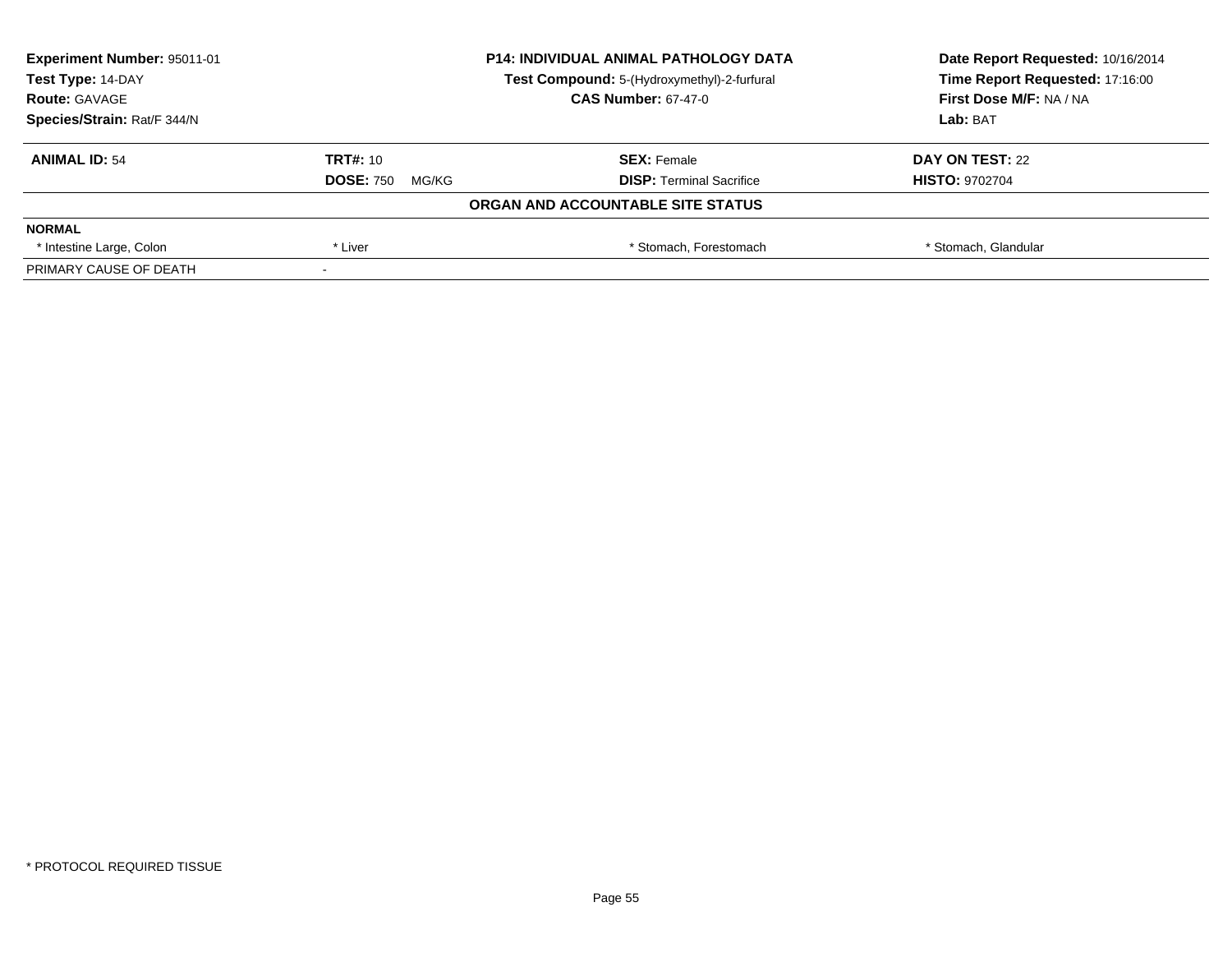| Experiment Number: 95011-01 | <b>P14: INDIVIDUAL ANIMAL PATHOLOGY DATA</b><br>Test Compound: 5-(Hydroxymethyl)-2-furfural |                                   | Date Report Requested: 10/16/2014 |
|-----------------------------|---------------------------------------------------------------------------------------------|-----------------------------------|-----------------------------------|
| Test Type: 14-DAY           |                                                                                             |                                   | Time Report Requested: 17:16:00   |
| <b>Route: GAVAGE</b>        |                                                                                             | <b>CAS Number: 67-47-0</b>        | First Dose M/F: NA / NA           |
| Species/Strain: Rat/F 344/N |                                                                                             |                                   | Lab: BAT                          |
| <b>ANIMAL ID: 55</b>        | TRT#: 10                                                                                    | <b>SEX: Female</b>                | DAY ON TEST: 22                   |
|                             | <b>DOSE: 750</b><br>MG/KG                                                                   | <b>DISP:</b> Terminal Sacrifice   | <b>HISTO: 9702705</b>             |
|                             |                                                                                             | ORGAN AND ACCOUNTABLE SITE STATUS |                                   |
| <b>NORMAL</b>               |                                                                                             |                                   |                                   |
| * Intestine Large, Colon    | * Liver                                                                                     | * Stomach. Forestomach            | * Stomach, Glandular              |
| PRIMARY CAUSE OF DEATH      |                                                                                             |                                   |                                   |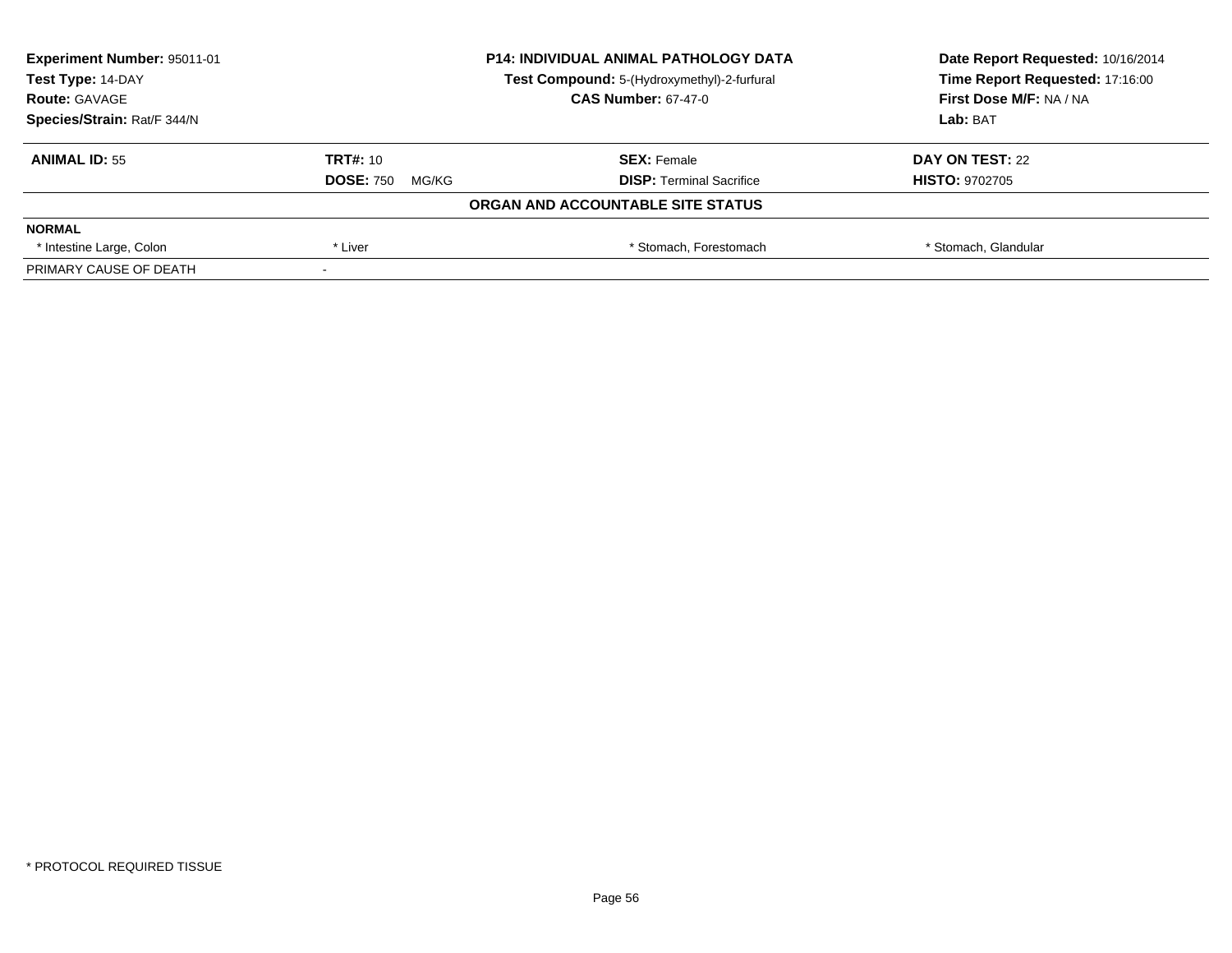| <b>Experiment Number: 95011-01</b> | <b>P14: INDIVIDUAL ANIMAL PATHOLOGY DATA</b><br>Test Compound: 5-(Hydroxymethyl)-2-furfural |                                   | Date Report Requested: 10/16/2014 |
|------------------------------------|---------------------------------------------------------------------------------------------|-----------------------------------|-----------------------------------|
| Test Type: 14-DAY                  |                                                                                             |                                   | Time Report Requested: 17:16:00   |
| <b>Route: GAVAGE</b>               |                                                                                             | <b>CAS Number: 67-47-0</b>        | First Dose M/F: NA / NA           |
| Species/Strain: Rat/F 344/N        |                                                                                             |                                   | Lab: BAT                          |
| <b>ANIMAL ID: 56</b>               | <b>TRT#: 12</b>                                                                             | <b>SEX: Female</b>                | DAY ON TEST: 22                   |
|                                    | <b>DOSE: 1500</b><br>MG/KG                                                                  | <b>DISP:</b> Terminal Sacrifice   | <b>HISTO: 9702706</b>             |
|                                    |                                                                                             | ORGAN AND ACCOUNTABLE SITE STATUS |                                   |
| <b>NORMAL</b>                      |                                                                                             |                                   |                                   |
| * Intestine Large, Colon           | * Liver                                                                                     | * Stomach, Forestomach            | * Stomach, Glandular              |
| PRIMARY CAUSE OF DEATH             |                                                                                             |                                   |                                   |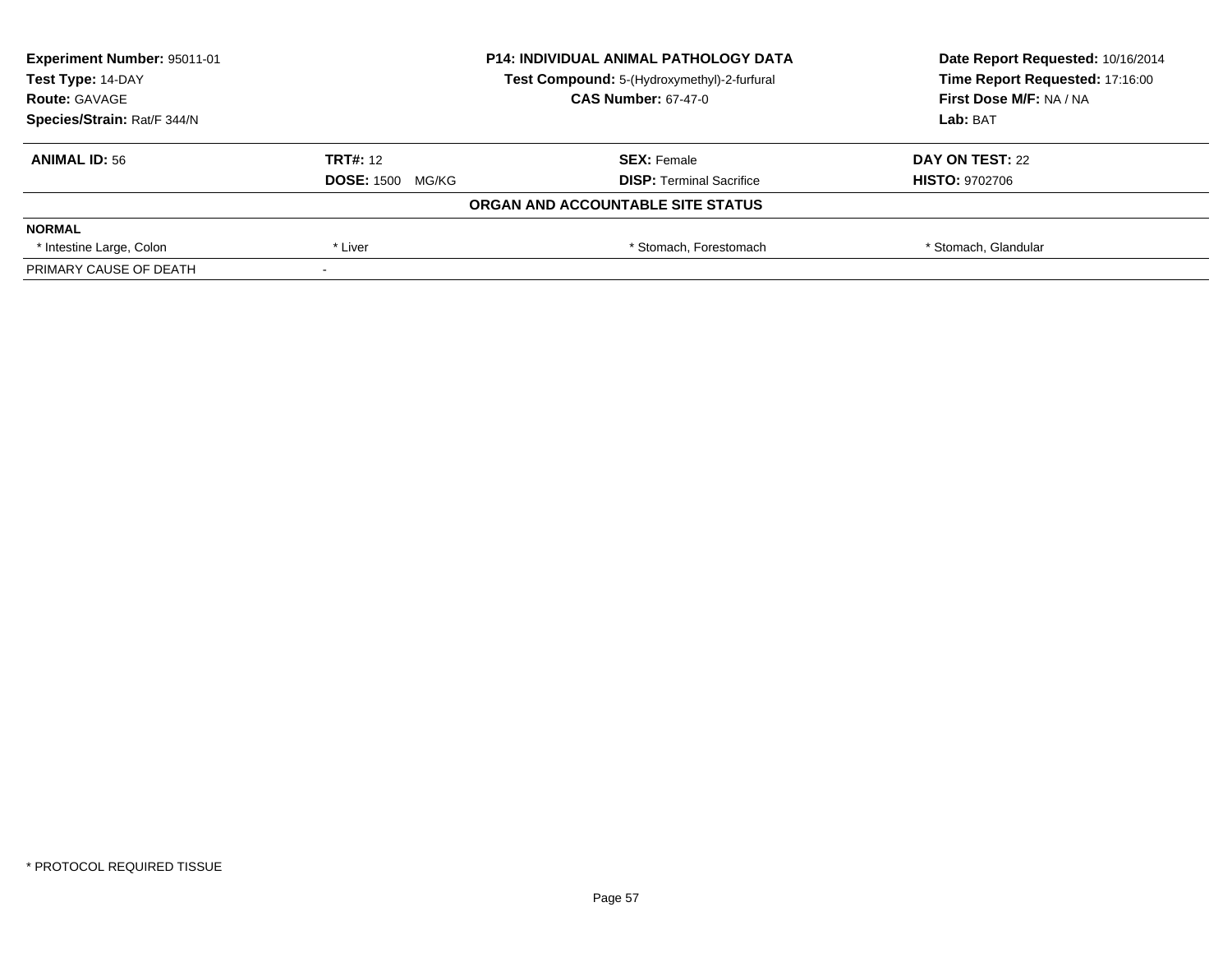| <b>Experiment Number: 95011-01</b> | <b>P14: INDIVIDUAL ANIMAL PATHOLOGY DATA</b><br>Test Compound: 5-(Hydroxymethyl)-2-furfural |                                   | Date Report Requested: 10/16/2014 |
|------------------------------------|---------------------------------------------------------------------------------------------|-----------------------------------|-----------------------------------|
| Test Type: 14-DAY                  |                                                                                             |                                   | Time Report Requested: 17:16:00   |
| <b>Route: GAVAGE</b>               |                                                                                             | <b>CAS Number: 67-47-0</b>        | First Dose M/F: NA / NA           |
| Species/Strain: Rat/F 344/N        |                                                                                             |                                   | Lab: BAT                          |
| <b>ANIMAL ID: 57</b>               | <b>TRT#: 12</b>                                                                             | <b>SEX: Female</b>                | DAY ON TEST: 22                   |
|                                    | <b>DOSE: 1500</b><br>MG/KG                                                                  | <b>DISP:</b> Terminal Sacrifice   | <b>HISTO: 9702707</b>             |
|                                    |                                                                                             | ORGAN AND ACCOUNTABLE SITE STATUS |                                   |
| <b>NORMAL</b>                      |                                                                                             |                                   |                                   |
| * Intestine Large, Colon           | * Liver                                                                                     | * Stomach, Forestomach            | * Stomach, Glandular              |
| PRIMARY CAUSE OF DEATH             |                                                                                             |                                   |                                   |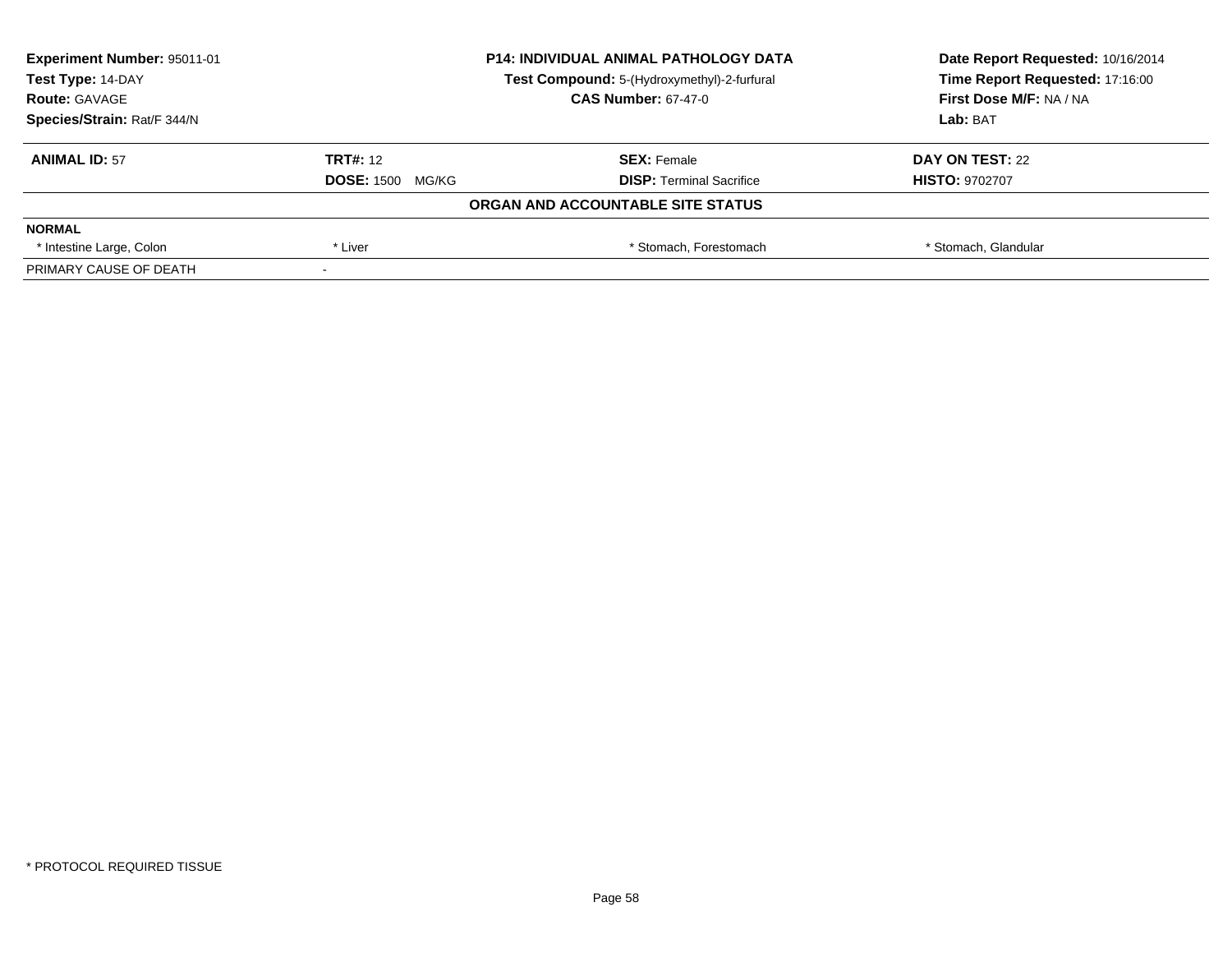| <b>Experiment Number: 95011-01</b> | <b>P14: INDIVIDUAL ANIMAL PATHOLOGY DATA</b><br>Test Compound: 5-(Hydroxymethyl)-2-furfural |                                   | Date Report Requested: 10/16/2014 |
|------------------------------------|---------------------------------------------------------------------------------------------|-----------------------------------|-----------------------------------|
| Test Type: 14-DAY                  |                                                                                             |                                   | Time Report Requested: 17:16:00   |
| <b>Route: GAVAGE</b>               |                                                                                             | <b>CAS Number: 67-47-0</b>        | First Dose M/F: NA / NA           |
| Species/Strain: Rat/F 344/N        |                                                                                             |                                   | Lab: BAT                          |
| <b>ANIMAL ID: 58</b>               | <b>TRT#: 12</b>                                                                             | <b>SEX: Female</b>                | DAY ON TEST: 22                   |
|                                    | <b>DOSE: 1500</b><br>MG/KG                                                                  | <b>DISP:</b> Terminal Sacrifice   | <b>HISTO: 9702708</b>             |
|                                    |                                                                                             | ORGAN AND ACCOUNTABLE SITE STATUS |                                   |
| <b>NORMAL</b>                      |                                                                                             |                                   |                                   |
| * Intestine Large, Colon           | * Liver                                                                                     | * Stomach, Forestomach            | * Stomach, Glandular              |
| PRIMARY CAUSE OF DEATH             |                                                                                             |                                   |                                   |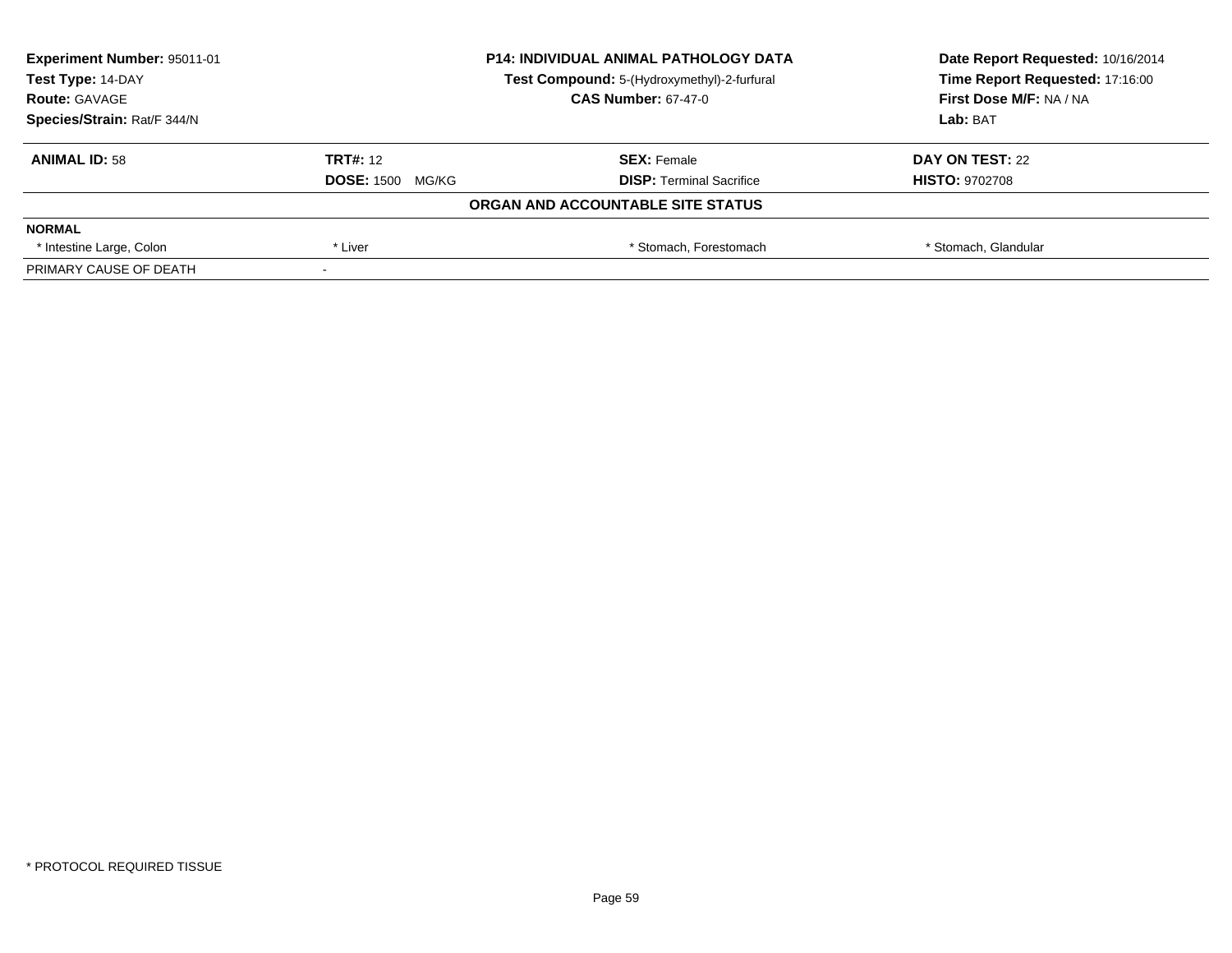| <b>Experiment Number: 95011-01</b> | <b>P14: INDIVIDUAL ANIMAL PATHOLOGY DATA</b><br>Test Compound: 5-(Hydroxymethyl)-2-furfural |                                   | Date Report Requested: 10/16/2014 |
|------------------------------------|---------------------------------------------------------------------------------------------|-----------------------------------|-----------------------------------|
| Test Type: 14-DAY                  |                                                                                             |                                   | Time Report Requested: 17:16:00   |
| <b>Route: GAVAGE</b>               |                                                                                             | <b>CAS Number: 67-47-0</b>        | First Dose M/F: NA / NA           |
| Species/Strain: Rat/F 344/N        |                                                                                             |                                   | Lab: BAT                          |
| <b>ANIMAL ID: 59</b>               | <b>TRT#: 12</b>                                                                             | <b>SEX: Female</b>                | DAY ON TEST: 22                   |
|                                    | <b>DOSE: 1500</b><br>MG/KG                                                                  | <b>DISP:</b> Terminal Sacrifice   | <b>HISTO: 9702709</b>             |
|                                    |                                                                                             | ORGAN AND ACCOUNTABLE SITE STATUS |                                   |
| <b>NORMAL</b>                      |                                                                                             |                                   |                                   |
| * Intestine Large, Colon           | * Liver                                                                                     | * Stomach, Forestomach            | * Stomach, Glandular              |
| PRIMARY CAUSE OF DEATH             |                                                                                             |                                   |                                   |